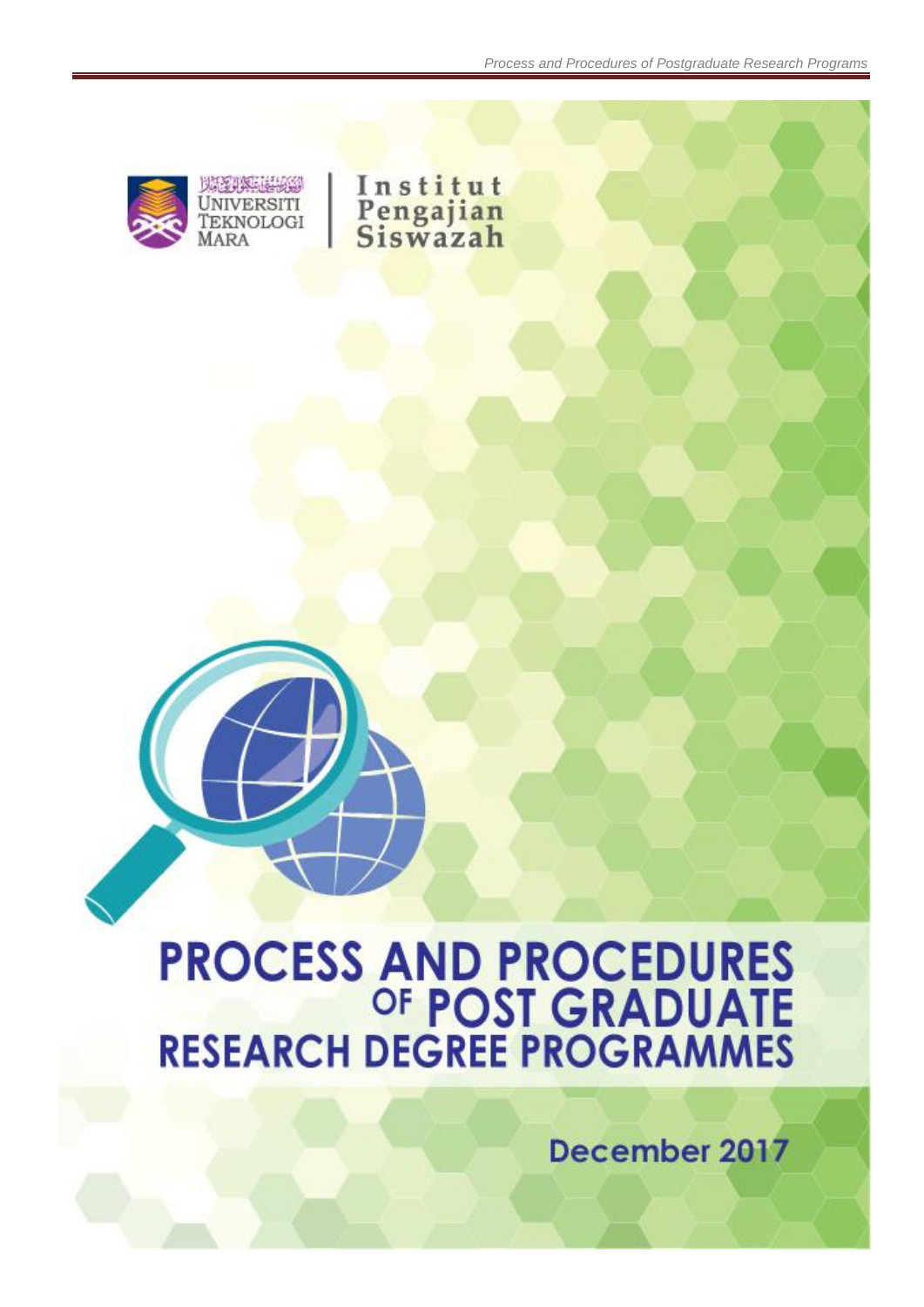# <span id="page-1-0"></span>**LIST OF EDITORS**

- 1. AMAN MOHD IHSAN BIN MAMAT
- 2. SITI FARHANA BIN ZAKARIA
- 3. ABDUL HADI BIN NAWAWI
- 4. HASLINA RAMLI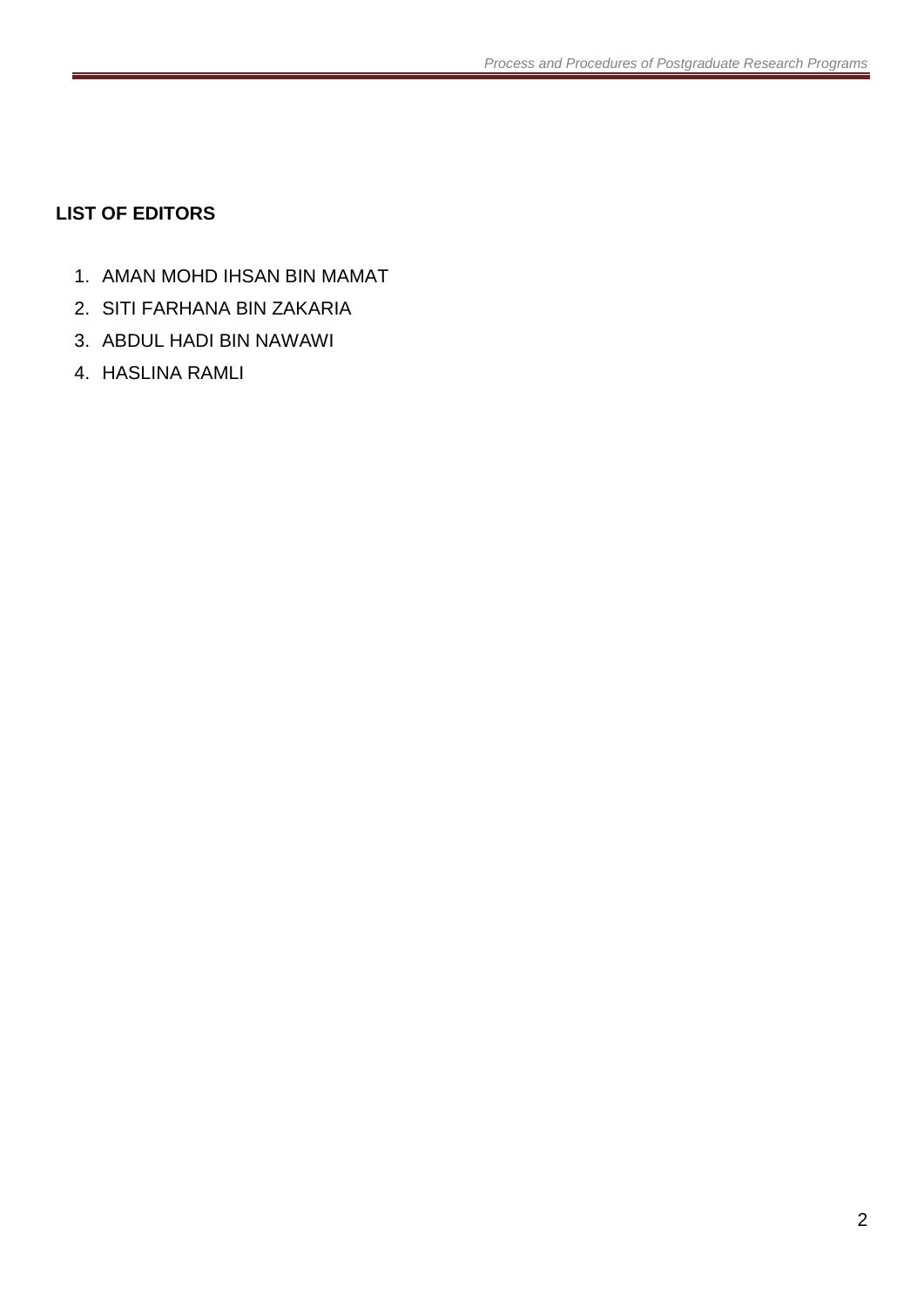### <span id="page-2-0"></span>**TABLE OF CONTENTS**  $2.1$  $2.2$  $2.3$  $24$  $2.5$  $2.5.1$  $2.5.2$

| 3.1  |                                                                                                     |
|------|-----------------------------------------------------------------------------------------------------|
| 3.2  | Criteria for the nomination of Co-Supervisor for a research degree student 10                       |
| 3.3  |                                                                                                     |
|      |                                                                                                     |
| 5.0  |                                                                                                     |
| 5.1  |                                                                                                     |
| 5.2  | Attend TIE <sup>2</sup> (Post - Graduate Training in Innovation and Entrepreneurship Exploration)13 |
| 5.3  |                                                                                                     |
| 6.0  |                                                                                                     |
|      |                                                                                                     |
|      |                                                                                                     |
|      |                                                                                                     |
|      |                                                                                                     |
|      |                                                                                                     |
|      |                                                                                                     |
| 12.1 |                                                                                                     |
| 12.2 |                                                                                                     |
| 12.3 |                                                                                                     |
| 12.4 |                                                                                                     |
| 12.5 |                                                                                                     |
|      |                                                                                                     |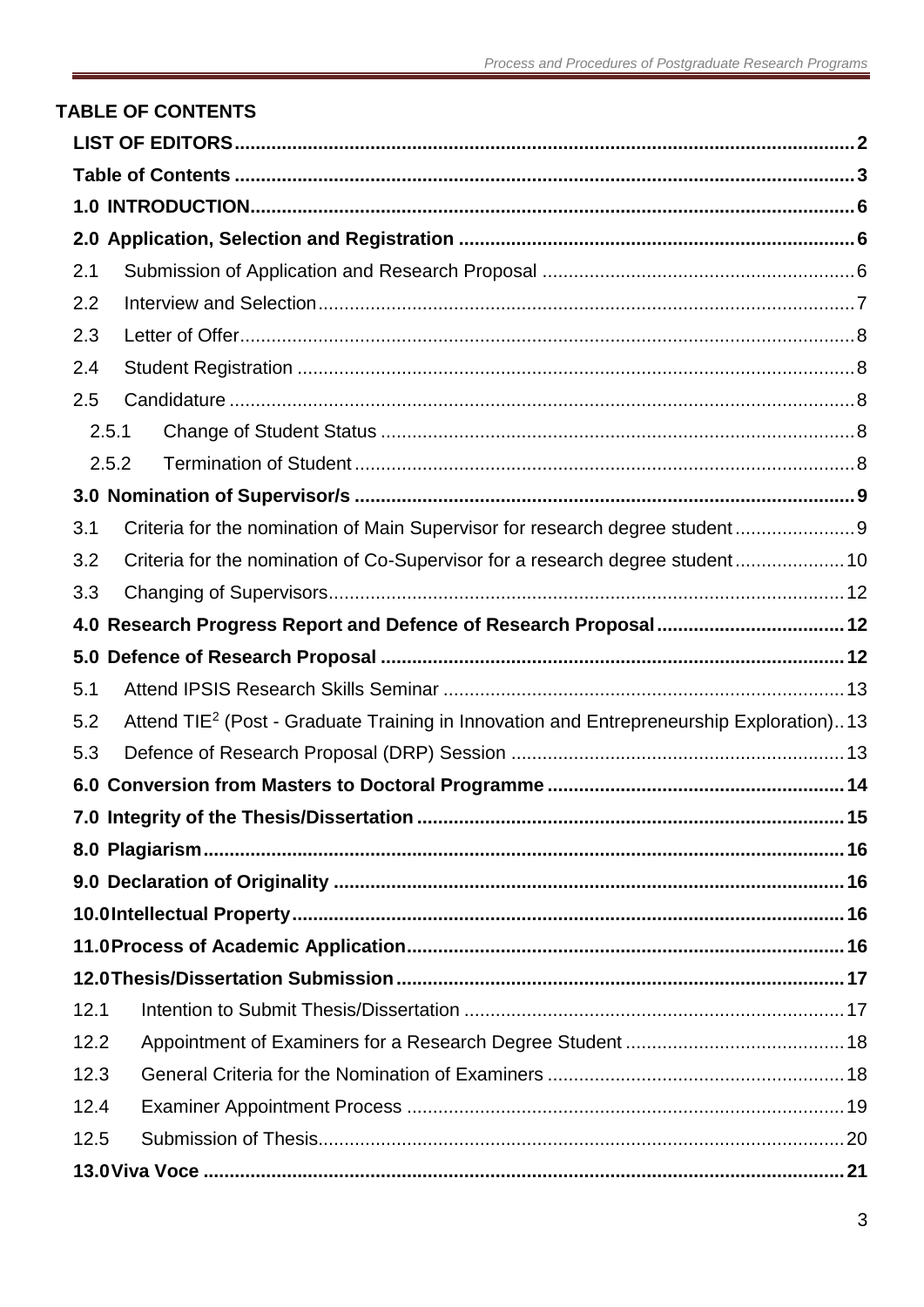| 13.1 |                                                                           |  |
|------|---------------------------------------------------------------------------|--|
| 13.2 |                                                                           |  |
| 13.3 |                                                                           |  |
| 13.4 |                                                                           |  |
| 13.5 |                                                                           |  |
|      |                                                                           |  |
| 14.1 |                                                                           |  |
| 14.2 |                                                                           |  |
| 14.3 |                                                                           |  |
|      |                                                                           |  |
|      |                                                                           |  |
|      |                                                                           |  |
|      |                                                                           |  |
|      | FLOWCHART 1(a): APPLICATION AND REGISTRATION (LOCAL STUDENTS)  31         |  |
|      | FLOWCHART 1(b): APPLICATION AND REGISTRATION (INTERNATIONAL STUDENTS). 32 |  |
|      |                                                                           |  |
|      |                                                                           |  |
|      |                                                                           |  |
|      |                                                                           |  |
|      |                                                                           |  |
|      | FLOWCHART 7: NOTICE OF INTENTION TO SUBMIT THESIS AND EXAMINER'S          |  |
|      |                                                                           |  |
|      | FLOWCHART 8: THE PROCESS OF THESIS SUBMISSION TO VIVA VOCE 40             |  |
|      | FLOWCHART 9: POST-VIVA PROCESS & ENDORSEMENT OF RESULTS 41                |  |
|      |                                                                           |  |
|      |                                                                           |  |
|      |                                                                           |  |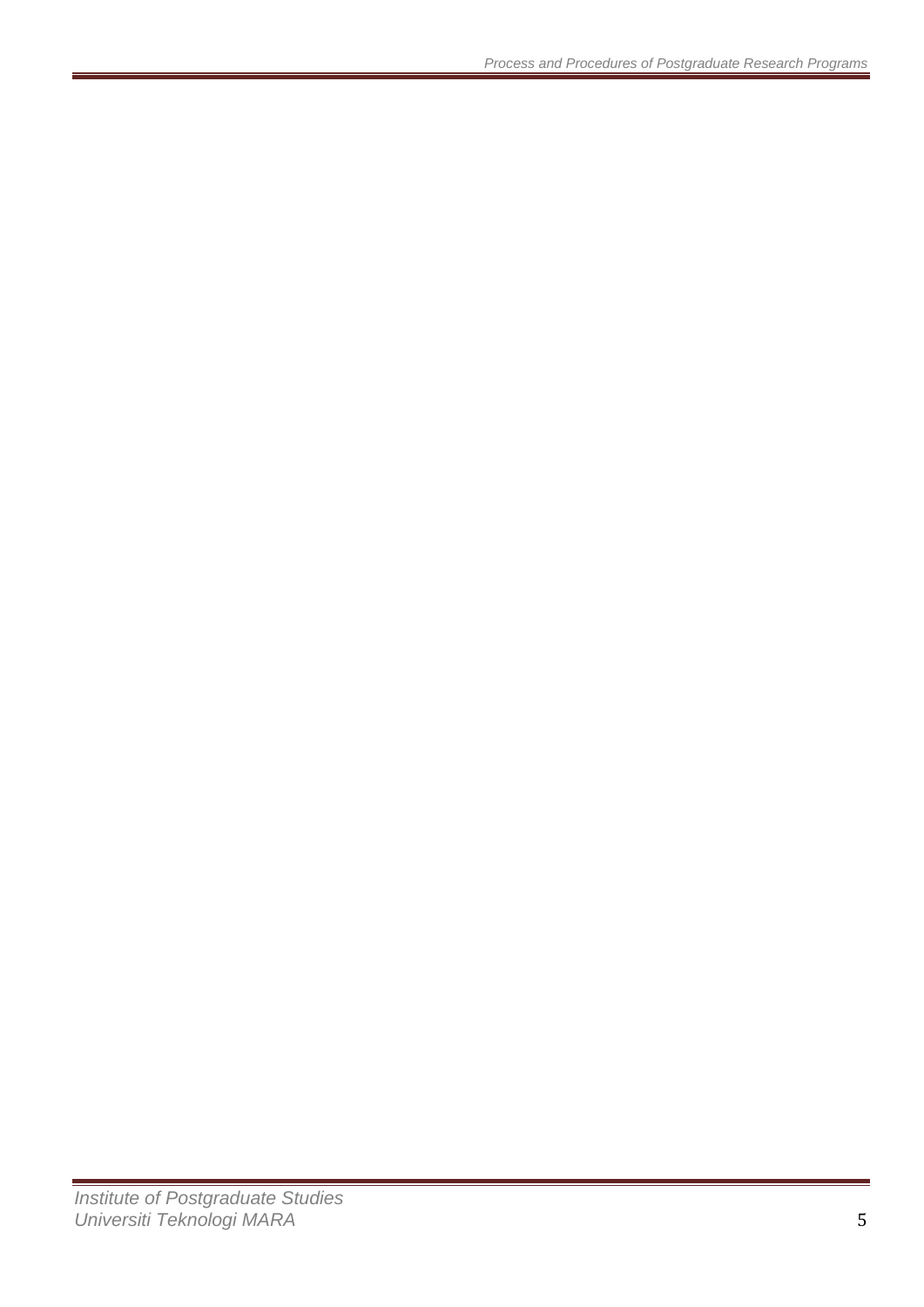# <span id="page-5-0"></span>**1.0INTRODUCTION**

This handbook of Process and Procedures of Graduate Research Degree Programs has been compiled by the Institute of Postgraduate Studies (IPSIS) UiTM to assist graduate students reading for a higher degree by research. This handbook includes information on the process and procedures relevant to degrees obtained through research and also on the organization of graduate research.

This handbook deals with substantive issues related to:

- a. the processes and organization of graduate research
- b. the responsibilities of graduate students

In cases where there are ambiguities, the latest edition of the Academic Rules and Regulations for Graduate Studies takes precedence.

# <span id="page-5-1"></span>**2.0APPLICATION, SELECTION AND REGISTRATION**

Flowchart 1(a) and Flowchart 1(b) depicts the application, selection and registration process for local and international applicant for postgraduate studies by research in UiTM; respectively.

# <span id="page-5-2"></span>**2.1 Submission of Application and Research Proposal**

1. Admission to a research degree program is based on an applicant's academic qualification

as stipulated by IPSIS. An applicant must submit a short research proposal (about 2500

words) together with the application form.

- 2. Certain programs may require experience and aptitude in addition to the relevant entry qualifications. Detailed entry requirements for each program are indicated in the IPSIS Prospectus.
- 3. A copy of the online application, the research proposal, official academic transcript and other certified relevant documents should be submitted to the Head of Graduate Studies of the respective faculty (KPPS).
- 4. Two referral letters and one of the referees must be an active academician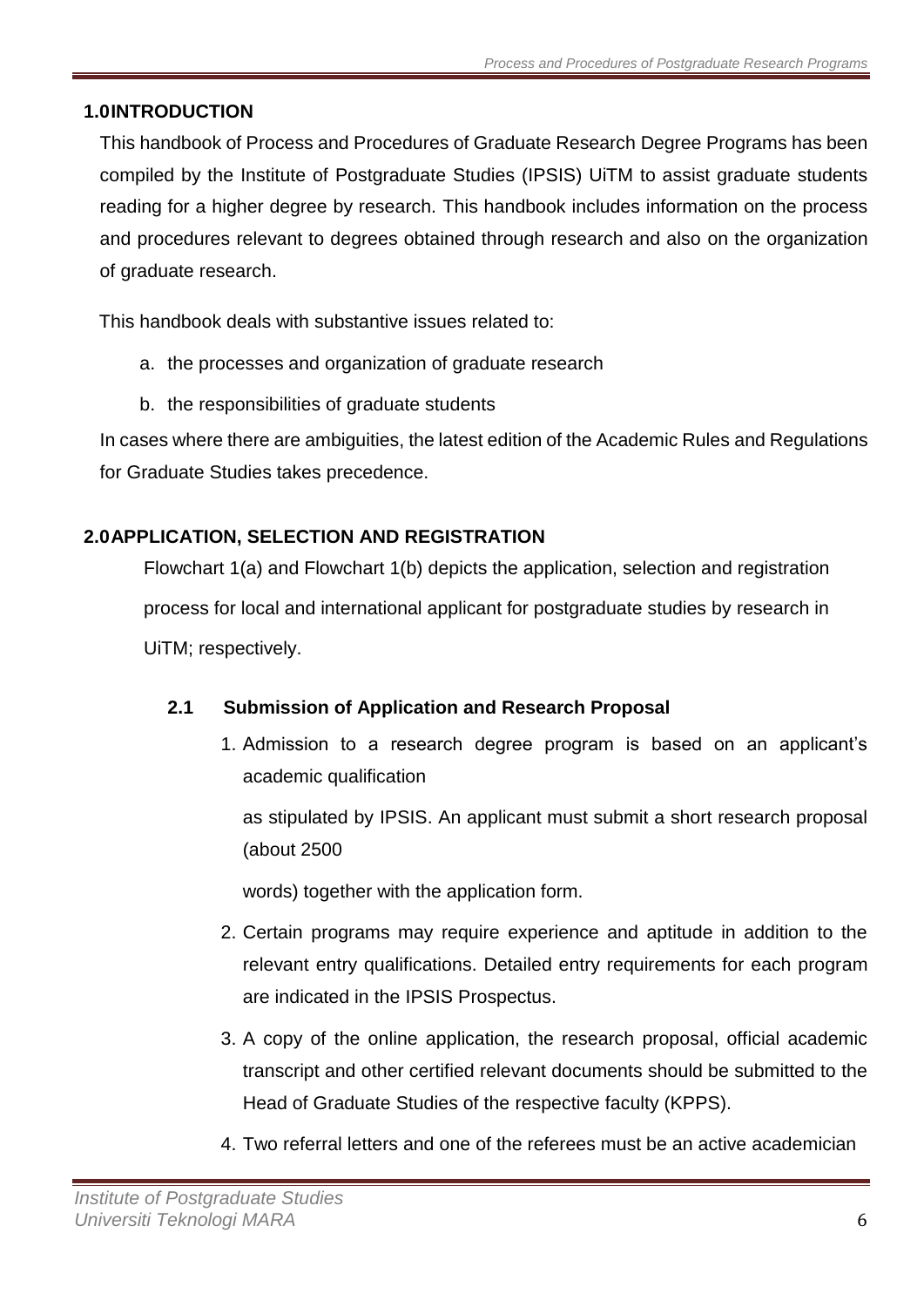- 5. Additional documents for International applicant are following:
	- i. A copy of English proficiency test result such as IELTS/ TOEFL.
	- ii. A copy of main page passport.
- 6. English entry requirement for an international student is as follows
	- a) Full admission is granted to a candidate who has obtained a minimum overall band of
		- i. IELTS (Band 6.0), or;
		- ii. TOEFL (550 (paper based), 213 (computer based) or 80 (internet based)), OR;
	- b) Full admission is granted to a candidate who has obtained Bachelor / Master's or other relevant degree from a recognized Malaysian institution of higher learning whereby all courses are conducted in English, OR;
	- c) Full admission is granted to candidate who is a native of an English speaking country or has graduated from countries with English as the Language of Instruction in Higher Education (Appendix: List of countries), OR;
	- d) A candidate who does not meet the requirement in 6.a but has obtained at least
		- i. IELTS (Band 4), or;
		- ii. TOEFL (450 (paper based), 133 (computer based) or 40 (internet based)), he/she is required to attend and pass a TWO (2) months Intensive English Course prior to enrolment into the postgraduate program, OR;
	- e) A candidate who does not have any required English Proficiency certificate is required to attend and pass a SIX (6) months English Proficiency Course prior to enrolment into the postgraduate program.

# <span id="page-6-0"></span>**2.2 Interview and Selection**

The KPPS evaluates and approves each application based on the stipulated guidelines in the academic rules & regulations. Jawatankuasa Kecil Akademik Pengajian Siswazah (JKAPS) will endorse the selection.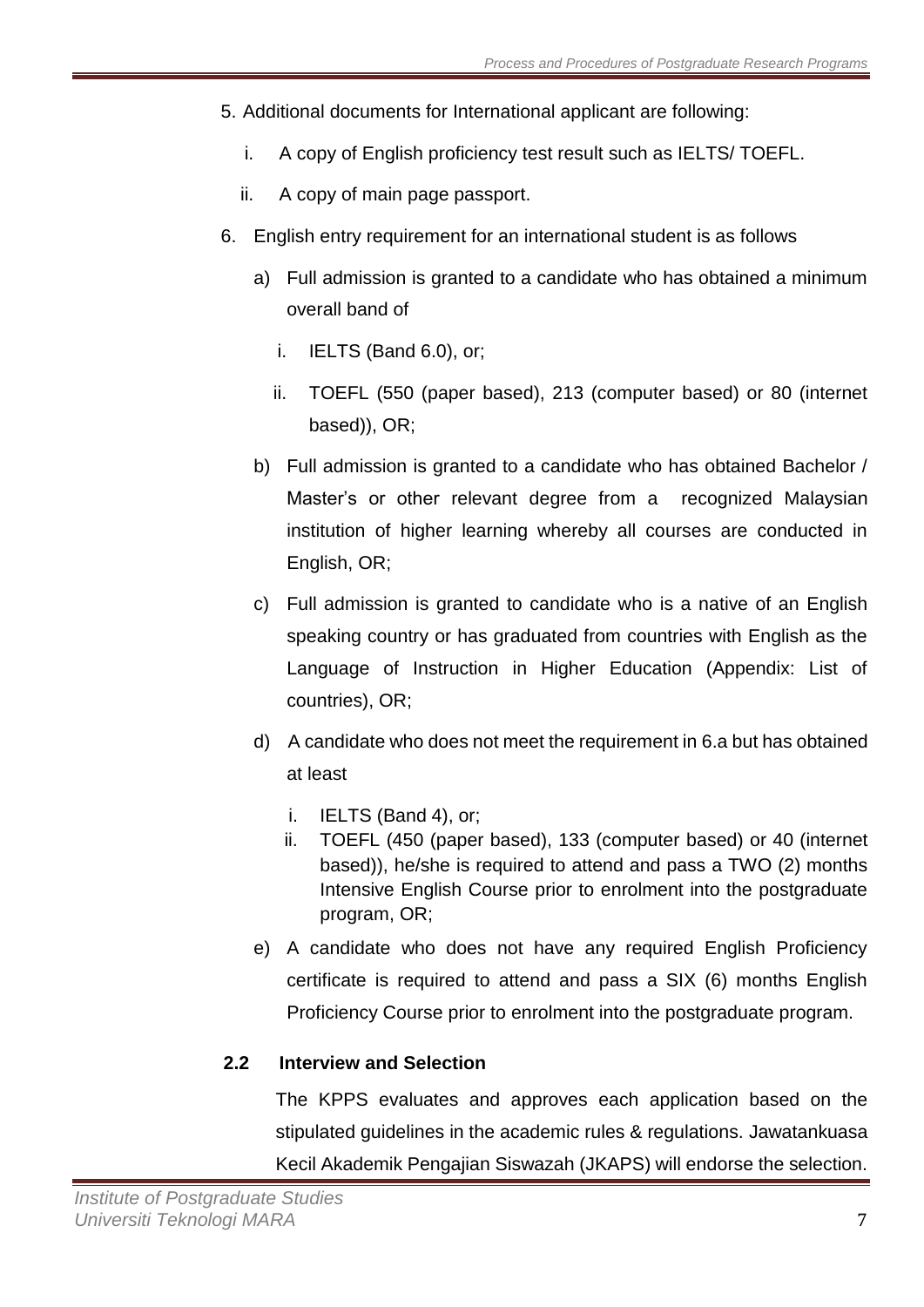Candidates may be required to attend an interview before the final selection is made.

### <span id="page-7-0"></span>**2.3 Letter of Offer**

Upon selection, Letter of Invitation for Postgraduate Studies is made available online.

### <span id="page-7-1"></span>**2.4 Student Registration**

Successful candidate is required to register on the date stipulated by IPSis or within two weeks of the official registration date. The student will be provided with a Student Identification Card. The Academic Rules and Regulations must be adhered to throughout the period of study in UiTM.

### <span id="page-7-2"></span>**2.5 Candidature**

### <span id="page-7-3"></span>**2.5.1 Change of Student Status**

Under certain justifiable circumstances, a student may apply for a change of student status such as:

- i. study mode (part time full time)
- ii. program type (research coursework-mixed mode)
- iii. faculty
- iv. campus

# <span id="page-7-4"></span>**2.5.2 Termination of Student**

A student may be terminated if the he/she:

- i. fails in the defence of his/her research proposal (D10)
- ii. fails to maintain a satisfactory level of performance for two consecutive semesters as affirmed in the Research Progress Reports (D10)
- iii. Obtains AM2 for Master or AM3 for PhD (D10)
- iv. fails in the Viva Voce (XX)
- v. exceeds the period of study (D11)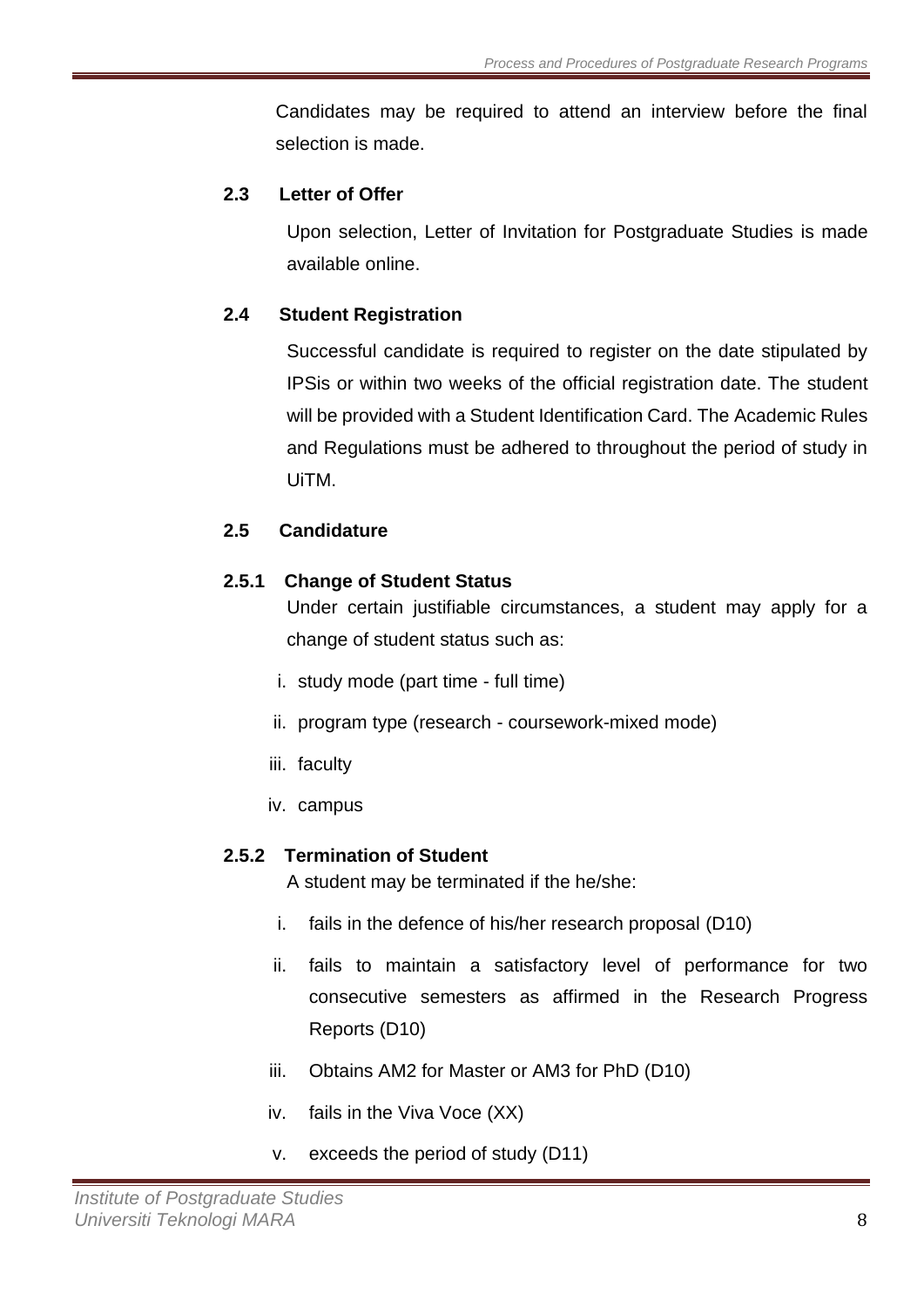- vi. fails to re-register for two consecutive semesters (D10)
- vii. fails to pay tuition fee (GT)
- viii. is found guilty of plagiarism (XX)
- ix. is found guilty of breaching any provisions of the University Act (DS)

# <span id="page-8-0"></span>**3.0NOMINATION OF SUPERVISOR/S**

The flowchart of the supervisor nominations in given In **Flowchart 2**.

- 1) The University must allocate a minimum of one supervisor to each research degree student.
- 2) The faculty will present and approve the supervisor nomination list to JKAPS and JAF.
- 3) Upon approval, faculty issues a letter of appointment to the respective supervisors.
- 4) The faculty will submit the supervisor nomination report to IPSis
- 5) IPSis will present to JKIPA for endorsement and will update in SIMS 6.5.
- 6) The Supervisor's role is to guide and aid the research student to conduct his/her research until completion. (Refer to Duties and Responsibilities of a Supervisor).

# <span id="page-8-1"></span>**3.1 Criteria for the nomination of Main Supervisor for research degree student**

# **1) Doctoral Degree**

- i. The Main Supervisor must be appointed from members of the academic staff who are serving in UiTM. Academicians who are seconded to another place, who have quit or retired from UiTM, or individuals from other institutions who are qualified, can only be appointed as co – supervisors except in specific cases based on the special agreement which is approved by JKIPA.
- ii. The main supervisor for a Doctoral student should have a Doctoral degree or equivalent academic and/or professional credentials/expertise/experience in the discipline or area of the student's research and at least two years experience in:
	- a. in teaching and researchin a same field of a student; or
	- b. as a co-supervisor

Where a supervisor is without the required qualification, extensive experience in research and supervision are additional criteria and are subjected to the approval of the UiTM Senate

iii. The main supervisor must agree to carry out the responsibilities of a supervisor.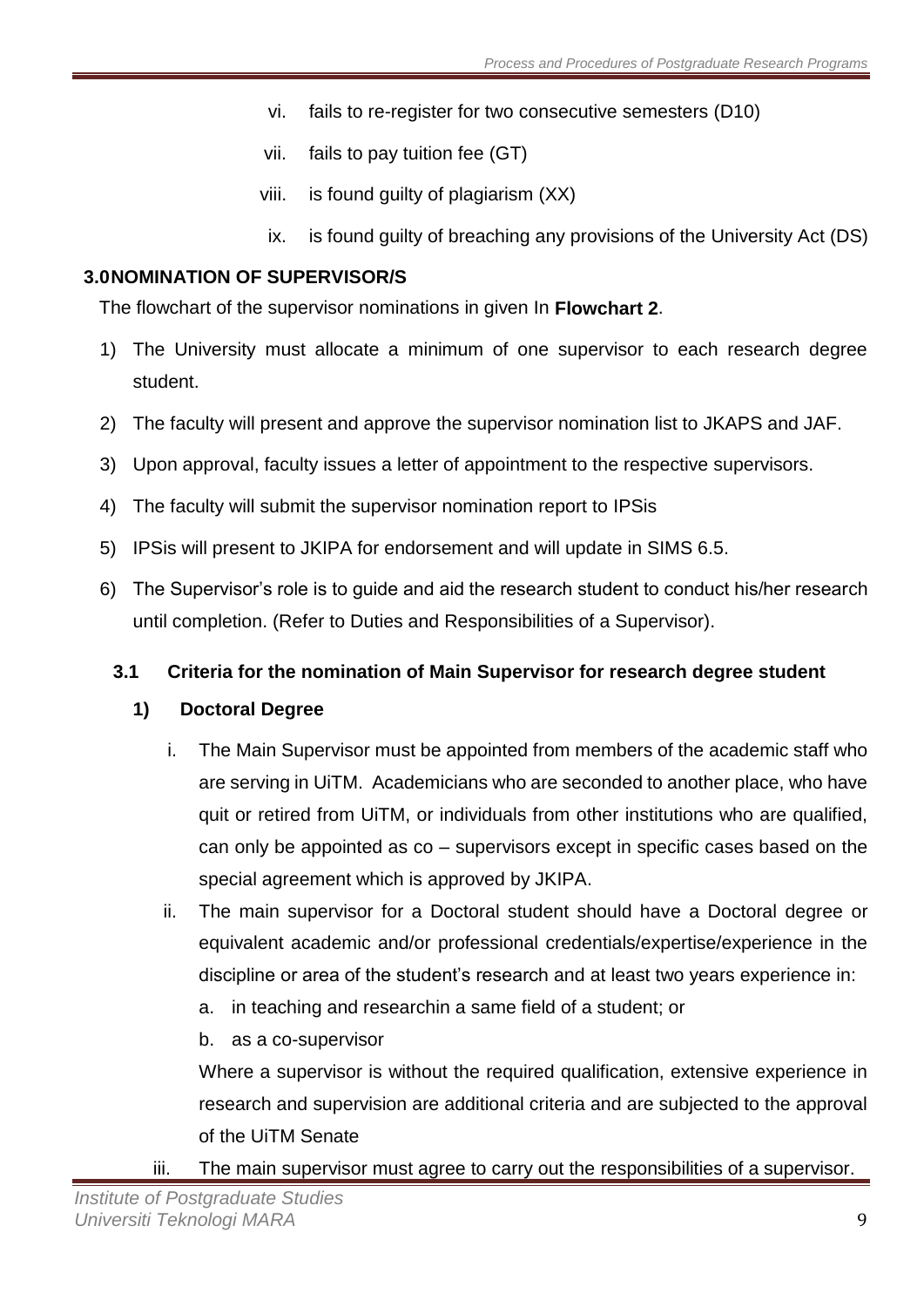- iv. The main supervisor shall not be an intimate friend or relative of the student or of any of the other supervisors, to avoid questions of ethical issues being raised and to ensure impartiality and independent judgement.
- v. The main supervisor should not be currently registered as a postgraduate student at the University or elsewhere.

# **2) Masters**

- i. The Main Supervisor must be appointed from members of the academic staff who are serving in UiTM.
- ii. A supervisor must have a minimum qualification of one level higher than the degree level enrolled in by the student i.e. a Doctoral Degree.

Where a supervisor is without the required qualification, a supervisor must have at least five (5) years experience:

- a. in teaching and research in the same field of a student; or
- b. as a co-supervisor
- iii. The main supervisor must agree to carry out the responsibilities of a supervisor.
- iv. The main supervisor shall NOT BE AN INTIMATE FRIEND OR RELATIVE OF THE STUDENT OR OF ANY OF THE OTHER SUPERVISORS, to avoid questions of ethical issues being raised and to ensure impartiality and independent judgement.
- v. The main supervisor should not be currently registered as a postgraduate student at the University or elsewhere.

# <span id="page-9-0"></span>**3.2 Criteria for the nomination of Co-Supervisor for a research degree student**

# **1) Doctoral Degree**

- i. The Co-supervisor for a Doctoral student should have a Doctoral degree or equivalent academic and/or professional credentials/expertise/experience in the discipline or area of the student's research.
- ii. A Co-supervisor may also be appointed from among other members of academic staff internal or external to the university, chosen for the role because of expert knowledge or scholarship in the designated area of research and approved by the Faculty's GAC.
- iii. Where an off-shore research degree programme/student has been approved, co-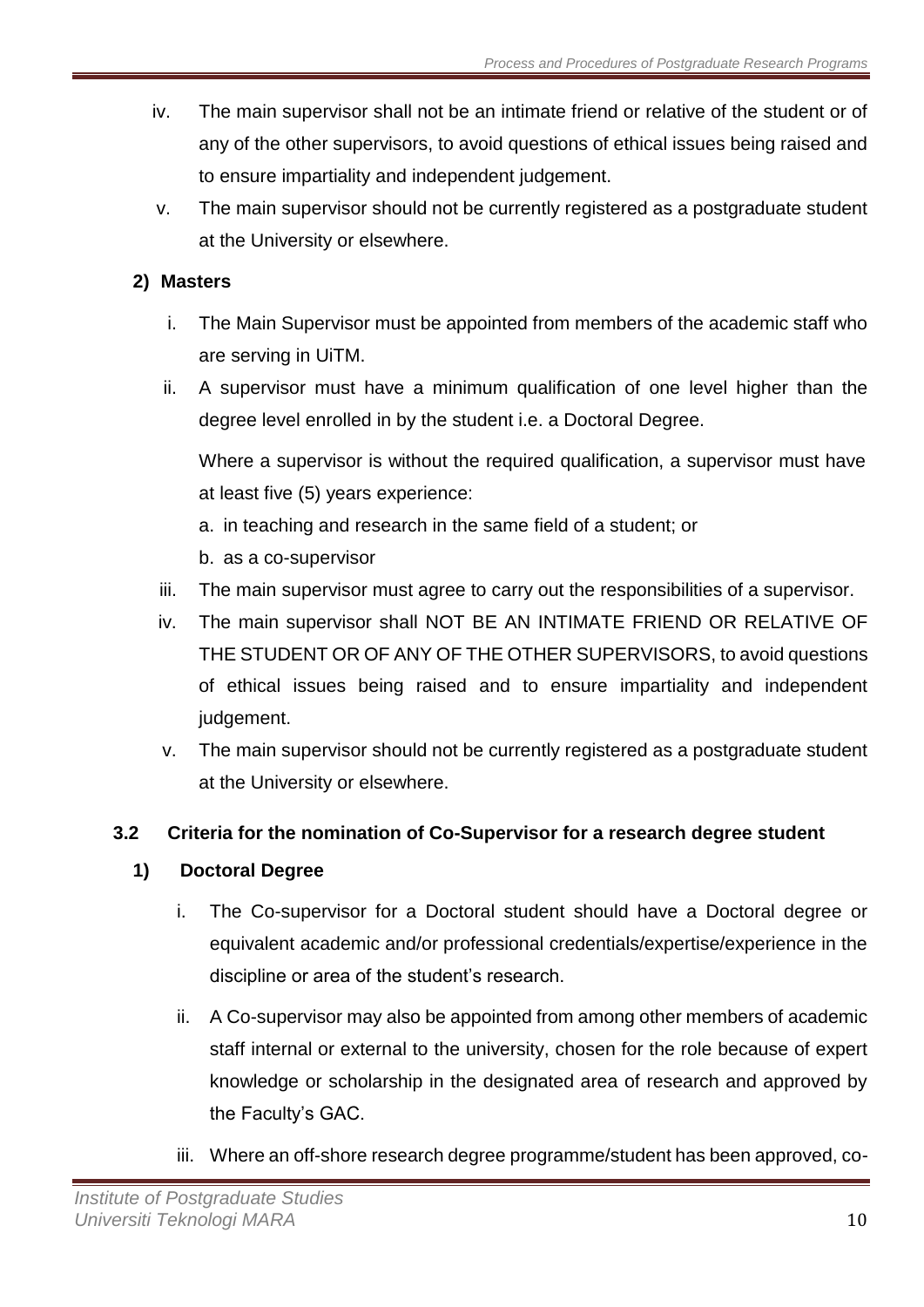supervisors can be appointed from the twinning institution. (Arrangements should also be made as early as possible.)

- iv. In cases of interdisciplinary/transdisciplinary topics, it is advisable that the supervisors nominated cover the various disciplines involved.
- v. Where a student is working with the industry or an organisation, it is advisable to appoint a Co-supervisor from that industry or organisation, but preferably someone with strong academic credentials.
- vi. The Co-supervisor must agree to carry out the responsibilities of a supervisor.
- vii. A Co-supervisor must be involved from the outset in the development of the student's research plan.
- viii. The Co-supervisor shall not be an intimate friend or relative of the student or of any of the other supervisors to avoid questions of ethical issues being raised and to ensure impartiality and independent judgement.
- ix. The Co-supervisor should not be currently registered as a postgraduate student at the University or elsewhere.

### **2) Masters Degree**

- **i.** The Co-supervisor for a Masters student should have at least a Masters degree or equivalent academic and/or professional credentials/expertise/experience in the discipline or area of the student's research.
- ii. A Co-supervisor may also be appointed from among other members of academic staff internal or external to the university, chosen for the role because of expert knowledge or scholarship in the designated area of research and approved by the Faculty's GAC.
- iii. Where an off-shore research degree programme/student has been approved, Co-supervisors can be appointed from the twinning institution. (Arrangements should also be made as early as possible.)
- iv. In cases of interdisciplinary/transdisciplinary topics, it is advisable that the supervisors nominated cover the various disciplines involved.
- v. Where a student is working with the industry or an organisation, it is advisable to appoint a Co-supervisor from that industry or organisation, but preferably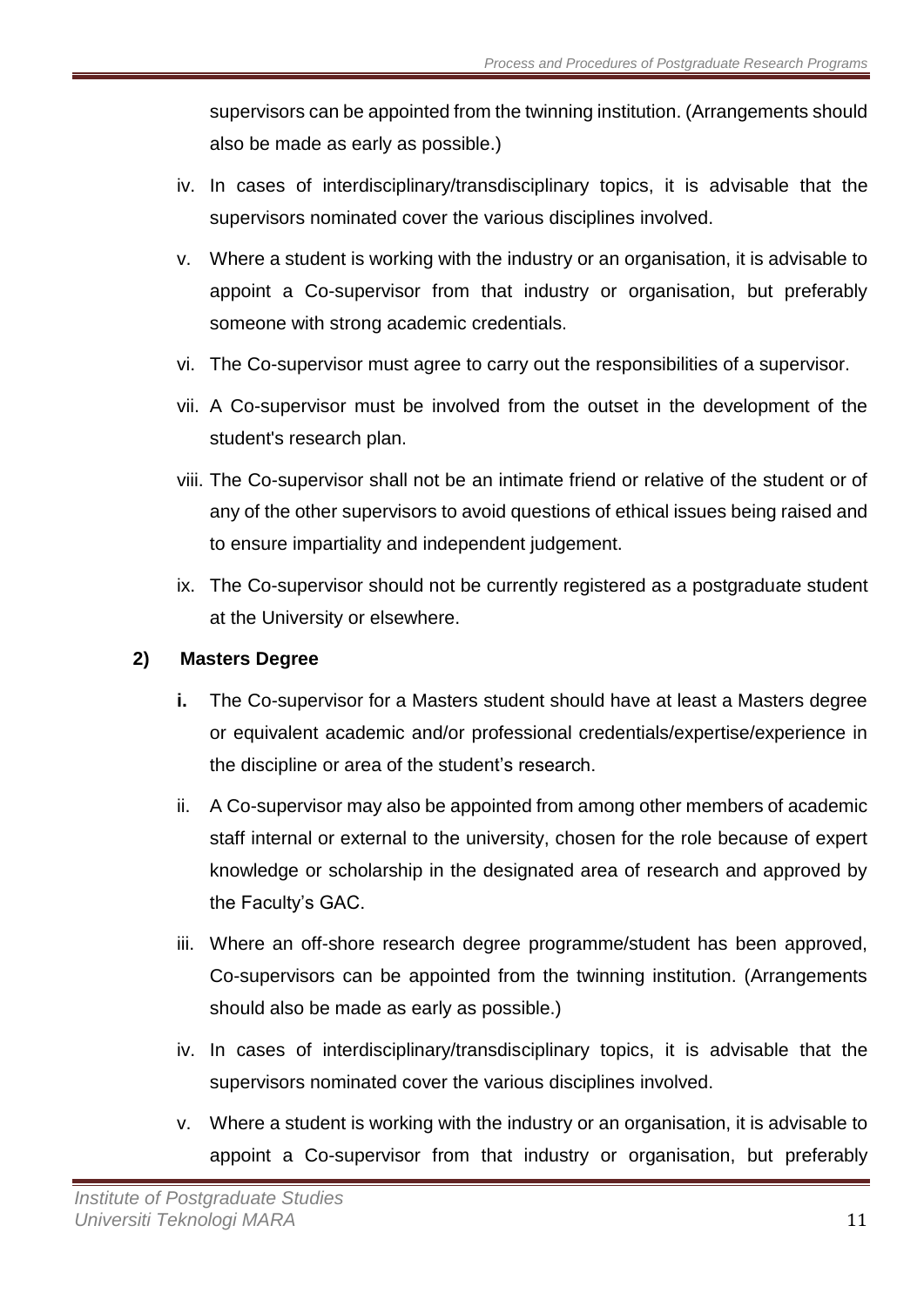someone with strong academic credentials.

- vi. The Co-supervisor must agree to carry out the responsibilities of a supervisor.
- vii. A Co-supervisor must be involved from the outset in the development of the student's research plan.
- viii. The Co-supervisor shall not be an intimate friend or relative of the student or of any of the other supervisors to avoid questions of ethical issues being raised and to ensure impartiality and independent judgement.
- ix. The Co-supervisor should not be currently registered as a postgraduate student at the University or elsewhere.

### <span id="page-11-0"></span>**3.3 Changing of Supervisors**

- i. If a supervisor is no longer in a position to continue with the supervision duties, JKAPS will identify and assign a new supervisor having the appropriate academic background and supervisory experience.
- ii. The retired main supervisor or co-supervisor can maintain their position if they are appointed as *Pensyarah Kehormat* by the university.

### <span id="page-11-1"></span>**4.0RESEARCH PROGRESS REPORT AND DEFENCE OF RESEARCH PROPOSAL**

The student is required to consult with supervisors and submit the progress report every semester. If the student fails to submit the report in any particular semester, they will be dismissed from their study (D10) by the university. Supervisors will evaluate the student's research progress in the Research Progress Report Form at the end of each semester. The supervisor will submit the Report to KPPS and will be endorsed by the JKAPS. KPPS will enter the endorsed result of the student's progress into the Student Information Management System (SIMS). Students are to access their progress result through the student portal before they can proceed to register for the next semester. The flowchart of the Research Progress Monitoring is given in **Flowchart 3**.

# <span id="page-11-2"></span>**5.0DEFENCE OF RESEARCH PROPOSAL**

- **Flowchart 4** depicts the process for the Defence of Research Proposal. All research degree students MUST:
- i. attend IPSIS Research Skills Seminars in Semester 1 and other requirements as stipulated by the faculty.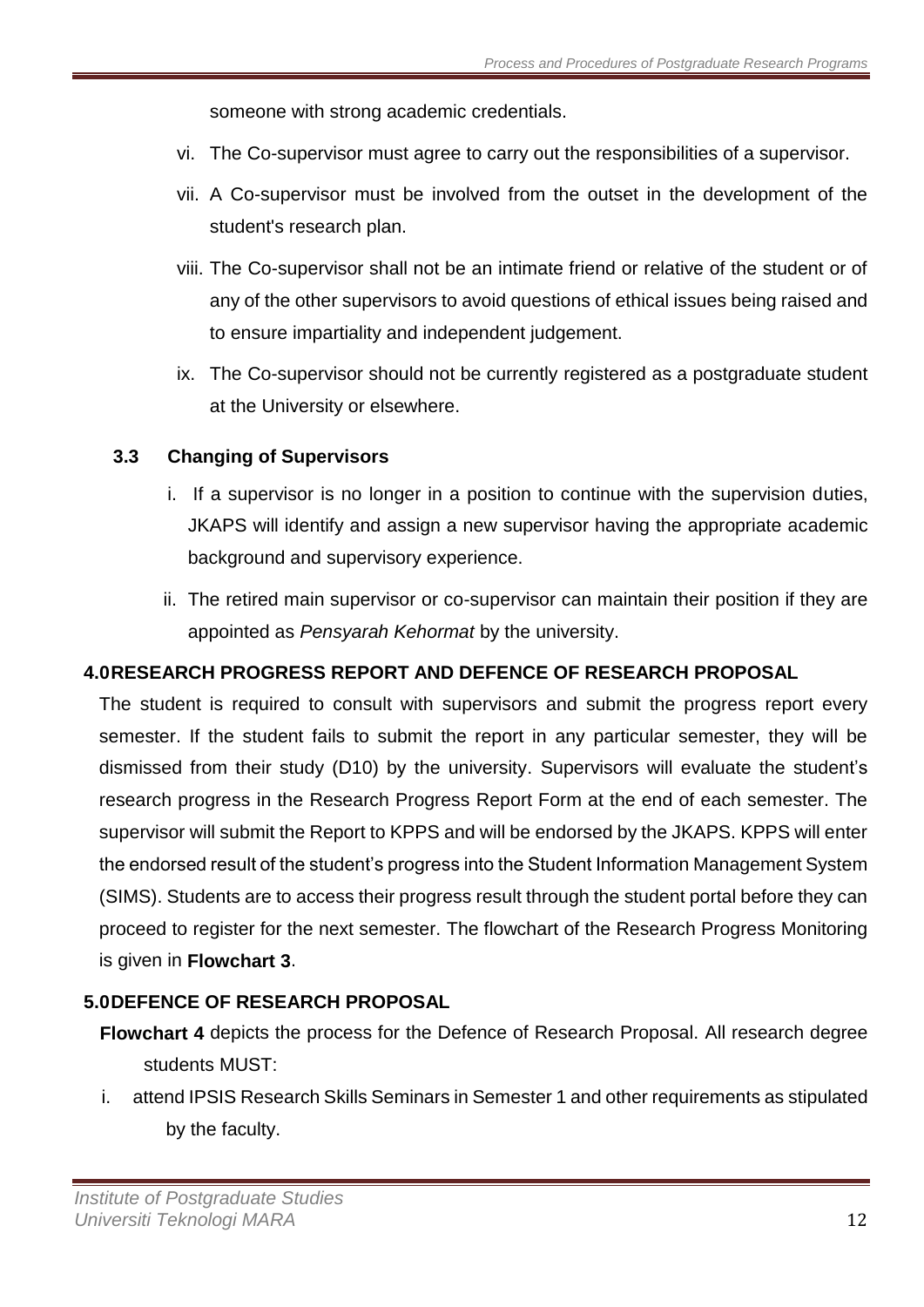- ii. attend and complete all  $TIE<sup>2</sup>$  modules which is organized by MASMED for PhD student.
- iii. consult regularly with their supervisors to discuss the research proposal.
- $iv$  defend their research proposal within the stipulated time. Student will be given status AM1 or AM2 by the faculty if they fail to submit and present their research proposal within the stipulated time period.

| Program       | <b>Full Time</b>   | <b>Part Time</b>     |
|---------------|--------------------|----------------------|
| <b>Master</b> | Six (6) Months     | Twelve (12) Month    |
| <b>PhD</b>    | Twelve (12) Months | Eighteen (18) Months |

# <span id="page-12-0"></span>**5.1 Attend IPSIS Research Skills Seminar**

All Master and PhD Semester 1 students must attend the IPSIS Research Skills Seminar. A Certificate of Attendance will be given upon completion of all required modules. The student can be exempted to attend the seminar if they have attended similar or equivalent courses/ seminars. The student must write the application to the Dean of IPSis for approval.

# <span id="page-12-1"></span>**5.2 Attend TIE<sup>2</sup> (Post - Graduate Training in Innovation and Entrepreneurship Exploration)**

All PhD student must attend  $TIE^2$  Seminar before presenting their DRP. The schedules of the TIE<sup>2</sup> seminars will be given by MASMED.

# <span id="page-12-2"></span>**5.3 Defence of Research Proposal (DRP) Session**

It is a University requirement that all full time PhD students defend their research proposals within twelve (12) months and for part time is within eighteen (18) months. Full time Master student must defends the research proposal within six (6) months and part time Master student must defend the research proposal twelve (12) months from the date of the registration. Defend research proposal for Masters and Phd students is held at the faculty. The process and procedures of the DRP applies to both Masters and PhD programmes. Two weeks prior to the DRP date, the student MUST submit the following documents to the faculty:

1) Research Proposal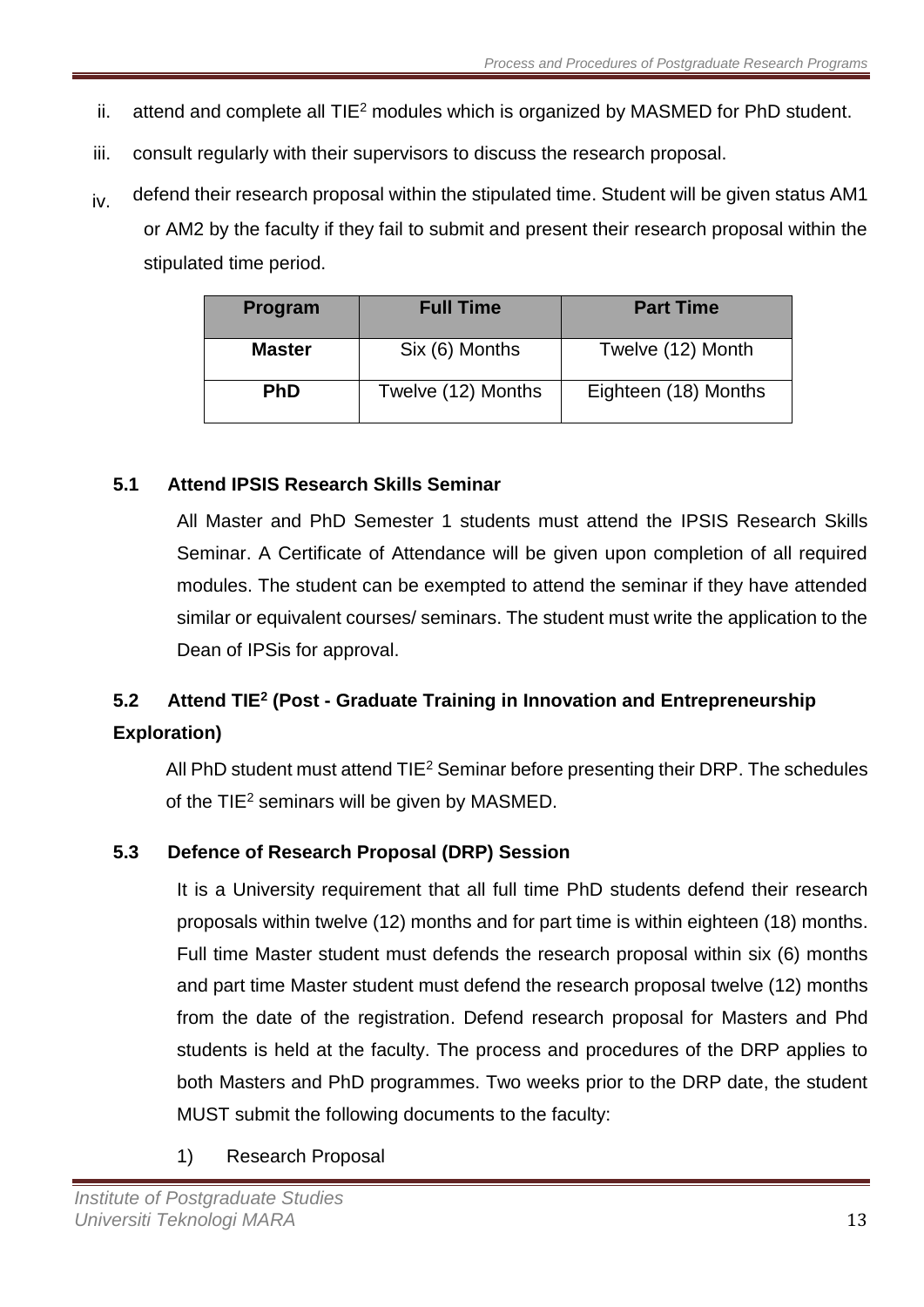- 2) Confirmation for Defence of Research Proposal Form
- 3) Certificate of attendance for IPSIS Research Skills Seminars
- 4) Certificate of TIE<sup>2</sup> seminar (PhD student only).

5)The Originality Report (using the subscribed anti-plagiarism software) must be less than 30% similarity index.

The proposal will be assessed by a panel of assessors will be appointed by the faculty which consists of:

- 1) A Chairperson
- 2)at least two (2) panels of examiners

The outcome of this assessment will be categories into one of the following:

1) Proposal accepted without amendments. Student can proceed.

2) Proposal accepted with minimal amendments. Proposal with amendments as recommended by the panel of assessors must be submitted to and verified by the Faculty within one month of the date of DRP. Student can then proceed.

3) Major amendments. Student is required to resubmit the amended proposal and present again at the IPSIS level (Doctoral) and Faculty (Masters).

4) Proposal rejected. Student is required to prepare a new proposal and present again at IPSIS level.

If the amended proposal is not approved by the panel of assessors at the second presentation, the student may be advised to leave the programme.

Following acceptance of the proposal, the student is encouraged to declare any Intellectual Property implications of the proposed research using the form supplied by the Research Management Institute of UiTM.

The result of DRP will be endorsed by JKAPS meeting before it is key in the SIMS 6.5 by the faculty.

# <span id="page-13-0"></span>**6.0CONVERSION FROM MASTERS TO DOCTORAL PROGRAMME**

Conversion from Master to PhD program can be referred to **Flowchart 5**.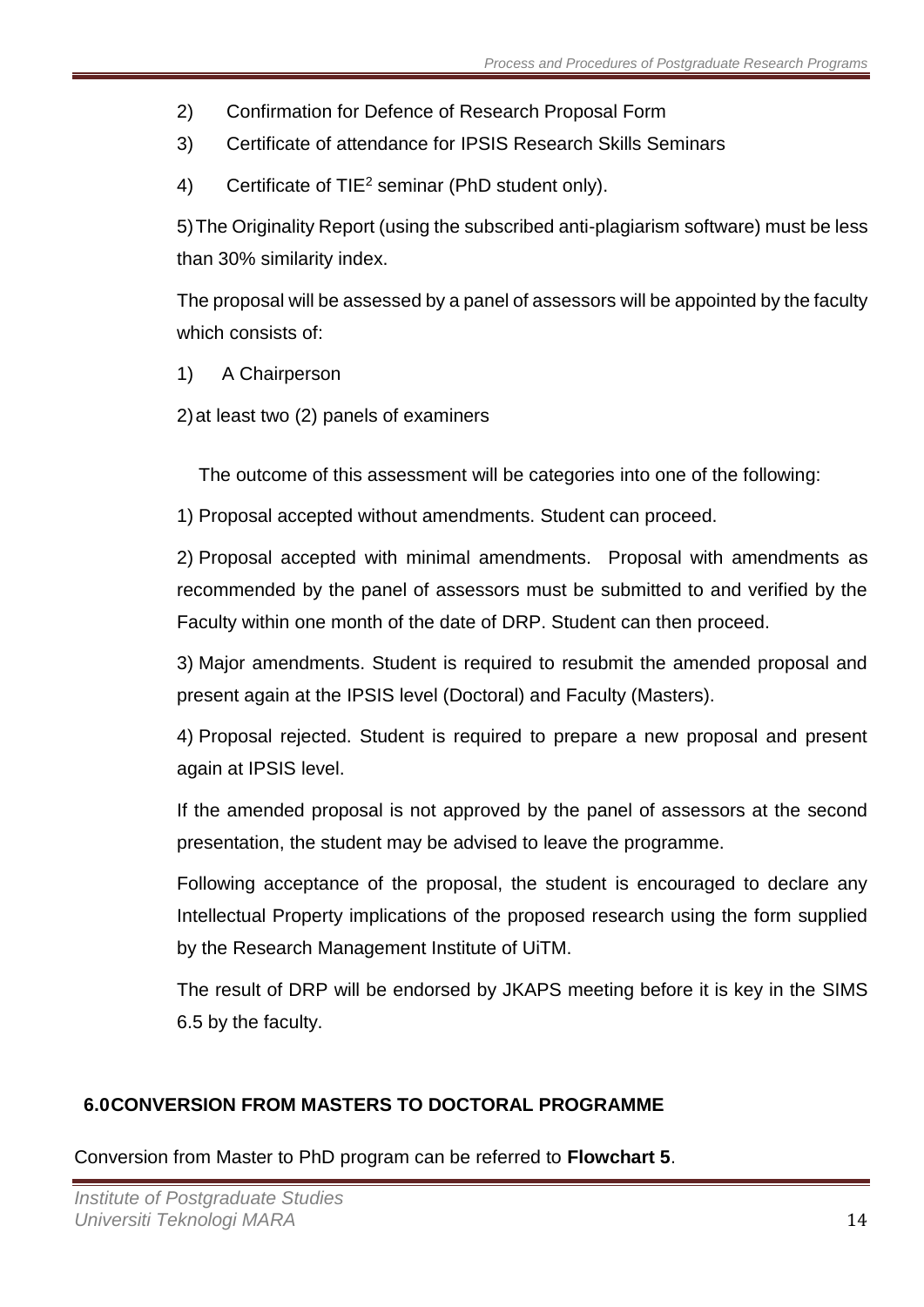- 1) The student must apply for a conversion from Masters to Doctoral program within 12 months from the commencement of the student's registration.
- 2) The procedure for the conversion from Masters to PhD are the following:
	- a. The student submits the Conversion Application Form together with a research report endorsed by the supervisor to the JKAPS.
	- b. The research report should be consisting of the following:
		- i. problem statement, rationale of research, significance of the research
	- ii. research objectives, scope of the research and methodology
	- iii. output of research achieved
	- iv. additional scopes for doctoral degree
- 3) On acceptance, JKAPS will nominate a panel of experts in the student's research area to evaluate the research report (one (1) internal and one (1) external expert).
- 4) The student is required to present his/her research to the panel for evaluation. If the panel recommends for conversion and it is supported by JKAPS, the application will then be forwarded to IPSis for JKIPA approval and to SENAT meeting for endorsement.
- 5) Once endorsed, IPSis will change the student's program status in the system (SIMS) and then the Doctoral program fee is imposed. IPSis will then issue a letter of conversion to the student.

# <span id="page-14-0"></span>**7.0INTEGRITY OF THE THESIS/DISSERTATION**

The responsibility for writing, preparing and submitting the proposal/thesis within the stipulated time period rests with the student. The proposal/thesis to be submitted for examination should demonstrate that the student:

- 1) has engaged in a programme of academic work resulting either in an original contribution to knowledge, or in an original application of existing knowledge
- 2) is familiar with the relevant literature and has reviewed it critically
- 3) possesses mastery of the theoretical and conceptual framework(s) of the study
- 4) possesses a thorough understanding of the research methodology, tools utilized and the subsequent treatment of the data.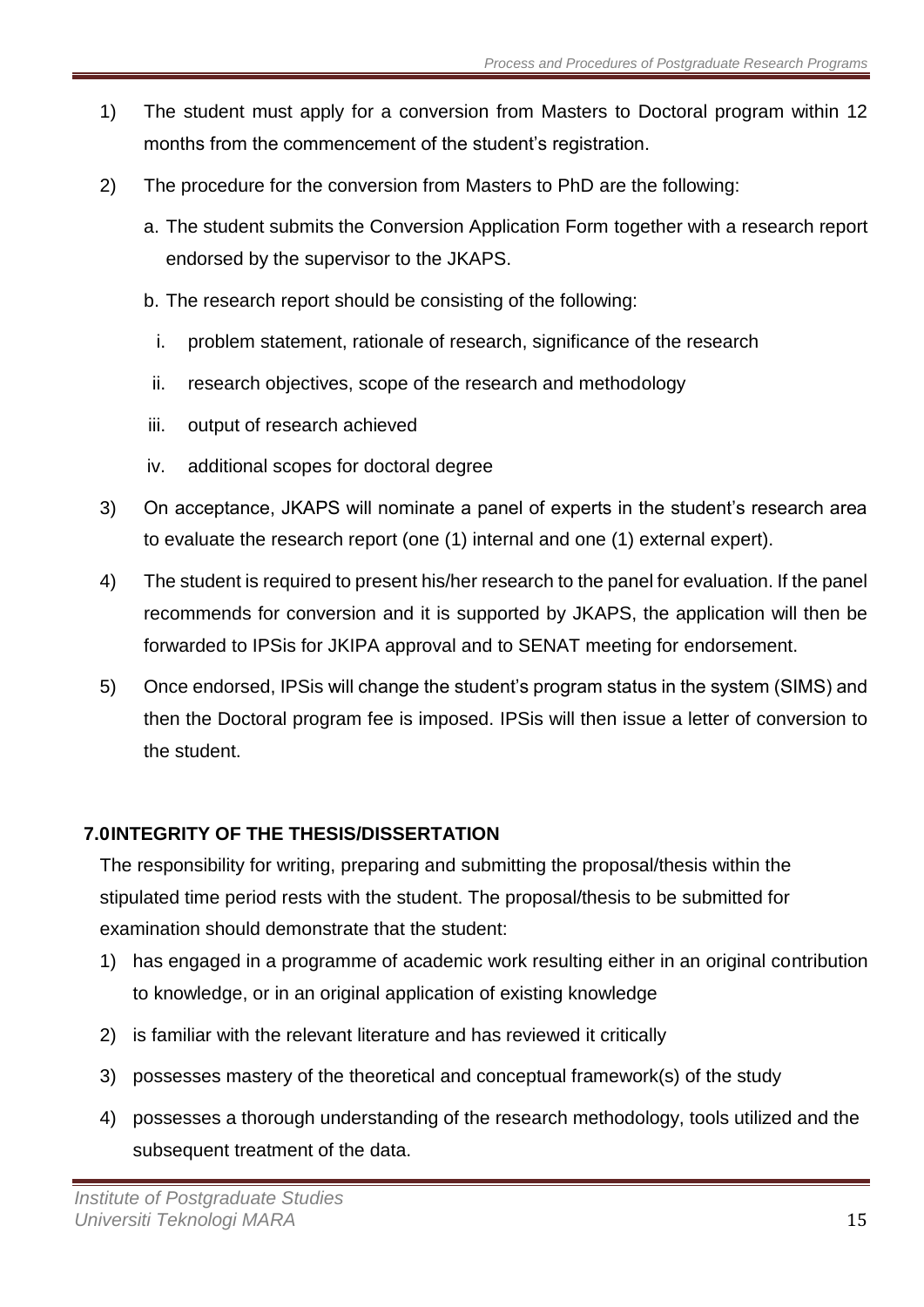5) possesses good writing skills and is able to present a substantial body of information in a clear, concise and comprehensible manner.

Students are advised to adhere to the latest edition of the Guidelines on Thesis/Dissertation Format by IPSIS. A thesis or report from piece of work which was submitted to a degreeawarding body will not be accepted.

### <span id="page-15-0"></span>**8.0PLAGIARISM**

Students are responsible for writing their thesis in their own words. Quotations from published or published sources and the sources of any other materials should be published or unpublished sources and clearly cited and acknowledged. A systematic style of citation and references must be adhered to using the format stipulated by IPSis (refer to Guidelines on Thesis/Dissertation Format latest edition). Sources of visual presentations such as photographs or maps must also be clearly indicated. Students are reminded that UiTM takes a serious view of plagiarism and examiners are empowered to penalize students found guilty of plagiarism, which may lead to expulsion or suspension from the program. Reference should be made to the latest edition of the Academic Rules and Regulations, IPSis and plagiarism policy and guidelines, UiTM for regulations pertaining to plagiarism. Similarity index for all of the assessment documents such as student's thesis, dissertations, research proposal and research reports must be less than 30%. The documents will be rejected if exceeds this value.

# <span id="page-15-1"></span>**9.0DECLARATION OF ORIGINALITY**

Upon submission of the thesis/dissertation, the student will be asked to insert a signed "declaration" declaring that his/her work is original and free of plagiarism.

### <span id="page-15-2"></span>**10.0 INTELLECTUAL PROPERTY**

The distribution of Intellectual Property Rights will be determined by the University. The thesis/dissertation remains the property of the University.

# <span id="page-15-3"></span>**11.0 PROCESS OF ACADEMIC APPLICATION**

The student is allowed to apply academic applications during the study. The academic applications are stated as the following:

- 1. Change of student status
	- i. study mode (part time full time)
	- ii. program type (research coursework-mixed mode)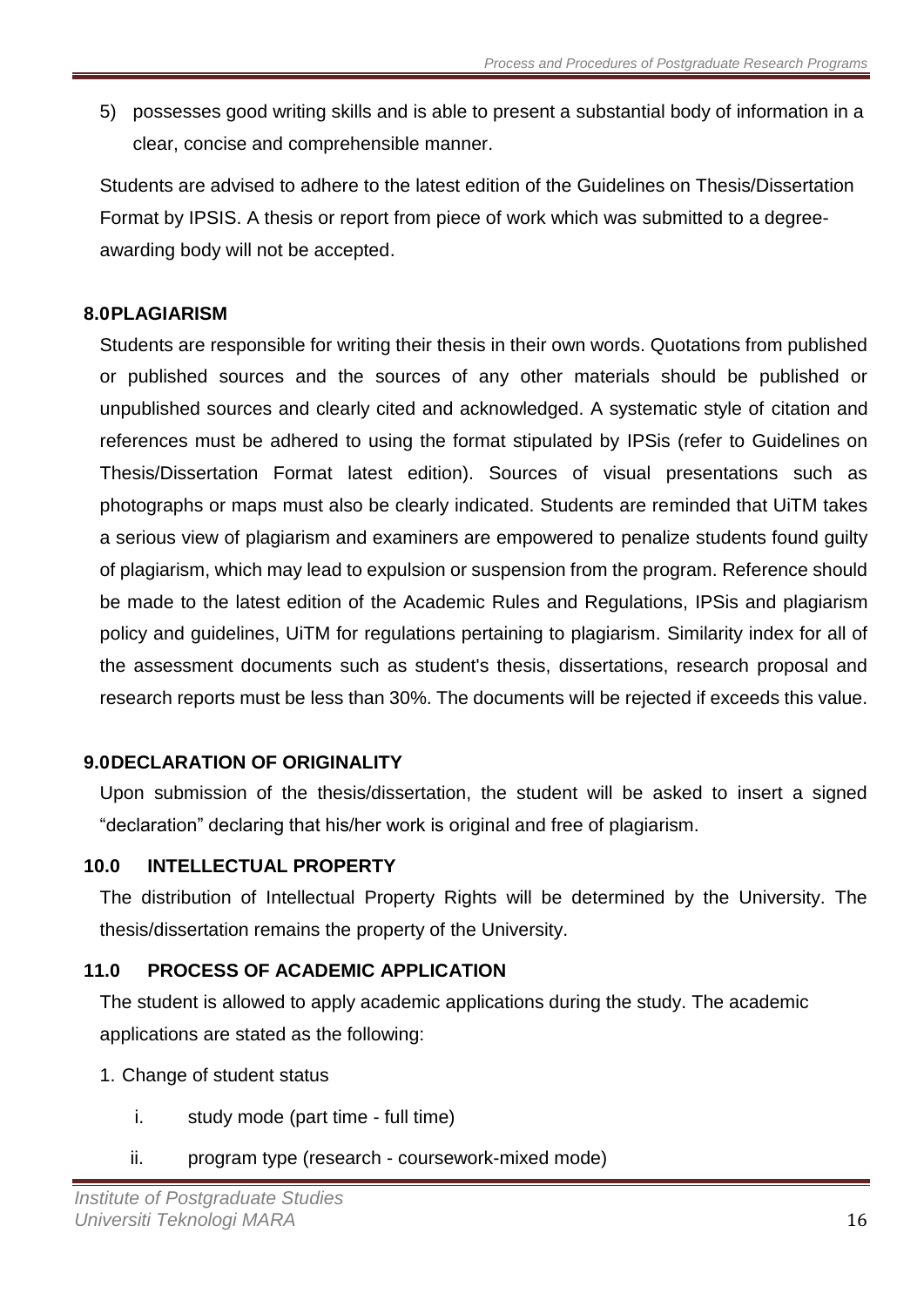- iii. faculty
- iv. campus
- 2. Special Leave
- 3. Withdrawal of Study

The student whose is applied for the academic application must download and fill the application form from the website https://IPSis.uitm.edu.my/v2/index.php/download/38 postgraduate-research-forms. The completed form must be supported by the Main Supervisor and KPPS of the faculty. The KPPS will prepare the paperwork and present to the JKAPS meeting for the approval. Thereafter, the approval letter will be given to the student. The application process is given in **Flowchart 6**.

# <span id="page-16-0"></span>**12.0 THESIS/DISSERTATION SUBMISSION**

<span id="page-16-1"></span>**Flowchart 7** shows the process for the thesis submission.

# **12.1 Intention to Submit Thesis/Dissertation**

Prior to the thesis submission, the student is required to submit Notice of Intention to Submit Thesis. These are the documents that the student has to submit:

- i. a completed Notice of Intention to Submit Thesis/Dissertation form.
- ii. an abstract of not more than 400 words including the full thesis/dissertation title, name of the student and supervisor.
- iii. a Table of Contents for the thesis
- iv. an Originality Report (must be less than 30%) by using Turnitin software.

The notice of intention will not be accepted if the originality index is more than 30%. The student is subjected to the disciplinary action if the declared similarity report submitted by the student is higher than the similarity check by the university. The student is required to submit the final version of the thesis to IPSis within three (3) months from the date of Notice of Intention to Submit Thesis/Dissertation. The Notice will be null and void if the full thesis/dissertation is not submitted within the stipulated time. The student will then have to submit a new Notice of Intention to Submit Thesis/Dissertation to KPPS.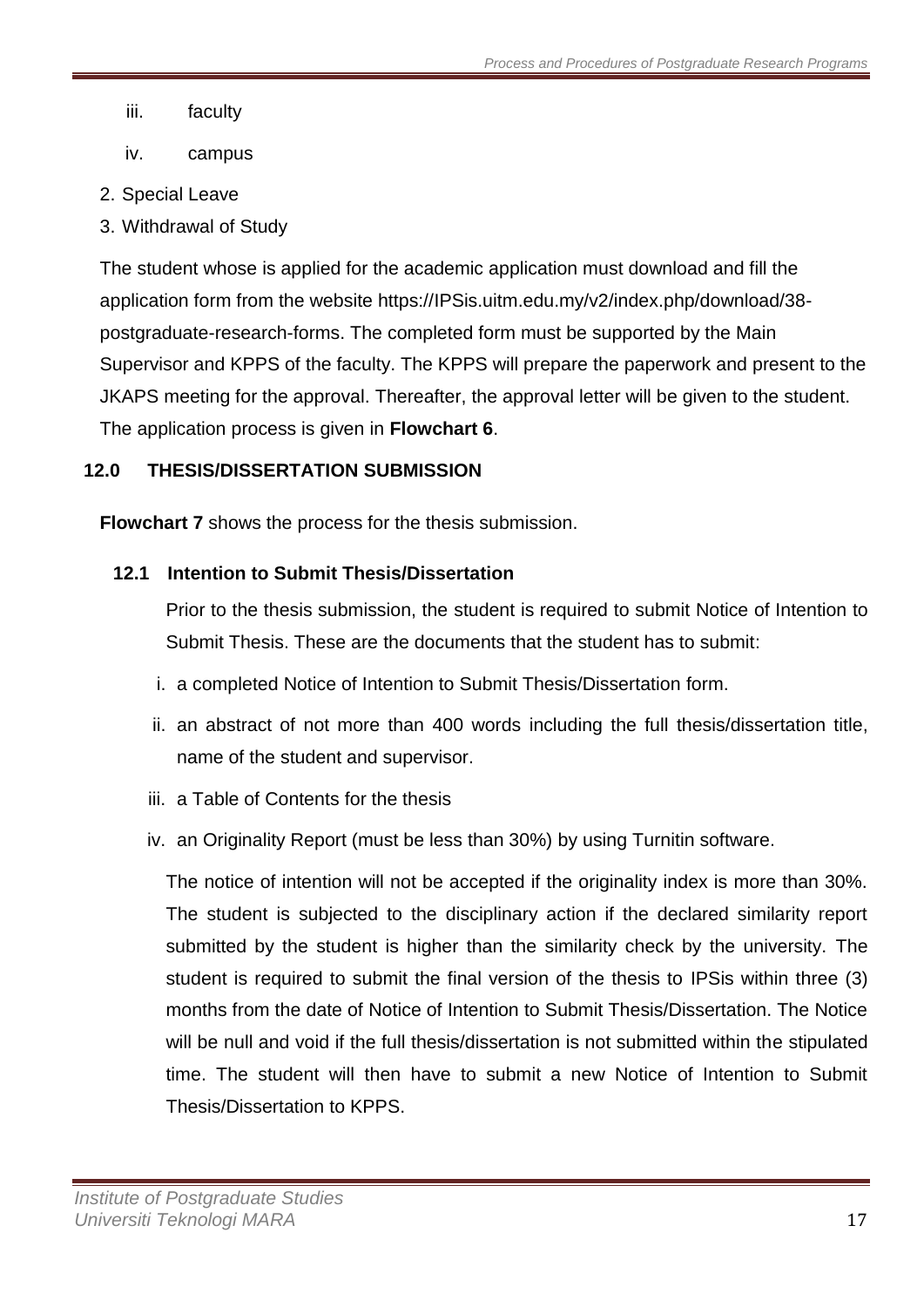# <span id="page-17-0"></span>**12.2 Appointment of Examiners for a Research Degree Student**

The thesis examiner will be nominated by the Main Supervisor after receiving the Notice of Intention to Submit Thesis by the student. The Examiner will examine the thesis of a particular research student and submit a completed written report (refer to IGS / RSRCH / REPORT / 2017) and to recommend their opinion of the student's thesis to the university. The examiners will be invited to attend the viva-voce session on the agreed date. Great care and consideration must be taken in the selection of credible examiners of academic and professional repute. This is to avoid polarization in the examiners' reports, delay in the return of examiners' reports, non-production of reports or dismissive and non-constructive reporting.

### <span id="page-17-1"></span>**12.3 General Criteria for the Nomination of Examiners**

- 1. An examiner must have proven and have substantial academic and professional knowledge/expertise and experience (in terms of teaching/research/consultation) in/or related to the discipline of the research area.
- 2. Examiners Criteria for PhD
	- i. Examiner for a Doctorate student should have a Doctoral degree or equivalent academic and/or professional credentials, expertise and experience in the research discipline, inter-disciplinary or transdisciplinary.
- ii. External examiner for Doctoral thesis must have extensive experience in the relevant field, experience in the Doctoral supervision and have examined at least one (1) Doctoral thesis.
- iii. Internal examiner for Doctoral thesis must have experience in the relevant field, experience in the Doctoral supervision and have examined at least one (1) Masters thesis.
- 3. Examiners criteria for Master
	- i. Examiner for a Master student should have at least a Master degree or equivalent academic and/or professional credentials, expertise and experience in the research discipline, inter-disciplinary or trans- disciplinary.
- ii. External examiner for Masters thesis must have extensive experience in the relevant field and/or have examined at least one (1) Master thesis.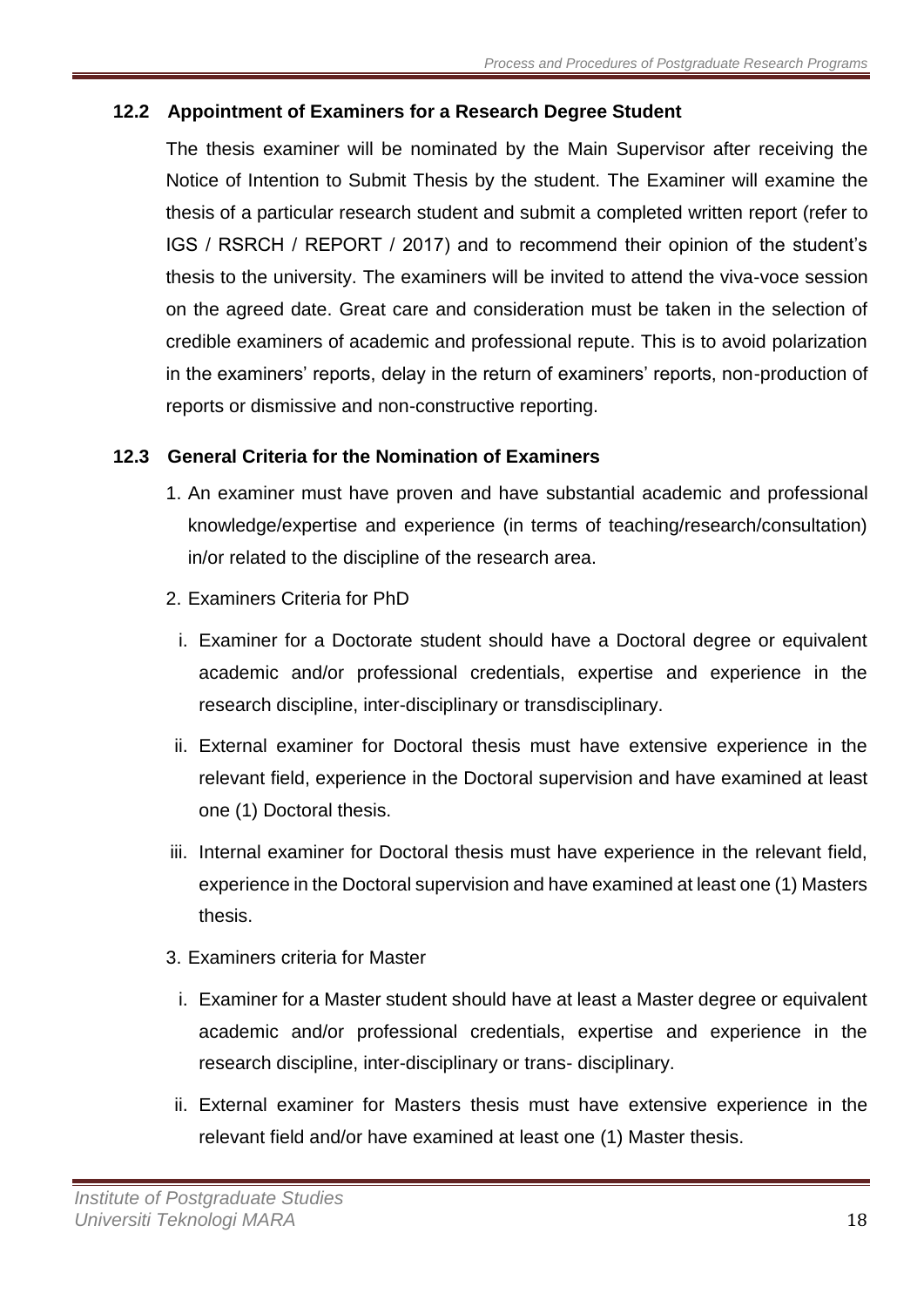- iii. Internal examiner for Masters thesis must have experience in the relevant field
- 4. External examiners should be nominated from a different institution.
- 5. External Examiner should not be UiTM graduate or ex-academic staff unless they have graduated or leave UiTM more than 2 years.
- 6. Internal examiners should be nominated from within the university. If there is no qualified internal examiner, all examiners may come from other institutions.
- 7. The examiner should not be a postgraduate student at any institution.
- 8. All examiners should be independent of the student and the student's work. In order to avoid questions of ethical issues being raised and to ensure impartiality and independent judgment, an examiner should not:
	- i. provide the student with any formal guidance in respect of the content or structure of the thesis.
- ii. be the student's collaborator in the research activity or co-author of publications relating to the thesis.
- iii. be a close family member of the student or of any of the supervisors.
- iv. be the assessor for the conversion from a student's Master to a Doctoral programme.
- v. graduated student of the main or co-supervisor for the student who is to be examined less than 2 years of graduation.

# <span id="page-18-0"></span>**12.4 Examiner Appointment Process**

- 1. Examiners are nominated by the Faculty. The Faculty must contact the nominated examiners for their consent. All nominees must submit their recent curriculum vitae (CV) to the Faculty. To avoid delay in obtaining the CVs, the Faculty should have a ready database of potential examiners complete with current CVs.
- 2. All nominations of examiners must be tabled and agreed to by the JKAPS.
- 3. The nominations (together with their CVs) are then forwarded to the IPSis to be tabled in the JAF meeting for approval. The JAF reserves the right to reject or retract any/all nominations without prior notice. The required documents for the nominations are:
	- i. Examiners short CV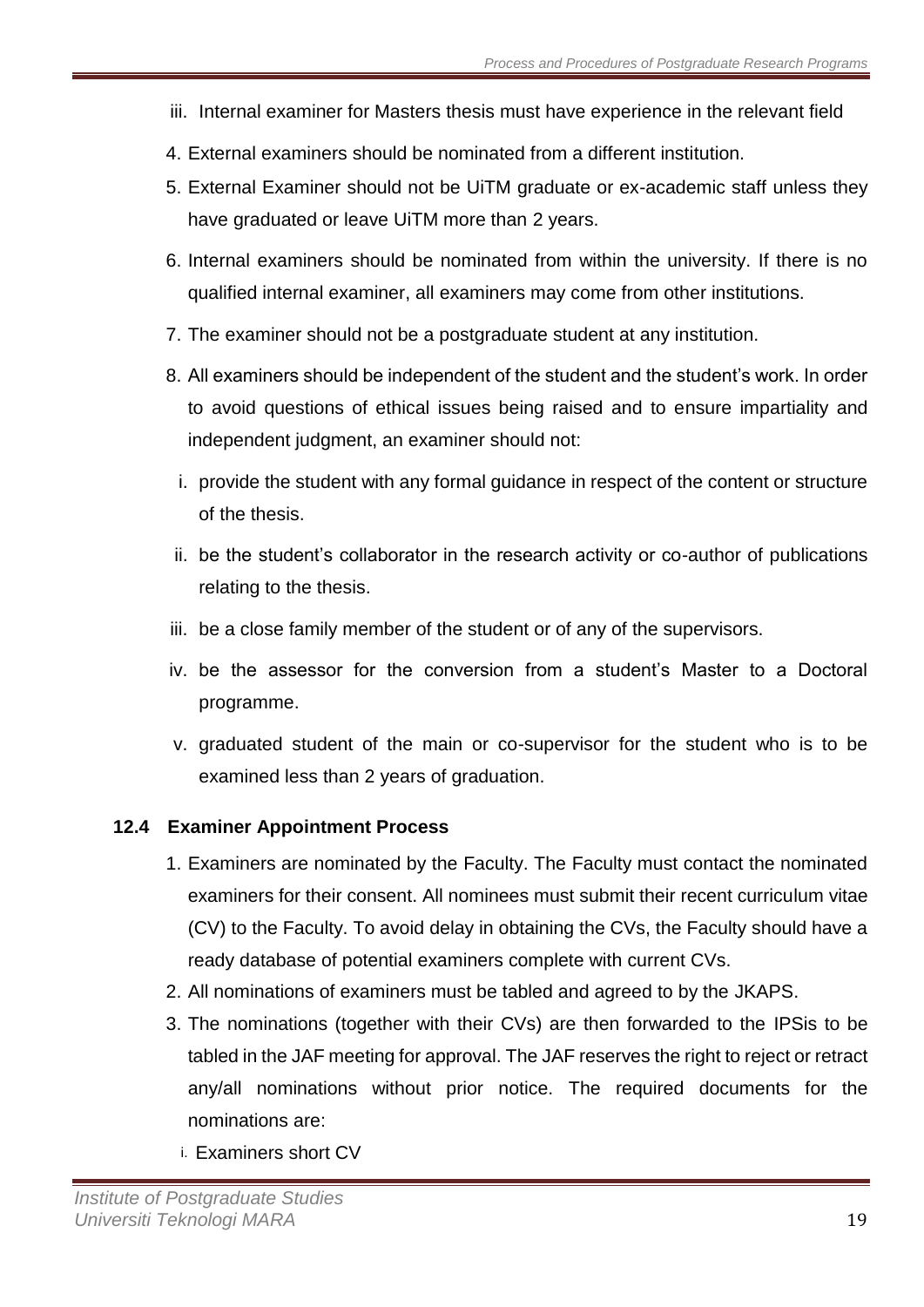- ii. Supervisor Declaration Form (IGS / RSCH / SPVSOR / 2017)
- iii. Examiner's Acceptance Form
- 4. Supervisor is required to re-submit new nomination of examiners in the event of non-approval.
- 5. Faculty Academic Office issues appointment letters to the appointed examiners.
- 6. Examiner is to respond to the appointment to faculty within two weeks.
- 7. The examiner nomination will be endorsed by the JKIPA meeting after receiving examiner appointment report from faculties

# <span id="page-19-0"></span>**12.5 Submission of Thesis**

# (Refer to **Flowchart 8**)

The student can submit the thesis after the examiners were appointed. The student is required to submit the following documents to the faculty for the thesis submission process:

- 1. A completed Thesis Submission Form (IGS / RSCH / SUBMIT\_THESIS / 2016) which was endorsed by the supervisor.
- 2. An Originality Report (Originality Index MUST be less than 30%).
- 3. Five (5) spiral-bound copies of the thesis
- 4. A proof of payment for thesis submission fee.
- 5. A prove of publications (for Intake September 2017 onwards)
- i. Master 1 accepted indexed publication by ERA, SCOPUS or WoS.
- ii. Phd 2 indexed Publications by ERA, SCOPUS or WoS which is at least 1 publication is published and another publication is accepted.

In the event of non-compliance, submission will be denied.

The faculty will call the examiners to set the viva-voce date before sending the thesis. The faculty will send a copy of the thesis and Guidelines on Examining and Reporting of the Thesis to the examiners. The examiners will notify the receipt of the thesis by returning a reply form to the faculty. The examiners are given about six (6) weeks to examine the thesis and submit the thesis examination report to IPSis/ faculty at least one (1) week before the viva date. A reminder will be issued to the examiner if the report is not given within the stipulated time. Examiner will be terminated and blacklisted if fail to response to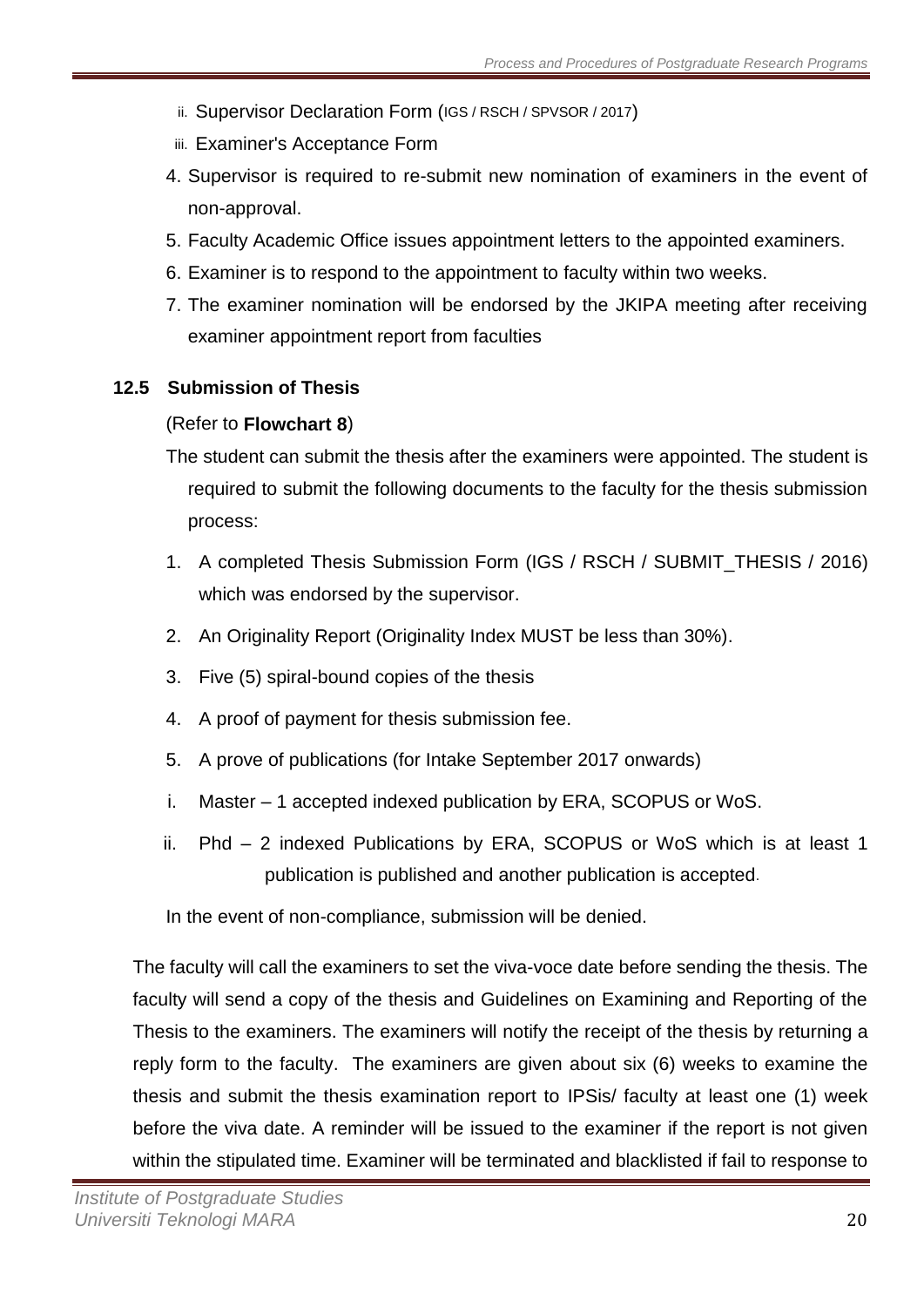the thesis examination report submission reminder or has exceeded the stipulated time given. A new examiner will be appointed by the faculty.

# <span id="page-20-0"></span>**13.0 VIVA VOCE**

IPSis /Centre of Postgraduate Studies is the secretariat for the Viva Voce. As such, IPSis / faculty will:

- 1. contact all the examiners to set the viva-voce date. The agreed date will be stated in the appointment letter. The thesis will be send to examiners after the viva date was set.
- 2. notify student and examiners two weeks prior to the viva-voce.
- 3. If the examiner could not submit the thesis examination report after the final notice was given, the examiner will have to bring the report during the viva-voce.
- 4. The viva-voce will be re-schedule if the external examiner (oversea) does not submit the thesis examination report one week before the viva-voce.

### <span id="page-20-1"></span>**13.1 Role of Examiner**

The Examiner is required to examine the thesis and to submit an examination report to the university based on the following guidelines:

- 1. The report should be submitted 1 week before the agreed viva-voce date.
- 2. The examiner is required to come to the viva-voce session.
- 3. The examiner will be re-appointed in the case of re-viva.
- 4. The faculty will re-appoint a new examiner in the case of the following
- a. The examiner refuse/ not accept for the re-appointment of re-viva.
- b. The examiner could not accomplish to examine the student due to medical reason or any other valid reason.

### <span id="page-20-2"></span>**13.2 Role of Student**

Student is required to:

- 1. attend, present and defend the thesis.
- 2. avoid any form of contact with the examiners prior to the viva voce.
- 3. demonstrate the appropriate level of competence in the discipline for the degree to be awarded.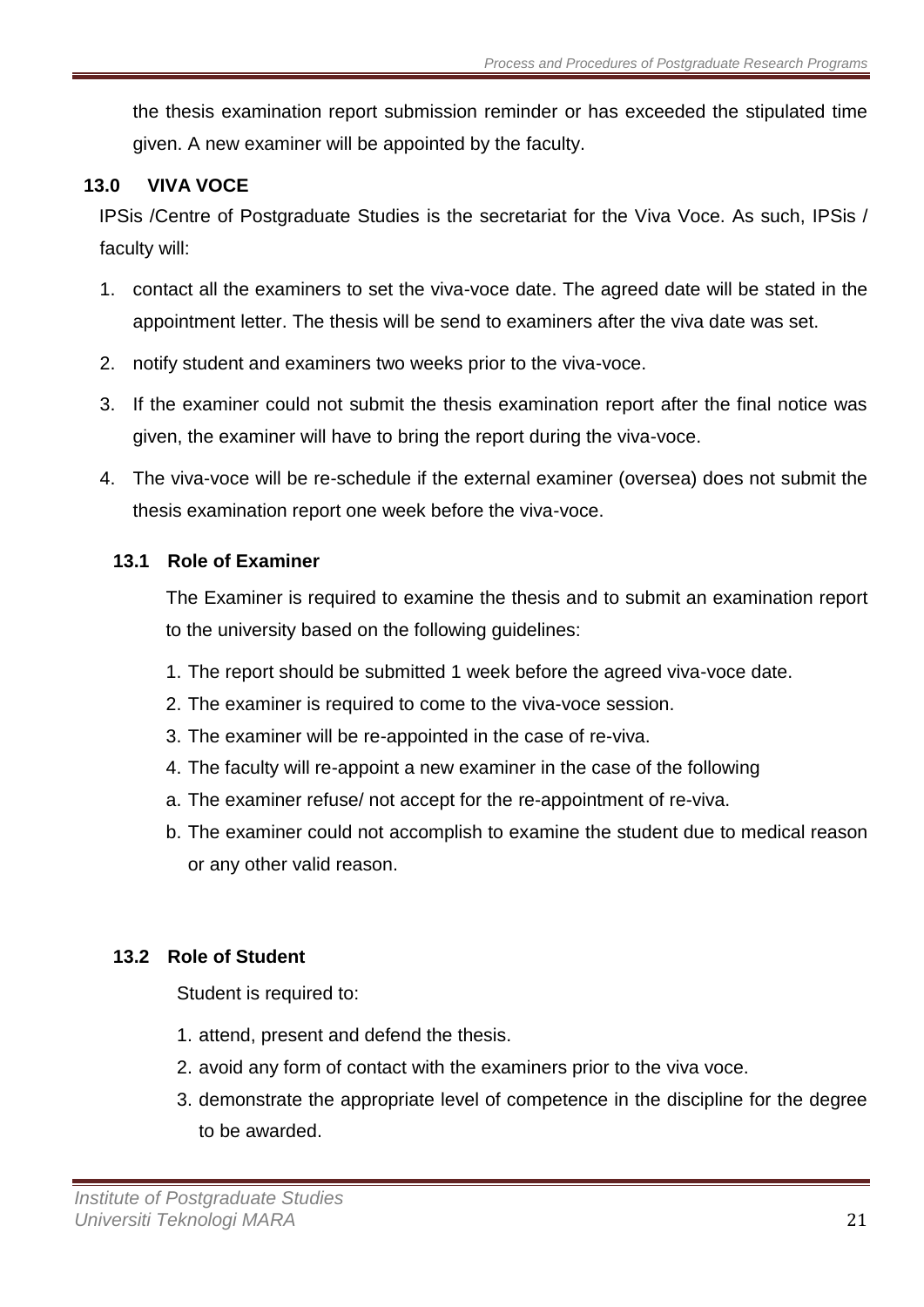# <span id="page-21-0"></span>**13.3 The Viva Voce**

Members of the examining panel are:

- 1. the Chairperson (must be at least Assoc. Prof with PhD the respective Cluster)
- 2. two examiners:

Masters - at least one (1) external and one (1) internal

Doctoral - at least one (1) external and one (1) internal

The External examiner (oversea) may be invited to the viva voce session at the cost of the faculty.

Supervisors may be invited as observers but are not expected to participate in the discussion or in the deliberations concerning the outcome of the examination.

- 3. A minutes taker
	- i. Constitutes all important facts and the output of the discussion from all the panels.
	- ii. Should not interrupt the viva voce session. The minute taker should refer to the Chairperson of the viva voce if there is any issue during the viva voce session.
	- iii. Verifies the viva voce meeting minutes with the Chairperson for the endorsement.

# <span id="page-21-1"></span>**13.4 Result of the Viva**

At the end of the Viva, the panel will make a decision on the student's performance based on one of the following outcomes:

1. The student is awarded a Doctoral/ Masters Degree without any amendment to the thesis/dissertation or any condition placed upon him/her.

This means that the examiners have accepted the thesis 'as it is' or with 5% technical errors (formatting and typographical errors). The student is required to submit the hardbound copies of the thesis within two (2) weeks from the date of the viva voce.

2. The student has passed the viva-voce and the student is awarded a Doctoral/Masters Degree subject to minor amendments/corrections to the thesis as listed in the thesis/dissertation Evaluation Report.

This means that the corrections are not serious. The student is given up to six (6)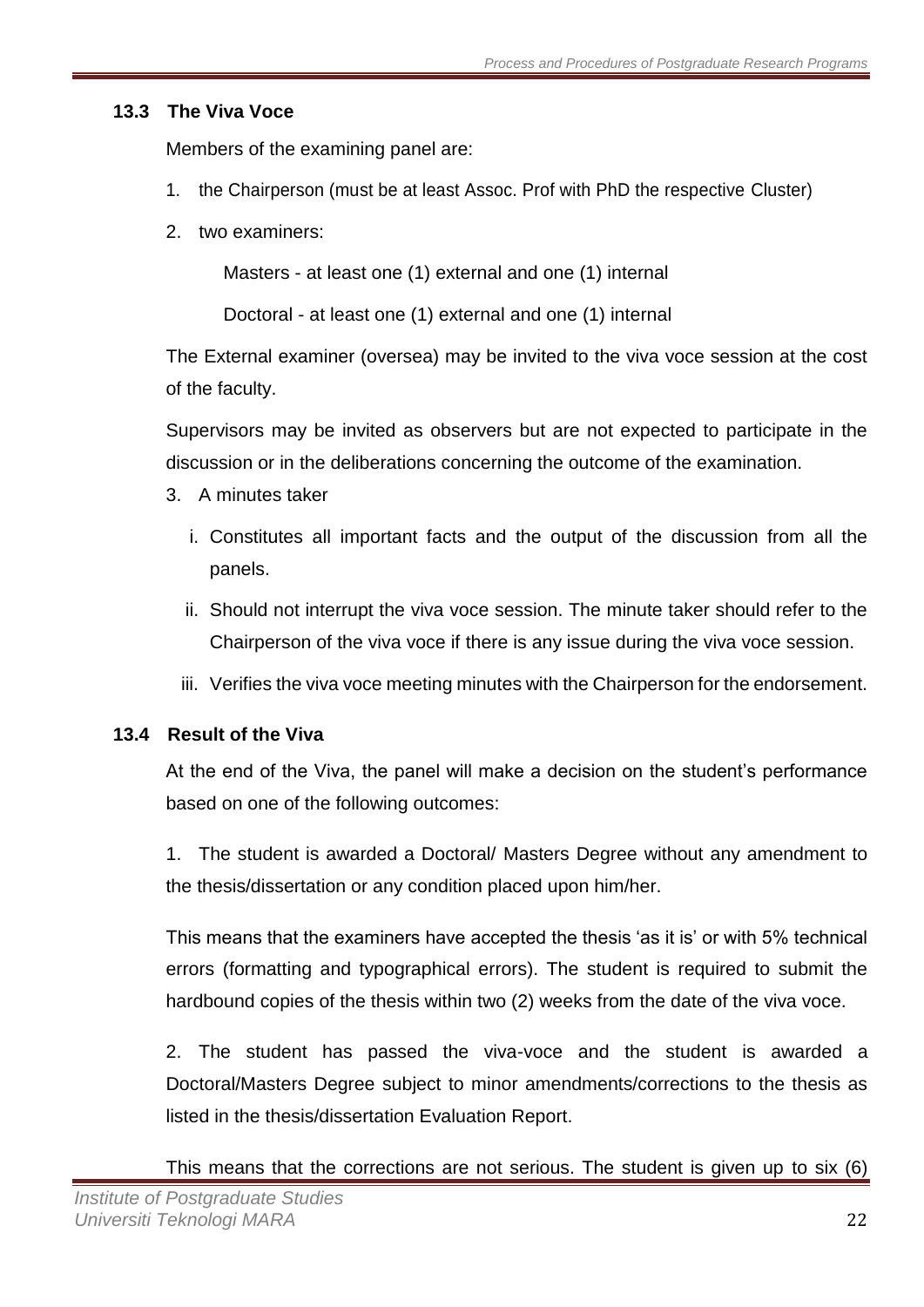months to re-submit the thesis.

These recommendations are made if the thesis:

- i. Requires text editing, formatting of tables and/or figures, corrections of grammar, spelling, typos etc. the emend of thesis correction will be endorsed by supervisor only.
- ii. The thesis requires amendments verifications from internal or external examiner in case of the following:
	- a. Requires little addition of relevant information
	- b. Requires explanation pertaining to several short sections in the text

c. DOES NOT REQUIRE additional experiments, collection of new data or extensive revision

d. Ends with a conclusion that does not differ much when revised.

3. The student undertakes major amendments/corrections to the thesis as listed in the Thesis Evaluation Report. This thesis must be re-examined and the candidate may be required to attend another Viva Voce.

This means that the examiners have identified some obvious errors or omissions and the thesis needs to be revised substantially. The student is given up to twelve (12) months to resubmit the thesis.

This recommendation can only be made once. Thus a student is allowed to submit his/her thesis two (2) times only. These recommendations are made if the thesis;

- i. Has major weakness/es that will affect the conclusion of the thesis
- ii. Has major weakness/es that can be addressed and improved upon, with additional work
- iii. Requires additional experiments, statistical analyses, revision of a large body of text, and expansion of the literature review.

The student will be awarded a Doctoral/ Masters Degree after the major corrections/ amendments were verified by the examiners. In case of the re-viva, the student will be called for the re-viva if the examiners have satisfied with the corrections/amendments that have been done by the student. The result will be discussed during the re-viva session. This recommendation can only be made twice. Thus, a student is allowed to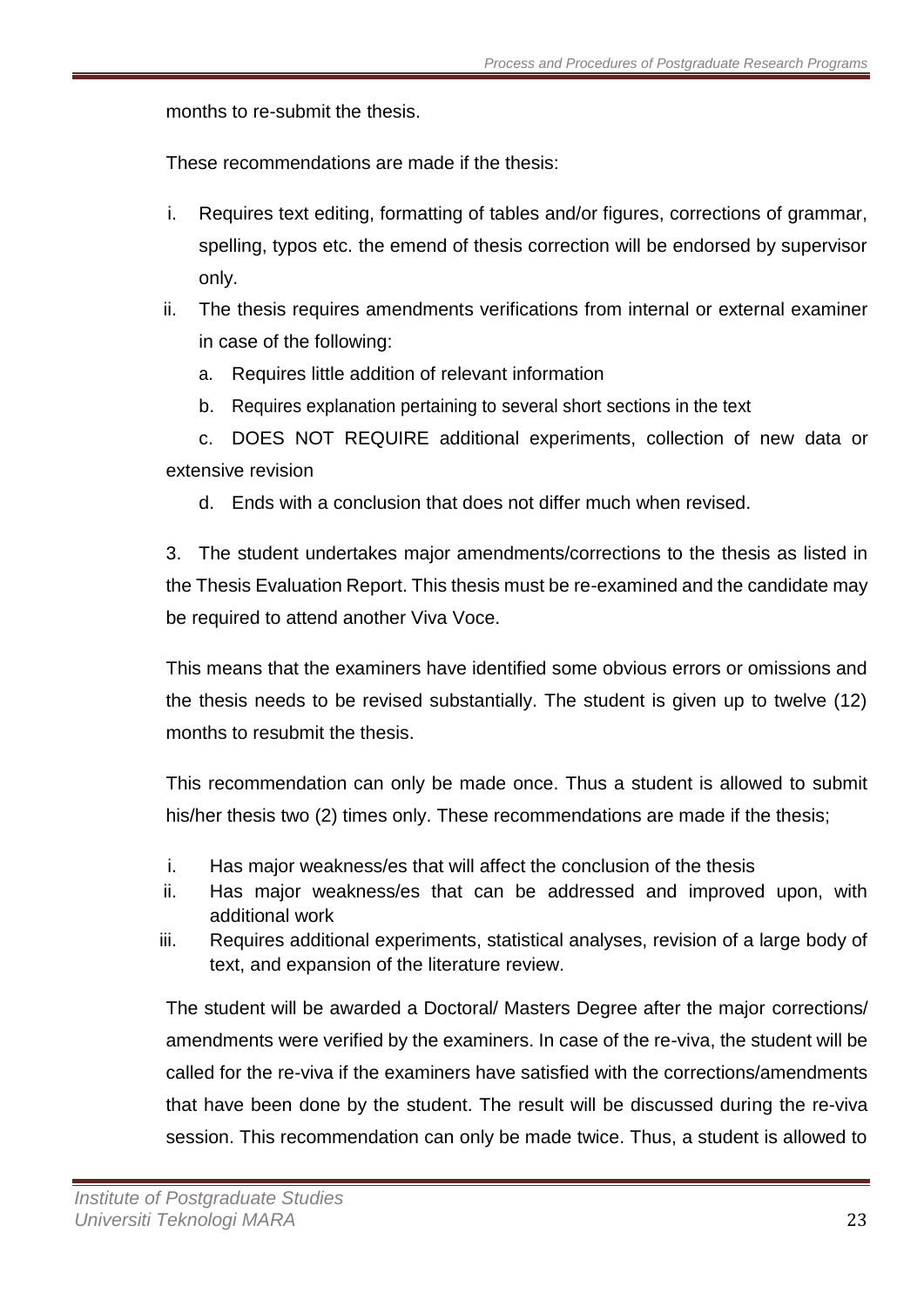submit the thesis 3 times. This recommendation cannot be given at the second re-viva.

4. The student does not qualify for a Doctor of Philosophy/ Masters Degree based on the Thesis Evaluation Report and/or the outcome of the Viva.

This means that the examiners found fundamental flaws in the thesis. These recommendations are made if the thesis;

- i. Has substantial weakness/es making the thesis to be below acceptable standards which cannot be addressed even with additional work or corrections; or
- ii. Has weaknesses that cannot be corrected, or
- iii. Is based on inadequate research or
- iv. Has plagiarized work or text more than 30%.

The student will be given status FAIL which is GV status in the student status.

### <span id="page-23-0"></span>**13.5 Inconclusive Result**

If the examiners cannot agree on the outcome of the Viva, the examination may be adjourned by the Chairperson. At the end of the Viva, the examining panel completes a report for the Thesis Advisory Board. The Board will decide on the next course of action

# <span id="page-23-1"></span>**14.0 POST VIVA PROCESS AND ENDORSEMENT OF RESULTS**

Post viva process can be referred to **Flowchart 8**.

The student requires the thesis corrections to be submitted after the viva. The student will be dismissed (D10) if fail to submit the thesis correction within the stipulated time.

### <span id="page-23-2"></span>**14.1 Minor Corrections**

- 1. The student makes amendments to the thesis within six (6) months according to the examiners' recommendations.
- 2. The thesis content amendments are checked and verified by the supervisor. The supervisor can endorse the student thesis if the corrections require only for the text editing, formatting of tables and/or figures, corrections of grammar, spelling, typos etc. the emend of thesis
- 3. The content amendments are endorsed by the internal examiner or supervisor.
- 4. The final version of the thesis is checked by IPSis.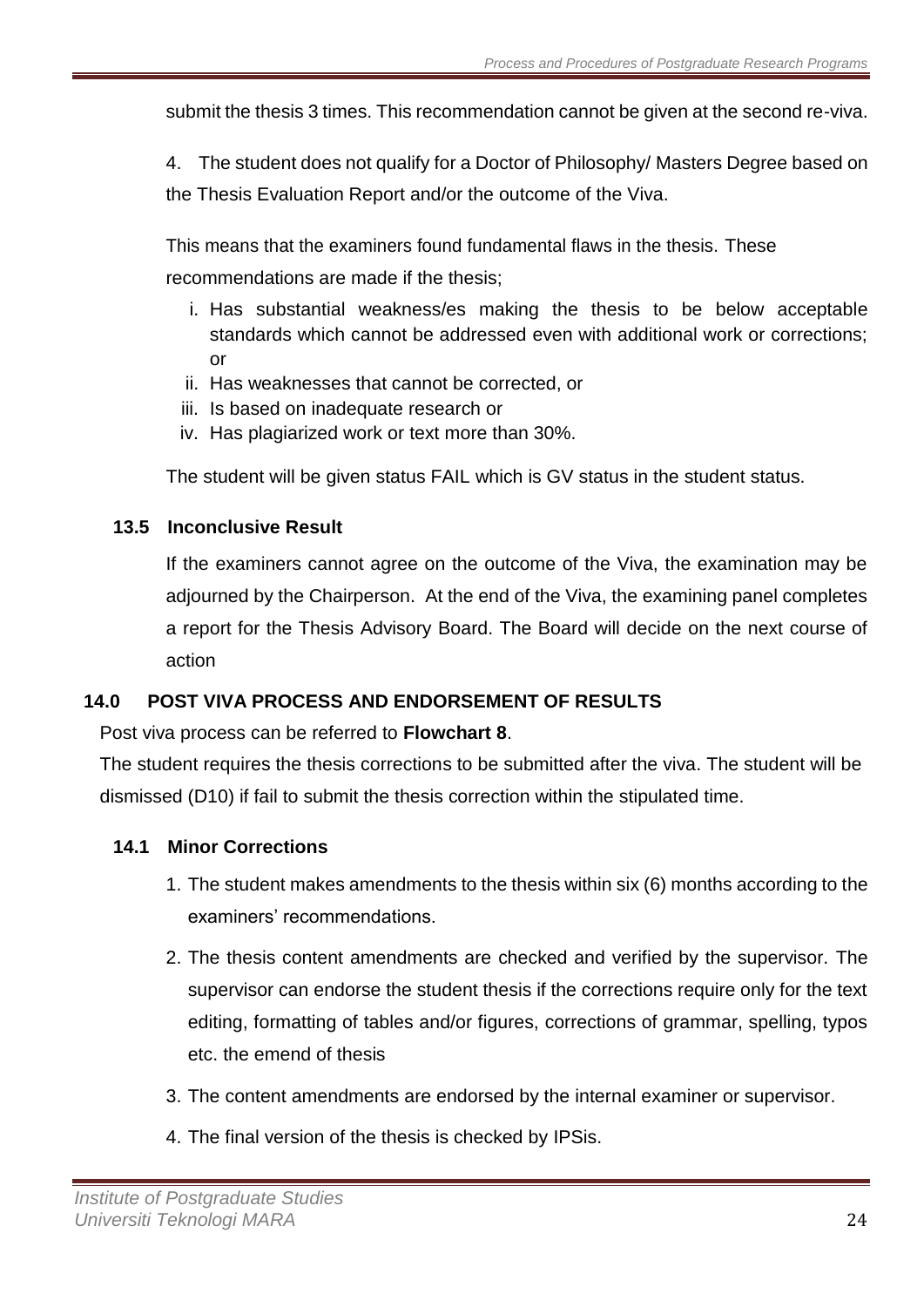- 5. A Letter of Approval is issued by the Dean of IPSIS.
- 6. Upon receipt of the letter of approval from IPSIS, students are required to submit four (4) hardbound copies and two (2) soft copies in CD (PDF format). A Master's thesis should be hardbound in dark blue, while a PhD thesis should be hardbound in maroon colour.

# <span id="page-24-0"></span>**14.2 Major Corrections - Resubmission**

- 1. The student makes amendments to the thesis within 12 months according to the examiners' recommendations
- 2. The amendments are checked and verified by the supervisor.
- 3. The student is required to re-defend the thesis and follow the procedure as stated in section **2.7**.

# **14.3 Hard-bound Thesis Submission**

After making necessary changes/correction, students must submit thesis to IPSis/Faculty. IPSis/Faculty will forward to the examiner(s) for verification. The final hardbound thesis must be submitted within the following time frame:

| Category $2$ :                      | Six (6) months                             |
|-------------------------------------|--------------------------------------------|
| Category $3$ :<br>(without re-viva) | One (1) year                               |
| Category $3$ :                      | Re-viva session to be held within one      |
| (with re-viva)                      | (1) year. Submission of final hardbound    |
|                                     | Thesis is subject to examiner (s) results. |

Failure to submit thesis within the stipulated time will be deemed "fail". The student will be **dismissed** and will be given **D10** in the student status.

# **14.4 Insufficient Thesis Correction**

The thesis correction must be submitted to the examiner (s) for the verification. In case the student has not done the corrections to the thesis based on the comments and recommendations by the examiner(s), the student will be given FAILS status (GV) and is not allowed to resubmit the thesis. IPSIS / faculty will send the official result to the student.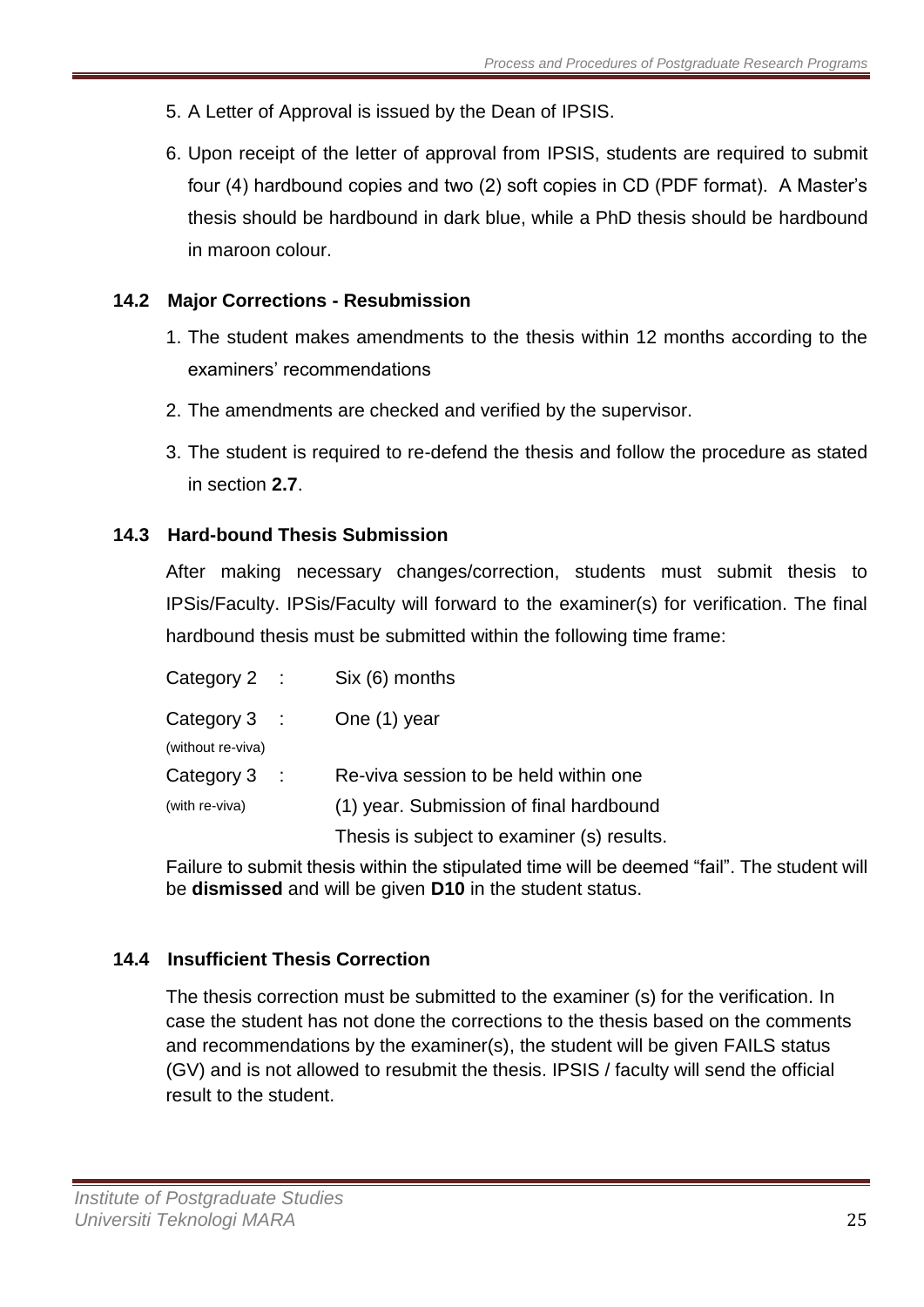# <span id="page-25-0"></span>**14.5 Endorsement of Result**

Upon receipt of the final hard-bound copies of the thesis, IPSIS will present the student's result to the Senate for approval and endorsement. IPSIS will inform the student when the result has been officially endorsed by the Senate.

# <span id="page-25-1"></span>**15.0 CONVOCATION**

The student is required to submit the final hard-bound copies of the thesis to IPSIS before the senate meeting.

Information about the student's Convocation will be sent to the student by the Registrar's Office.

# <span id="page-25-2"></span>**16.0 AWARD**

Awards given to students based on their academic achievements. There are 5 awards are given research students to appreciate their achievement.

# **1. Graduate on Time Award (GOT Award)**

GOT Award is given to the research student. The student will be identified by IPSis for this award. For PhD graduate, the award is given during the hooding ceremony and the master graduate will be sent by mail. The criteria for the GOT Award are as following:

- i. Student must be graduate be graduated as stipulated time as according to their duration of study
- ii. The student was not convicted with any disciplinary actions by the university.

# **2. Excellence Research Award (APC)**

APC Award is given to Master and Phd graduate and it is given during the convocation ceremony. The student has to apply for the award and the supervisor has to recommend the student. The JKAPS committee will check and support the application. The application will be discussed in the JKIPA meeting for the support. Finally, the senate meeting will approve and endorse the application. The criteria for the APC award are as following:

- i. A student must submit thesis to IPSis (for *viva voce* process) within the minimum duration as stipulated by the programme.
- ii. All examiners unanimously agree that a student fulfils Category 1 or 2 in the Thesis Examination Report following the *viva voce*.
- iii. The student has presented the research findings work at least one in seminars or conferences recognized by the Faculty within the study duration.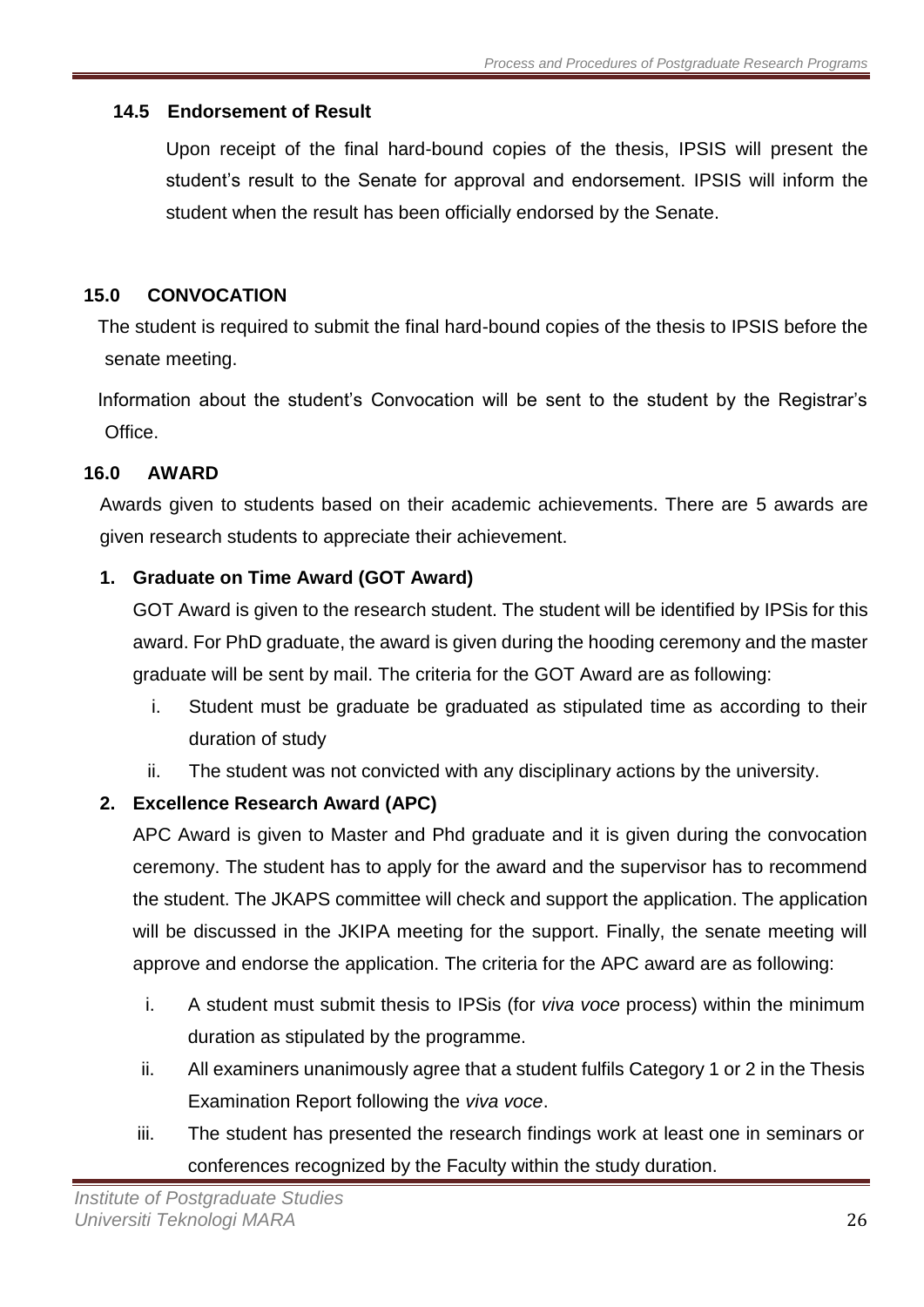iv. The student has published the research findings at least one academic publication recognized by the Faculty within the study duration.

# **3. MTDC Book's Prize Award**

The MTDC Book's Prize Award is a contribution from Malaysia Technology Development Corporation (MTDC) to a selected UiTM's postgraduate research student. The award is given in October's Convocation ceremony. A committee consisting of the representative from IPSis, RIBU and MTDC will evaluate the shortlisted graduates. The faculty will submit the Innovation Award Form that was filled by supervisor, internal examiner & external examiner during the viva-voce session. There are 4 elements of innovations that are evaluated which are:

|   | <b>Innovation's Aspect</b>                  | <b>Weight factor</b> |
|---|---------------------------------------------|----------------------|
|   | Originality and Contribution to New         | 20%                  |
|   | Knowledge                                   |                      |
|   | 2 Applicability of the Invention/Innovation | 30%                  |
| 3 | <b>Opportunity for Commercialization</b>    | 20%                  |
|   | <b>Academic Recognition</b>                 | 30%                  |

The criteria of the selection are as follow:

- 1. Malaysian;
- 2. Full Time student;
- 3. Obtain the result of 1. No correction or 2. Minor correction for the viva-voce;
- 4. Has completed the study within the following duration:

Master < 6 semesters

PhD < 12 Semesters

- 5. The research outcome has a potential for intelectual property
- 6. The research has the following output:
	- i. has published in high impact publication (IS/ Scopus/ ERA); or
	- ii. Index proceedings; or
	- iii. Chapter in a book; or
	- iv. Other excellence award;
- 7. The thesis:
	- i. Not necessary a technical content;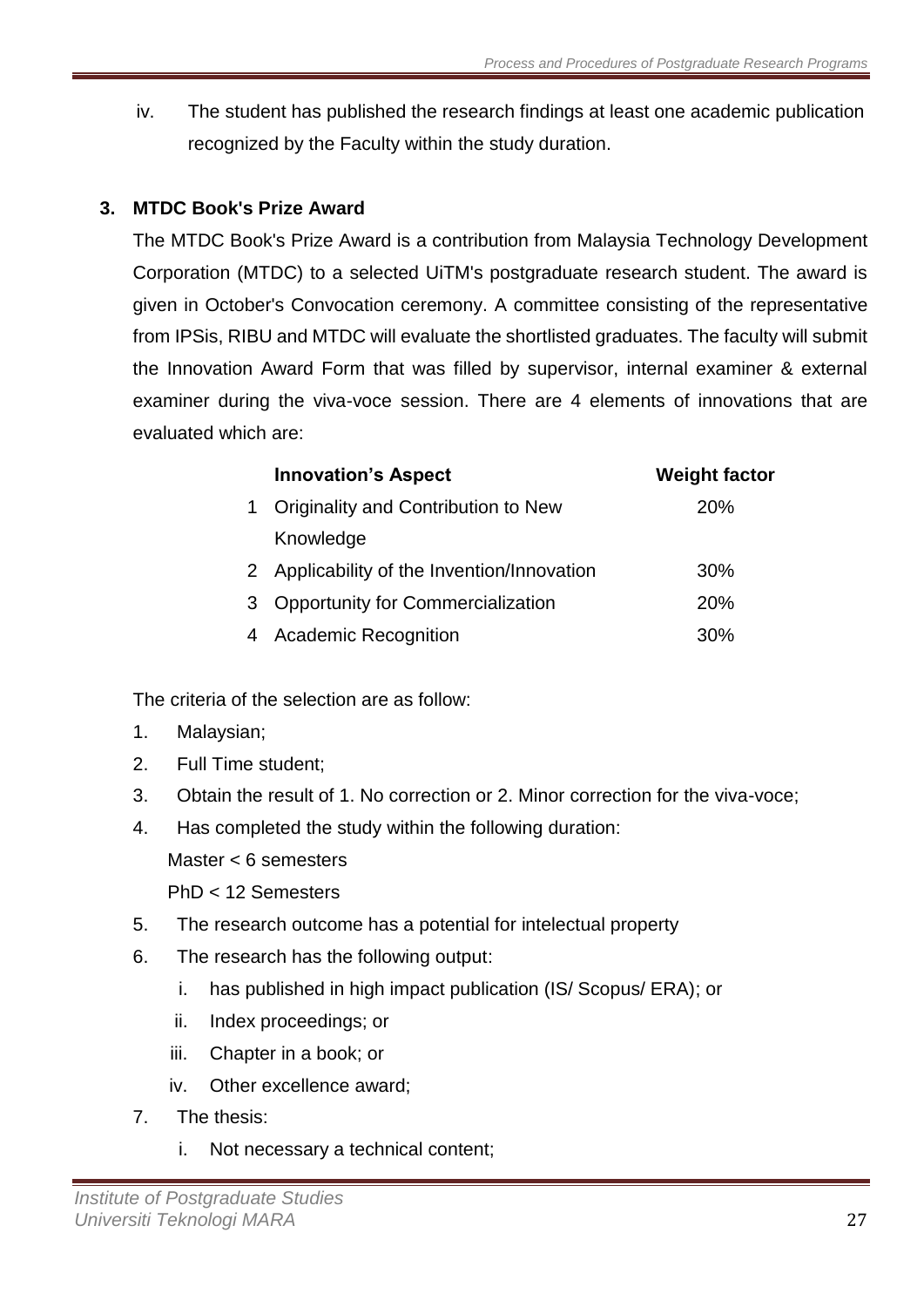- ii. has produced a high impact process/ method/ ideas/ policy/ product/ for the technology and innovation development, pre-commercialization, technology transfer, bussiness or entrepreneurship or a combination of these elements; and
- 8. Was not convicted with any disciplinary actions by the university.

# **4. Anugerah Sarjana Cemerlang Tuanku Canselor (ASCTC)**

The ASCTC award is given to a graduate of Master by research in October's Convocation ceremony. After receiving the end of study letter, the graduate will apply to be nominated for the award and the supervisor must recommend the student to the faculty. The faculty will present the nomination to the JKAPS meeting from the support. Then, the application will be shortlisted by the IPS is and will be called for the interview by the selection committee. The recommendation of the selection will be presented to JKIPA meeting for the support and in the SENATE meeting for approval and endorsement. The criteria for the ASCTC awards are as stated in the following:

- i. ASCTC award will be given to a master by research student
- ii. A student must receive Excellence Research Award
- iii. The student has published the research findings at least two (2) indexed Journal as main or corresponding author and recognized by the Faculty within the study duration.
- iv. The student has presented the research findings work at least two (2) in seminars or conferences recognized by the Faculty within the study duration.
- v. The student has won at least one international innovation award recognized by the Faculty within the study duration.

# **5. Anugerah Kedoktoran Cemerlang Tuanku Canselor (AKCTC)**

The AKCTC award is given to a graduate of PhD by research in October's Convocation ceremony. After receiving the end of study letter, the graduate will apply to be nominated for the award and the supervisor must recommend the student to the faculty. The faculty will present the nomination to the JKAPS meeting from the support. Then, the application will be shortlisted by the IPSis and will be called for the interview by the selection committee. The recommendation of the selection will be presented to JKIPA meeting for the support and in the SENATE meeting for approval and endorsement. The criteria for the ASCTC awards are as stated in the following:

- i. AKCTC award will be given to a PhD by research student
- ii. A student must receive Excellence Research Award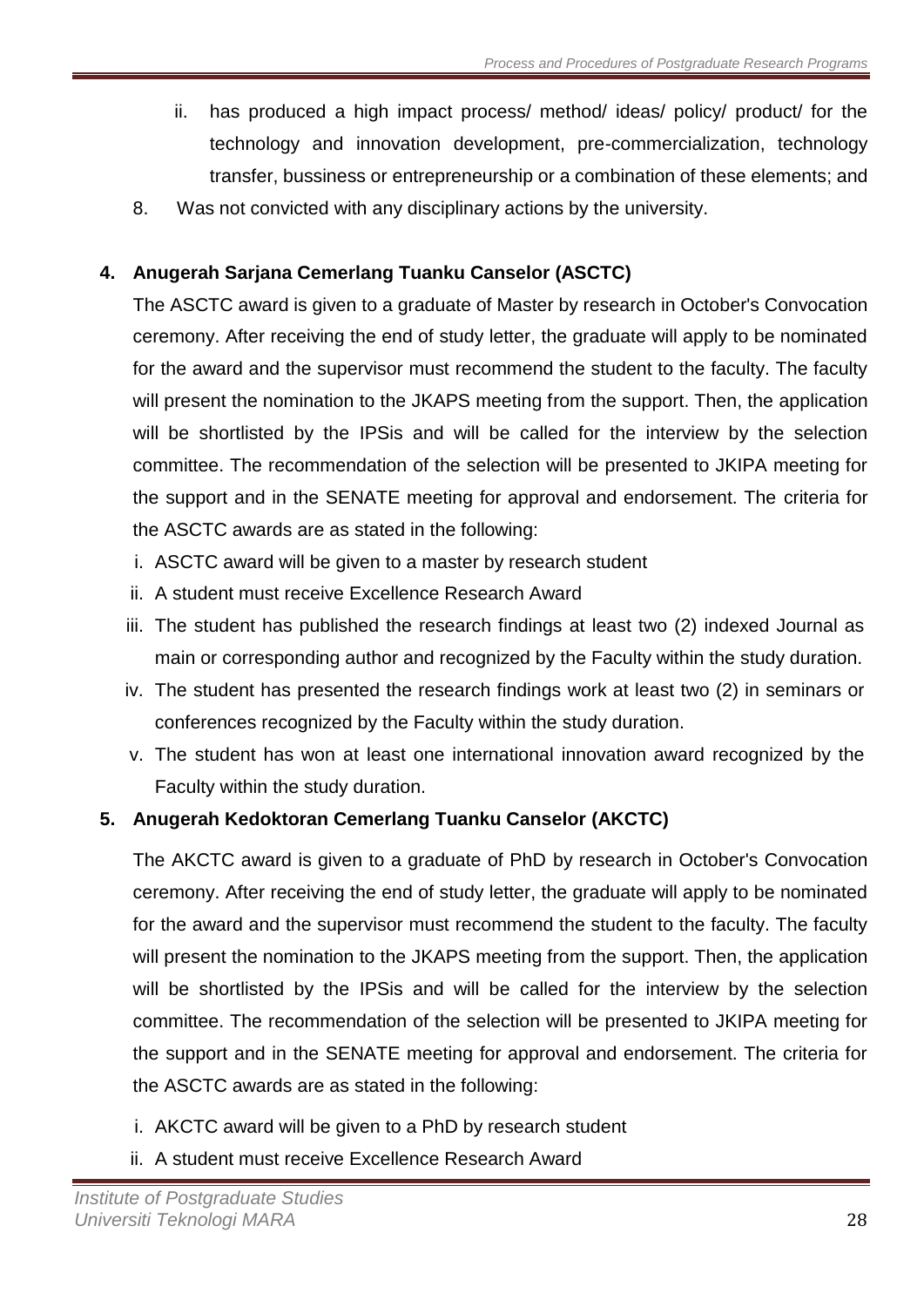- iii. The student has published the research findings at least three (3) indexed Journal as main or corresponding author and recognized by the Faculty within the study duration.
- iv. The student has presented the research findings work at least three (3) in seminars or conferences recognized by the Faculty within the study duration.
- v. The student has won at least one international innovation award recognized by the Faculty within the study duration.

# <span id="page-28-0"></span>**17.0 APPEALS**

A student who has been terminated as in section 2.5.2 may appeal against the decision an official application to appeal should be made to IPSis within fourteen (14) days of receiving the letter of notification. The student must download the application form and submit to the main supervisor for the support. Then, the form will be submitted to the KPPS for checking and support before it is presented to the JKAPS. The JKAPS will approve the following application:

- i. fails in the defence of his/her research proposal (D10)
- ii. fails to maintain a satisfactory level of performance for two consecutive semesters as affirmed in the Research Progress Reports (D10)
- iii. obtains AM2 for Master or AM3 for PhD (D10)
- iv. fails to re-register for two consecutive semesters (D10)
- v. fails to pay tuition fee (GT)

However, the JKAPS will only support for the following application and the application will be presented in the JKIPA meeting for approval:

- i. appeals to reinstate student status (D10 or GT) for the previous semesters
- ii. exceeds the period of study (D11)
- iii. appeals to extend the duration of study (RMTP)
- iv. appeals to extend the duration of thesis correction (D10).
- v. appeals to review the viva examination result (GV).

The application to review the viva voce result must be submitted within 30 working days after the result announce.

Appeals process is given in **Flowchart 10**.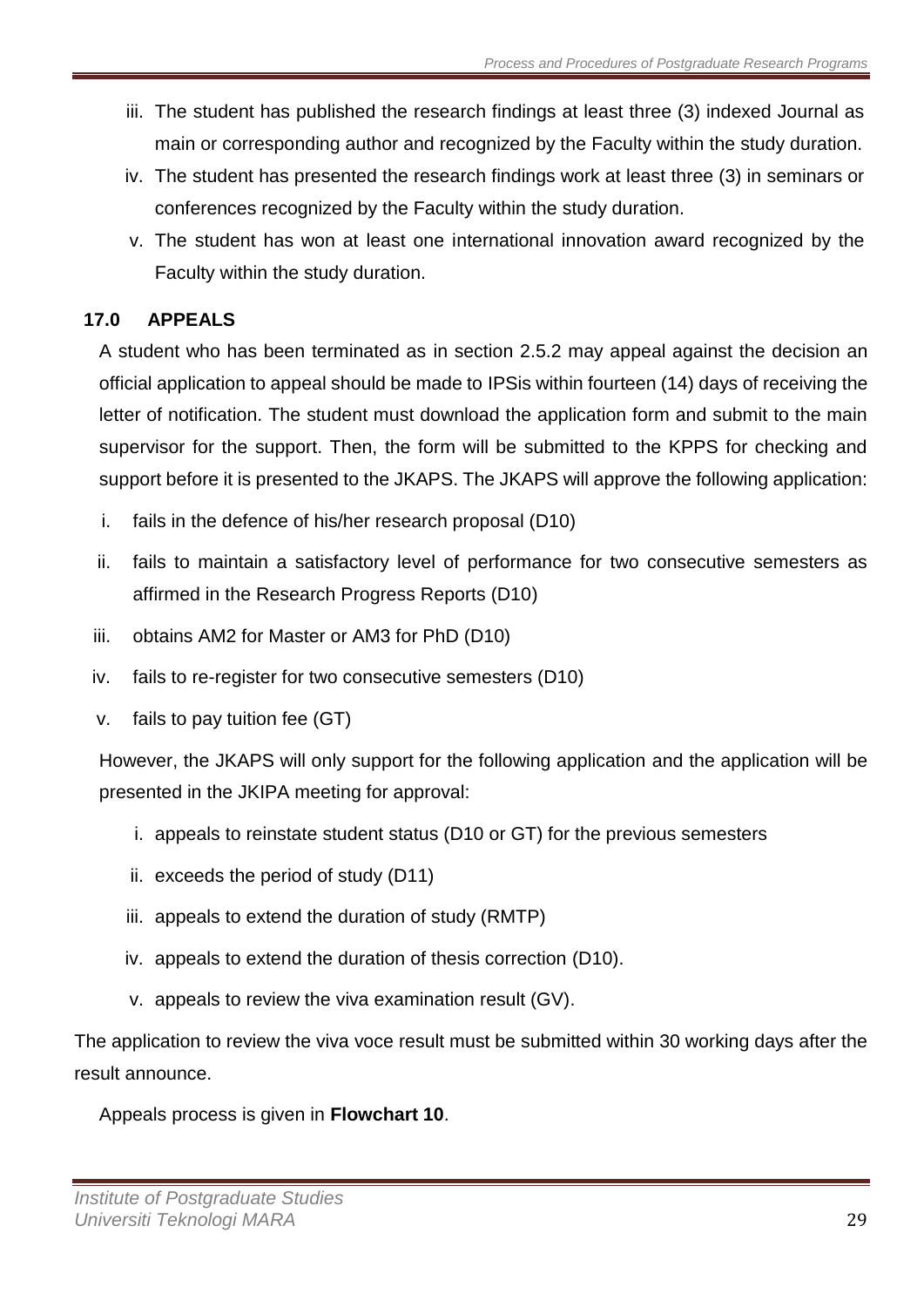# <span id="page-29-0"></span>**FLOWCHARTS**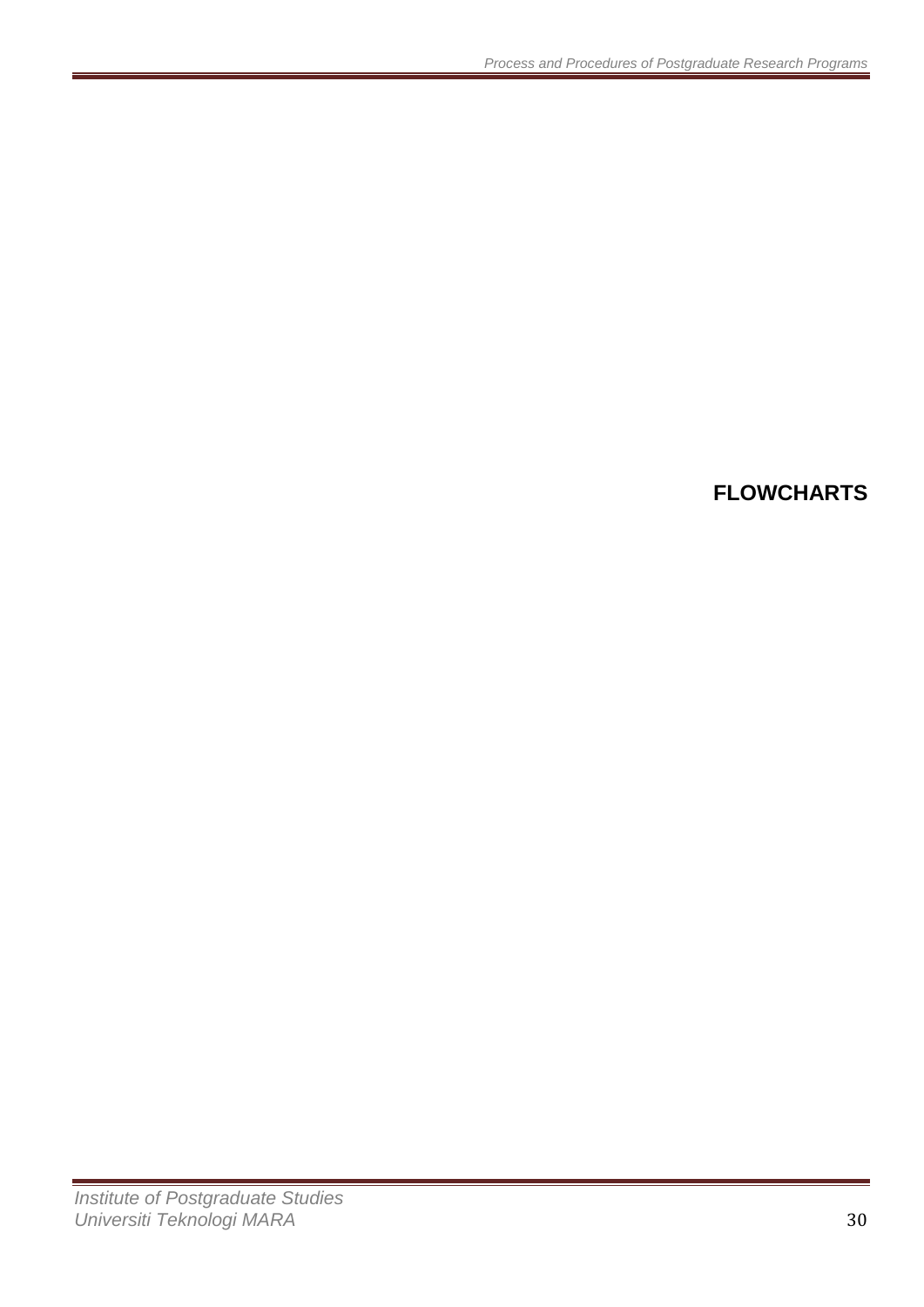# <span id="page-30-0"></span>**FLOWCHART 1(A): APPLICATION AND REGISTRATION (LOCAL STUDENTS)**

| <b>RESPONSIBILITY</b> | <b>FLOWCHART</b> | <b>PROCESS</b>                                                                                                                                                                        | <b>RECORD</b>                                                                                                                                                       |
|-----------------------|------------------|---------------------------------------------------------------------------------------------------------------------------------------------------------------------------------------|---------------------------------------------------------------------------------------------------------------------------------------------------------------------|
|                       |                  | <b>START</b>                                                                                                                                                                          |                                                                                                                                                                     |
| Applicant             |                  | Apply online via website<br>(application throughout the year)                                                                                                                         | <b>Online Application Form</b><br>https://online.uitm.edu.my/IPSi<br>s/research/international/index.c<br>fm                                                         |
| Applicant             |                  | Print and submit hard copy of<br>1. Online application,<br>2. Identification card,<br>3. Certified academic<br>transcripts,<br>4. Research proposal and<br>5. Referee to the Faculty. | Online Forms and documents,<br>(Academic Transcripts,<br>Research Proposal, Referee<br><b>Report and Certified</b><br>Professional Qualification, if<br>applicable) |
| <b>KPPS/IPSIS</b>     | <b>NO</b>        | Interview and select suitable<br>candidates<br>(if applicable)                                                                                                                        | Letter of invitation for an<br>interview, List of qualified<br>candidates                                                                                           |
| Faculty               | <b>YES</b>       | Faculty informs IPSIS to offer<br>student                                                                                                                                             | e-KPS hardcopy documents                                                                                                                                            |
| <b>IPSIS</b>          |                  | IPSIS issues offer letter to<br>candidates                                                                                                                                            | <b>Offer Letter</b>                                                                                                                                                 |
| <b>IPSIS</b>          |                  | Registration of candidate (to<br>include offer letter, identification<br>card, checklist and certified<br>academic transcript)                                                        | Registration Form and<br>Checklist                                                                                                                                  |
| <b>IPSIS</b>          |                  | IPSIS update in SIMS Database                                                                                                                                                         | <b>SIMS 6.5</b>                                                                                                                                                     |
|                       |                  | <b>END</b>                                                                                                                                                                            |                                                                                                                                                                     |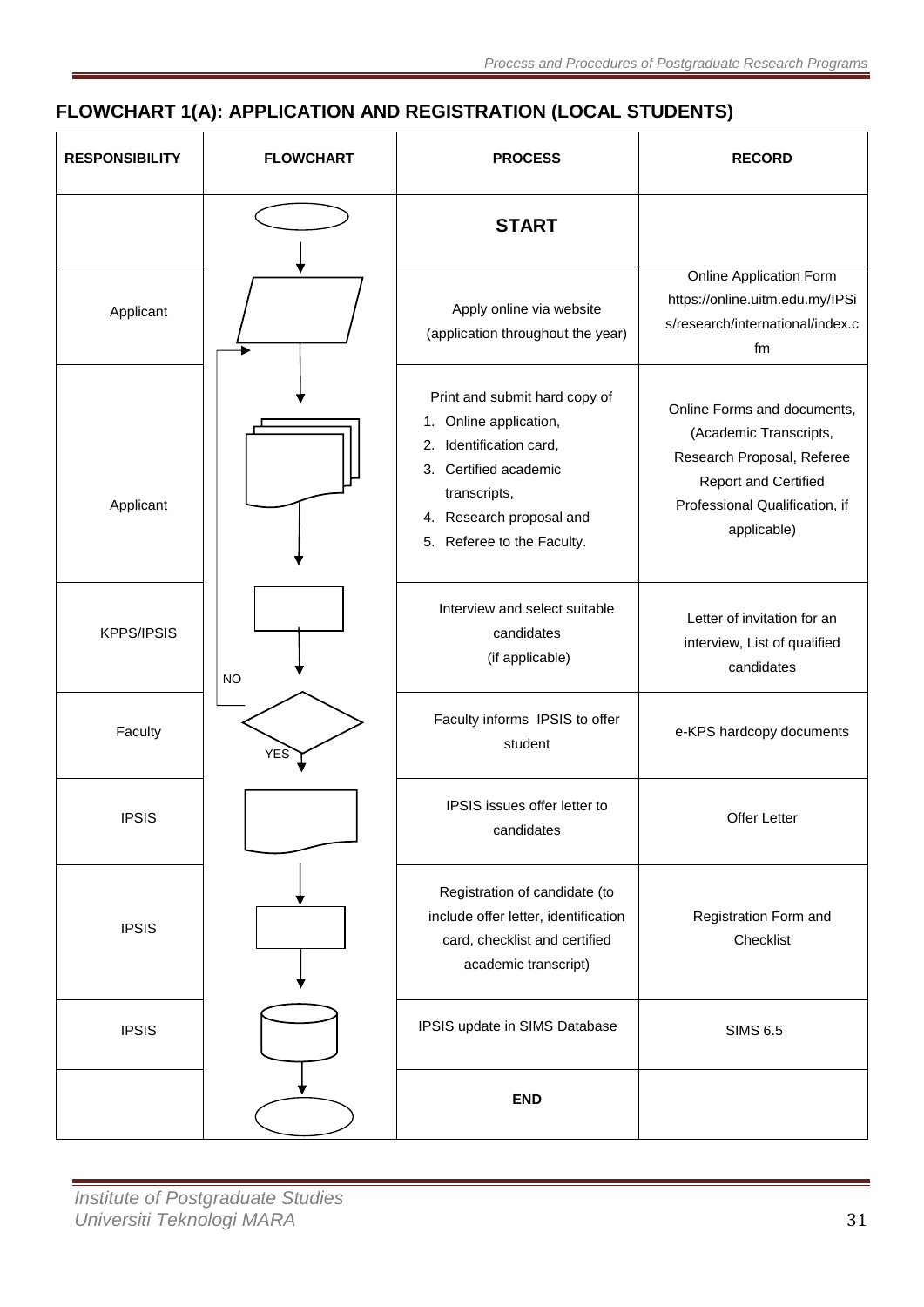# <span id="page-31-0"></span>**FLOWCHART 1(B): APPLICATION AND REGISTRATION (INTERNATIONAL STUDENTS)**

| <b>RESPONSIBILITY</b> | <b>FLOWCHART</b> | <b>PROCESS</b>                                                                                                                                                                                                                                | <b>RECORD</b>                                                                                                                                                                                                                                                                                               |
|-----------------------|------------------|-----------------------------------------------------------------------------------------------------------------------------------------------------------------------------------------------------------------------------------------------|-------------------------------------------------------------------------------------------------------------------------------------------------------------------------------------------------------------------------------------------------------------------------------------------------------------|
|                       |                  | <b>START</b>                                                                                                                                                                                                                                  |                                                                                                                                                                                                                                                                                                             |
| Applicant             |                  | Apply online via website<br>(application throughout the year)                                                                                                                                                                                 | Online Application Form<br>http://study.uitm.edu.my/                                                                                                                                                                                                                                                        |
| Applicant             |                  | Print and submit hard copy of<br>1. Online application,<br>2. Identification card,<br>3. Certified academic<br>transcripts,<br>4. Research proposal and<br>5. Referee to the Faculty.<br>6. Certified passport and<br>7. IELTS/TOEFL results. | <b>Documents</b><br>1. Online application,<br>2. Identification card,<br>3. Certified academic<br>transcripts,<br>4. Research proposal and<br>5. Referee to the Faculty.<br>6. Certified passport and<br>IELTS/TOEFL results.                                                                               |
| <b>KPPS/IPSIS</b>     | <b>NO</b>        | Interview and select suitable<br>candidates<br>(if applicable)                                                                                                                                                                                | Letter of invitation for an<br>interview, List of qualified<br>candidates                                                                                                                                                                                                                                   |
| Faculty               | <b>YES</b>       | Faculty inform IPSIS to offer<br>student                                                                                                                                                                                                      | e-KPS hardcopy documents                                                                                                                                                                                                                                                                                    |
| <b>IPSIS</b>          |                  | IPSIS issues offer letter to<br>candidates                                                                                                                                                                                                    | <b>Offer Letter</b>                                                                                                                                                                                                                                                                                         |
|                       |                  | Candidate will apply VAL<br>through OIA                                                                                                                                                                                                       | 1. VAL Applications<br><b>Offer Letter</b><br>2.<br>3. All pages passport copy<br>4. Pass port size photo (4)<br>5. Photocopy completed health<br>medical checkup<br>6. Photocopy of academic<br>certificate<br>7. Proof of payment for visa<br>processing<br>8. Address of the nearest<br>Malaysia embassy |
|                       | <b>NO</b><br>YES | OIA will forward VAL application<br>to EMGS for approval                                                                                                                                                                                      | VAL                                                                                                                                                                                                                                                                                                         |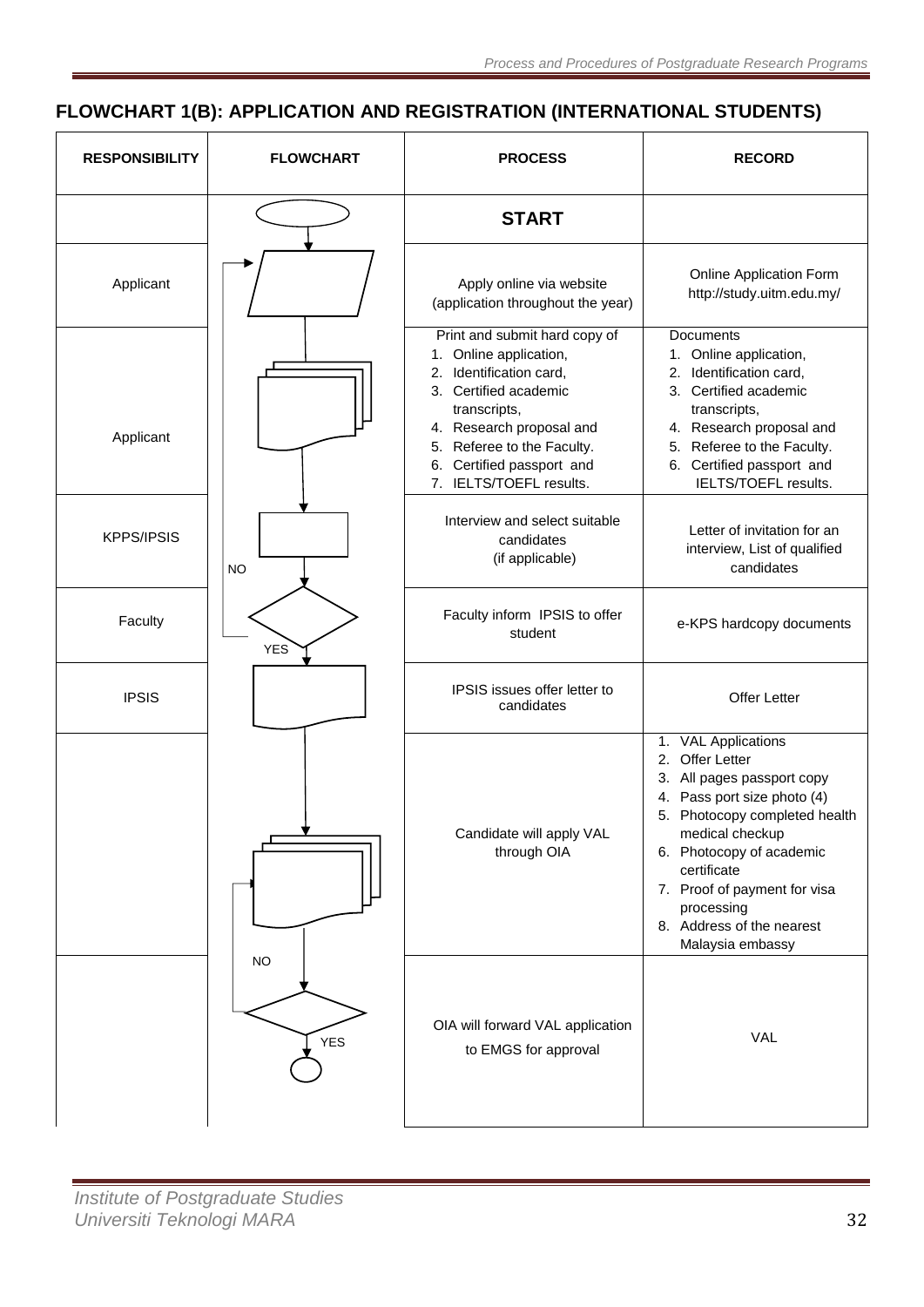| <b>EMGS</b>  | <b>EMGS will issue VISA</b><br>APPROVAL LETTER (VAL)                                                                           | VAL                                      |
|--------------|--------------------------------------------------------------------------------------------------------------------------------|------------------------------------------|
| <b>IPSIS</b> | Registration of candidate (to<br>include offer letter, identification<br>card, checklist and certified<br>academic transcript) | Registration Form and<br>Acceptance Form |
| <b>IPSIS</b> | IPSIS update in SIMS database                                                                                                  | <b>SIMS 6.5</b>                          |
|              | <b>END</b>                                                                                                                     |                                          |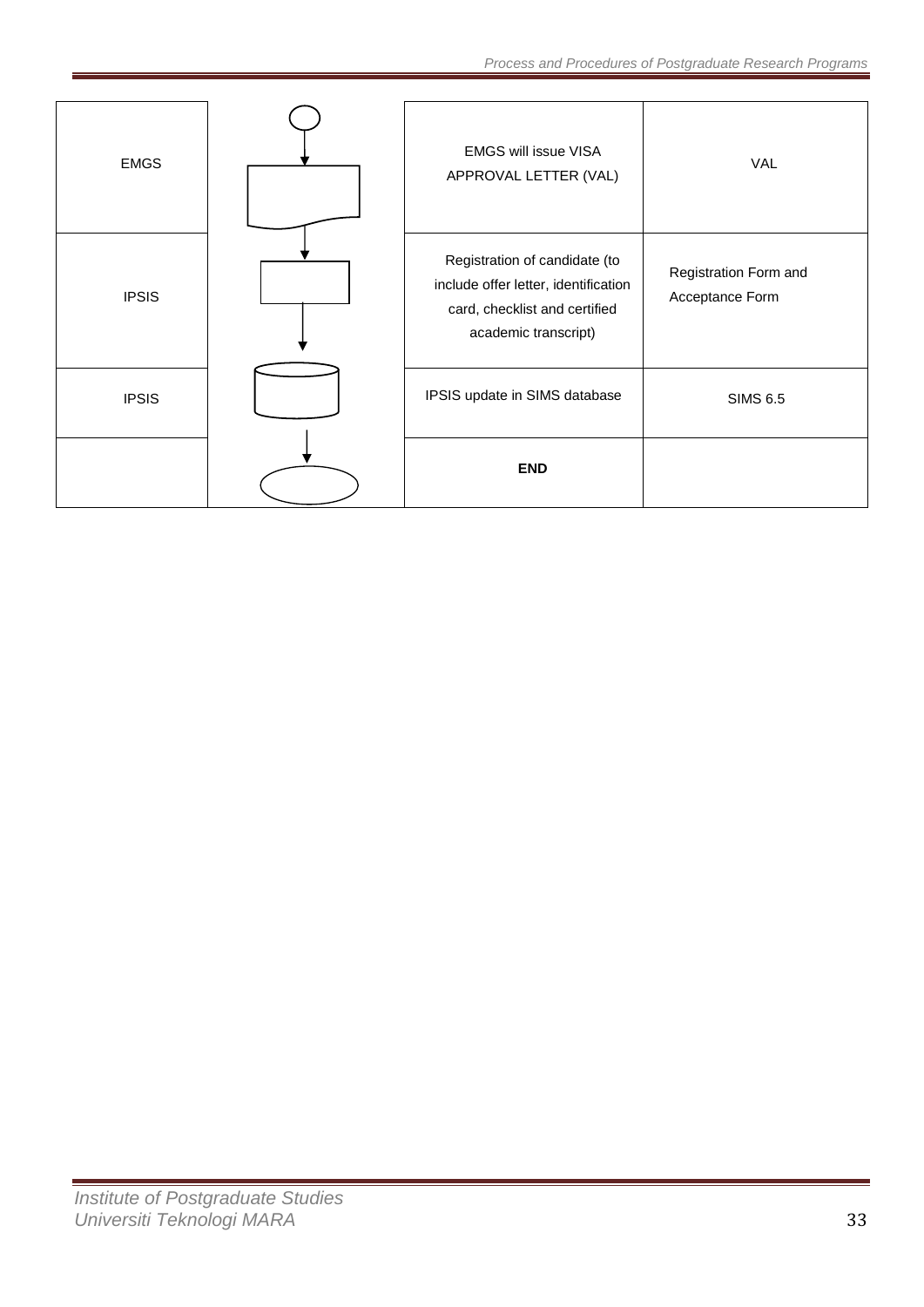# <span id="page-33-0"></span>**FLOWCHART 2: APPOINTMENT OF SUPERVISORS**

| <b>RESPONSIBILITY</b> | <b>FLOWCHART</b>  | <b>PROCESS</b>                                                                   | <b>RECORD</b>                                                        |
|-----------------------|-------------------|----------------------------------------------------------------------------------|----------------------------------------------------------------------|
|                       |                   | <b>START</b>                                                                     |                                                                      |
| Applicant             |                   | Supervisor/ student fill the<br>Supervisor nomination form                       | Supervisor nomination form                                           |
| <b>JKAPS</b>          | <b>NO</b><br>CHEC | Faculty prepares and presents<br>nomination of supervisors form to<br><b>JAF</b> | Supervisor Nomination Forms,<br>Minutes of meeting of<br><b>JAF</b>  |
| <b>JAF</b>            | NO<br><b>YES</b>  | Approval Supervisors                                                             | JAF Minutes of meeting                                               |
| <b>IPSis</b>          |                   | Appointment of Supervisor                                                        | Letter of Supervisor's<br>Appointment                                |
| Faculty/IPSIS         |                   | Faculty submission of Supervisor<br>nomination report to IPSIS                   | Supervisor nomination<br>1)<br>report<br>Letter of appointment<br>2) |
| <b>IPSIS</b>          |                   | IPSIS present to JKIPA for<br>endorsement                                        | JKIPA Working paper<br>and Minutes of meeting                        |
| <b>IPSIS</b>          |                   | IPSIS update in SIMS Database                                                    | <b>SIMS 6.5</b>                                                      |
|                       |                   | <b>END</b>                                                                       |                                                                      |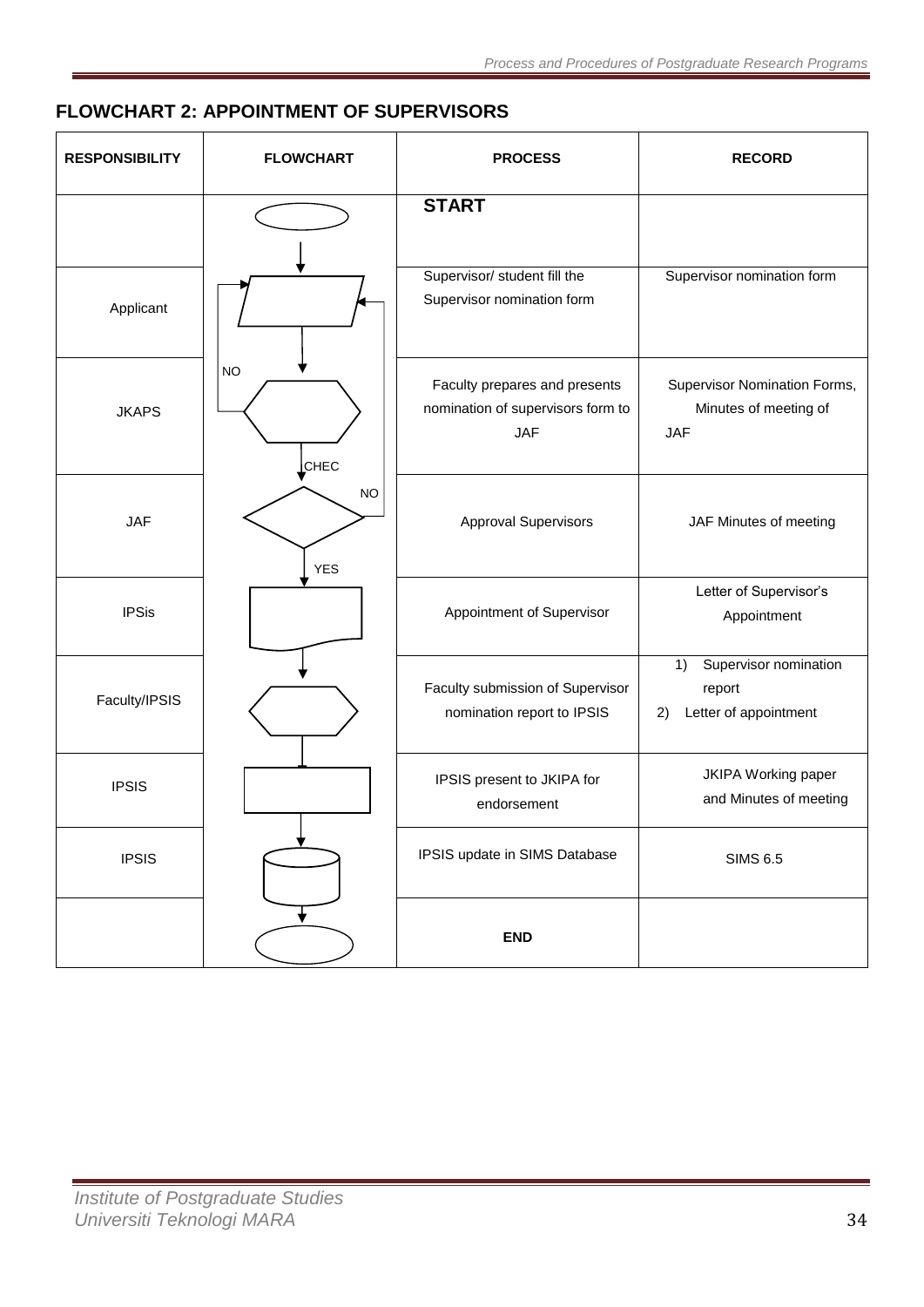# <span id="page-34-0"></span>**FLOWCHART 3: PROGRESS REPORT MONITORING**

| <b>RESPONSIBILITY</b>   | <b>FLOWCHART</b> | <b>PROCESS</b>                                                                                  | <b>RECORD</b>                                         |
|-------------------------|------------------|-------------------------------------------------------------------------------------------------|-------------------------------------------------------|
|                         |                  | <b>START</b>                                                                                    |                                                       |
| <b>IPSis</b>            |                  | Announce the due date of<br>Progress Report Submission                                          | Announcement/ Display in<br>Webwite                   |
| Student                 |                  | Student fill the Progress<br>Report Form and submit to<br>supervisor                            | IGS/RSCH/PROGRESS/2017                                |
| Supervisor              | <b>CHECK</b>     | Evaluate the Progress Report<br>and submit to the faculty<br>(KPPS)                             | IGS/RSCH/PROGRESS/2017                                |
| KPPS/ JKAPS/<br>Faculty | <b>YES</b>       | KPPS presents the student<br>progress report to JKAPS for<br>approval                           | 1. IGS/RSCH/PROGRESS/2017<br>2. REPORT                |
| <b>KPPS/Faculty</b>     | <b>CHECK</b>     | KPPS updates student<br>progress in SIMS 6,5 and<br>submit copy of progress<br>report to IPSis. | 1. SIMS 6.5<br>2. REPORT<br>3. IGS/RSCH/PROGRESS/2017 |
| <b>IPSis</b>            | YES              | IPSis reports the student's<br>progress in JKIPA meeting for<br>endorsement.                    | 1. SIMS 6.5<br>2. REPORT<br>3. IGS/RSCH/PROGRESS/2017 |
|                         |                  | IPSis update in SIMS 6.5<br>Database                                                            | 1. SIMS 6.5                                           |
| Student                 |                  | Student's status displays in<br><b>Student Portal</b>                                           | Result<br>1.<br><b>Student Portal</b><br>2.           |
|                         |                  | <b>END</b>                                                                                      |                                                       |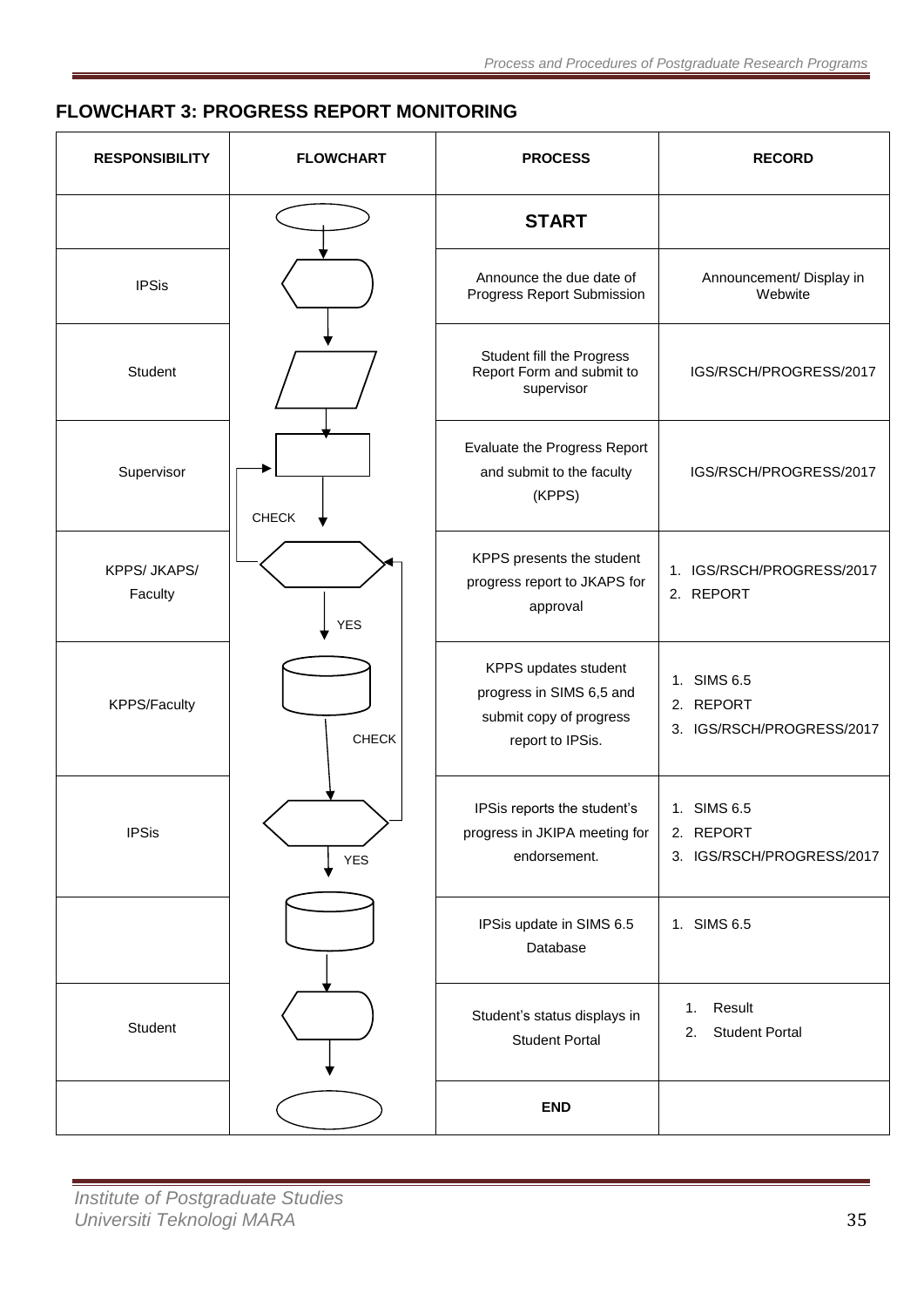# <span id="page-35-0"></span>**FLOWCHART 4: DEFENCE OF RESEARCH PROPOSAL**

| <b>RESPONSIBILITY</b>            | <b>FLOWCHART</b>        | <b>PROCESS</b>                                                                                       | <b>RECORD</b>                                                                                                                                                                                                                                       |
|----------------------------------|-------------------------|------------------------------------------------------------------------------------------------------|-----------------------------------------------------------------------------------------------------------------------------------------------------------------------------------------------------------------------------------------------------|
|                                  |                         | <b>START</b>                                                                                         |                                                                                                                                                                                                                                                     |
| Student/ IPSIS/<br><b>MASMED</b> |                         | Attend IPSIS Research<br><b>Skills Seminars (Semester</b><br>1) and TIE <sup>2</sup> (MASMED)        | Modules & Certificate of<br>Attendance                                                                                                                                                                                                              |
| Student/ Supervisor(s)           |                         | Submit proposal for<br>plagiarism checking                                                           | Turnitin Software/ Originality<br>Report                                                                                                                                                                                                            |
| Student/Supervisor(s)            | <b>NO</b><br><b>YES</b> | Check similarity index (Less<br>than 30%)                                                            | <b>Originality Report</b>                                                                                                                                                                                                                           |
| Student/KPPS/<br>Supervisor(s)   |                         | Submissions of the required<br>documents for DRP                                                     | Confirmation for Defence of<br>Research Proposal Form (IGS /<br>RSCH / CONFIRM_DRP /<br>2017), Originality Report,<br>Research Proposal, and<br>Certificate of Attendance (IPSIS<br>Research Skills Seminar), TIE <sup>2</sup><br>Certificate (PhD) |
| Faculty                          |                         | Appoint Chairman, Panel of<br>Assessors. Invite<br>supervisors and student for<br><b>DRP</b> Session | Letters of appointment and<br>letters invitation                                                                                                                                                                                                    |
| <b>Students /Faculty</b>         |                         | Defence of Research<br>Proposal                                                                      | Research Proposal, DRP<br>Assessment Form and DRP<br><b>Result Form</b>                                                                                                                                                                             |
| Chairperson                      | <b>NO</b><br>YES        | Inform student of DRP<br>Result                                                                      | DRP Assessment Form and<br><b>DRP Result Form</b>                                                                                                                                                                                                   |
| <b>KPPS</b>                      |                         | KPPS issues the result                                                                               | Letter of DRP Result                                                                                                                                                                                                                                |
| <b>KPPS</b>                      | <b>NO</b>               | KPPS report in JKPAS for<br>endorsement                                                              | Report                                                                                                                                                                                                                                              |
| <b>JKAPS</b>                     |                         | JKAPS Endorse the DRP<br>Result                                                                      | Meeting minutes                                                                                                                                                                                                                                     |
| <b>KPPS</b>                      | YES                     | KPPS updates DRP result in<br>SIMS.                                                                  | DRP result and SIMS                                                                                                                                                                                                                                 |
|                                  |                         | <b>END</b>                                                                                           |                                                                                                                                                                                                                                                     |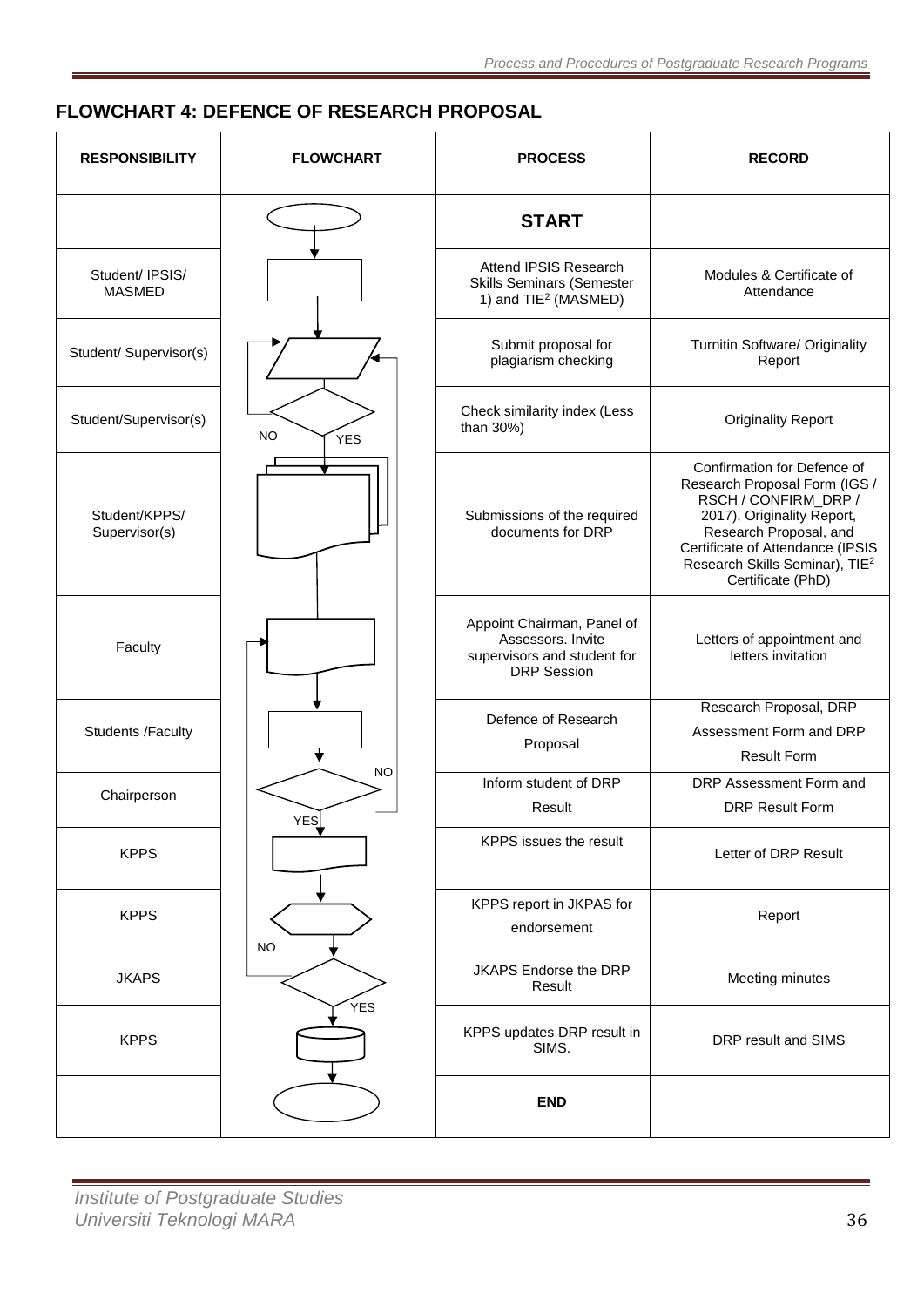# <span id="page-36-0"></span>**FLOWCHART 5: CONVERSION FROM MASTERS TO PHD**

| <b>RESPONSIBILITY</b> | <b>FLOWCHART</b>                    | <b>PROCESS</b>                                                                                            | <b>RECORD</b>                                                                                |
|-----------------------|-------------------------------------|-----------------------------------------------------------------------------------------------------------|----------------------------------------------------------------------------------------------|
|                       |                                     | <b>START</b>                                                                                              |                                                                                              |
| Supervisor/student    |                                     | Submit application for<br>conversion within 12<br>months from the<br>registration date to the<br>faculty. | Application for<br>Conversion Form<br>IGS / RSCH /<br>CONVERSION /<br>APPLICATION / 2017 (1) |
| <b>KPPS</b>           |                                     | Nomination of panel of<br>evaluators<br>(1 internal and 1 external)                                       | Letter of appointment                                                                        |
| Student/Panel         | No<br>Yes                           | Presentation of student's<br>research work                                                                | Research report                                                                              |
| <b>KPPS/ JKAPS</b>    | CHECK<br><b>YES</b><br><b>CHECK</b> | KPPS presents to JKAPS<br>for support and submit to<br><b>IPSis</b>                                       | Report by panel of<br>evaluators & meeting<br>minutes                                        |
| IPSis/ JKIPA          | <b>YES</b><br><b>CHECK</b>          | IPSis prepares working<br>paper to JKIPA for<br>approval                                                  | Letter to Dean IPSIS                                                                         |
| IPSIS/JKIPA           | <b>YES</b>                          | IPSis prepares working<br>paper to JKIPA for<br>endorsement                                               | Working JKIPA minutes<br>of meeting                                                          |
|                       |                                     | IPSis send offer letter to<br>student.                                                                    | Offer letter                                                                                 |
|                       |                                     | Student accepts and<br>register as PhD student                                                            | Offer letter/ Registration<br>form                                                           |
| <b>IPSIS</b>          |                                     | Change of student status<br>in SIMS.                                                                      | SIMS and Student Portal                                                                      |
|                       |                                     | <b>END</b>                                                                                                |                                                                                              |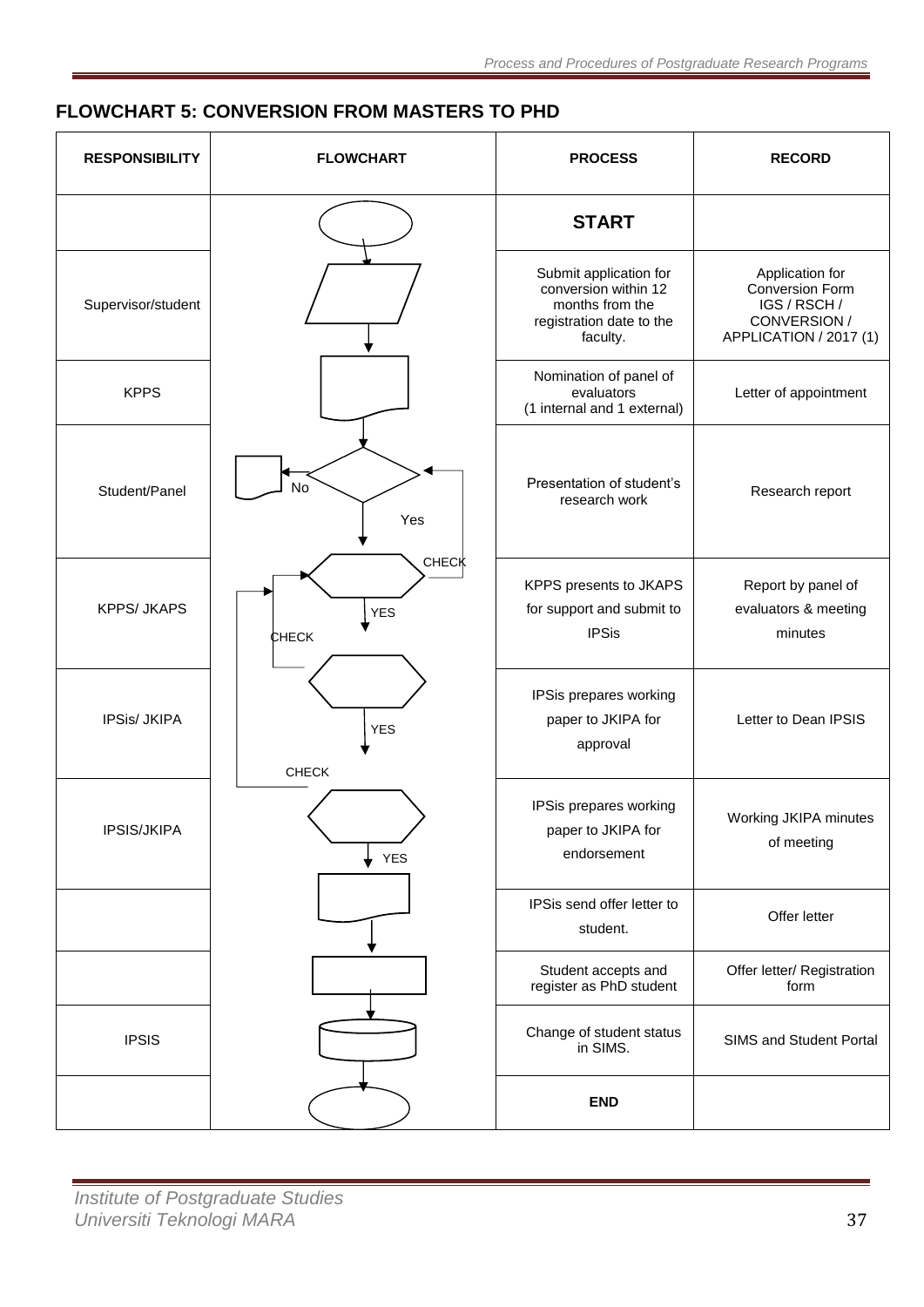# <span id="page-37-0"></span>**FLOWCHART 6: ACADEMIC APPLICATION**

| <b>RESPONSIBILITY</b>  | <b>FLOWCHART</b> | <b>PROCESS</b>                                     | <b>RECORD</b>                                                                                                     |
|------------------------|------------------|----------------------------------------------------|-------------------------------------------------------------------------------------------------------------------|
|                        |                  | <b>START</b>                                       |                                                                                                                   |
| Supervisor/stude<br>nt |                  | Download and submit the<br>application from        | Application list at<br>https://IPSis.uitm.edu.my/v<br>2/index.php/download/38-<br>postgraduate-research-<br>forms |
| Supervisor             |                  | Supervisor will check and<br>support               | Application form                                                                                                  |
| <b>KPPS</b>            | CHEC             | Check and prepare the<br>paperwork to JKAP meeting | Application form,<br>paperwork, JKPAS minute<br>of meeting                                                        |
| <b>JKAPS</b>           | No<br>ÝES        | KPPS presents to JKAPS<br>for approval             | Meeting minute                                                                                                    |
| Faculty/ Student       |                  | Faculty issue approval<br>letter to student        | Letter to Dean IPSIS                                                                                              |
| <b>KPPS</b>            |                  | KPPS updates in SIMS                               | <b>SIMS</b>                                                                                                       |
|                        |                  | <b>END</b>                                         |                                                                                                                   |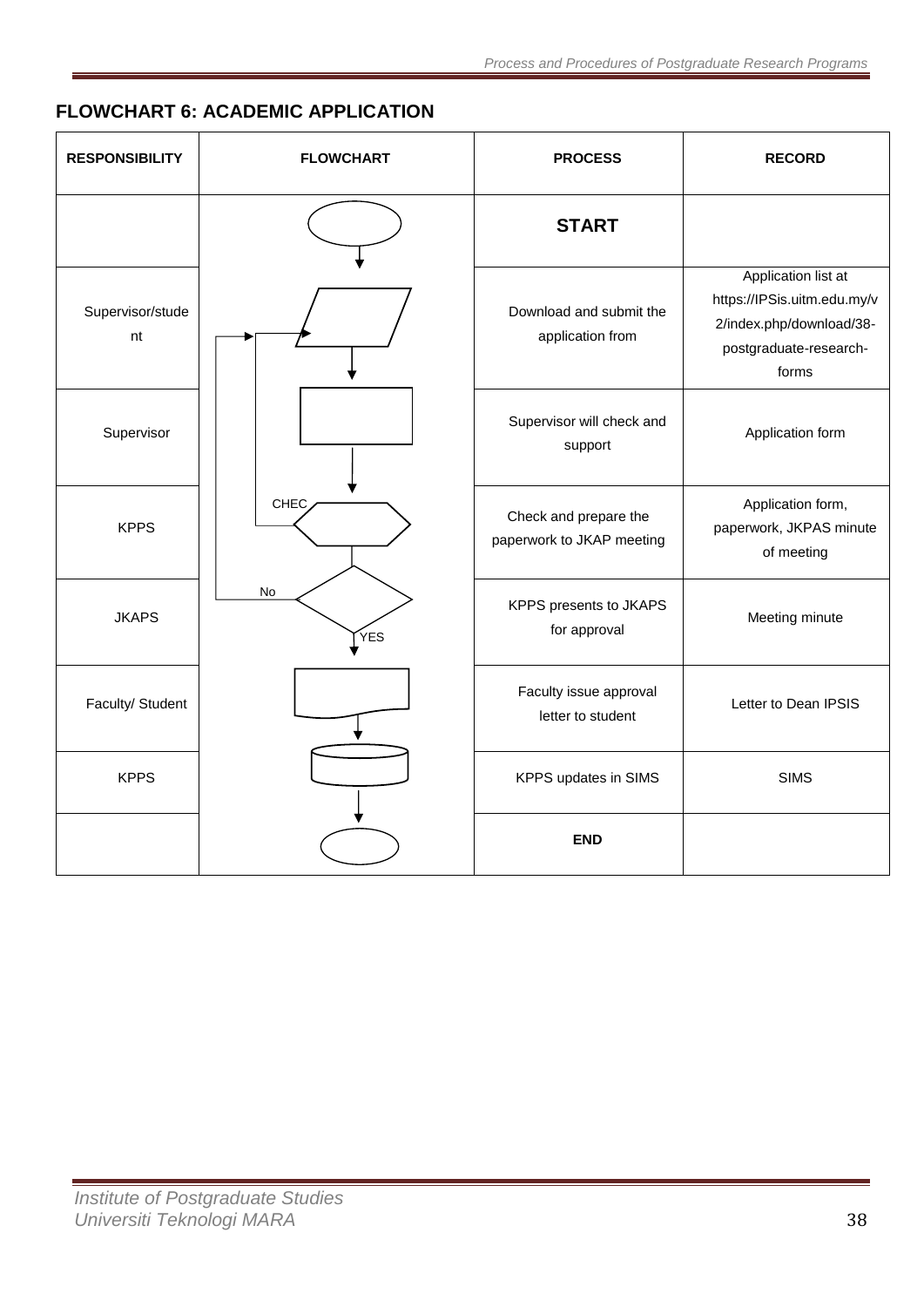# <span id="page-38-0"></span>**FLOWCHART 7: NOTICE OF INTENTION TO SUBMIT THESIS AND EXAMINER'S NOMINATION**

| <b>RESPONSIBILITY</b>         | <b>FLOWCHART</b>        | <b>PROCESS</b>                                                                                                                           | <b>RECORD</b>                                                                                                                                                                                                    |
|-------------------------------|-------------------------|------------------------------------------------------------------------------------------------------------------------------------------|------------------------------------------------------------------------------------------------------------------------------------------------------------------------------------------------------------------|
|                               |                         | <b>START</b>                                                                                                                             |                                                                                                                                                                                                                  |
| Student                       |                         | Student submit for thesis<br>plagiarism checking                                                                                         | <b>Originality Report</b>                                                                                                                                                                                        |
| Supervisor(s)                 | <b>NO</b>               | The Supervisor ensures the<br>similarity index of the<br>originality report must be<br>within the acceptable level as<br>stated by IPSIS | <b>Originality Report</b>                                                                                                                                                                                        |
| Supervisor/ KPPS              | <b>YES</b>              | Endorse Notice of Intention to<br>Submit Thesis Form.<br>Supervisor submit Thesis<br><b>Examiners Nomination forms</b>                   | 1. Notice of Intention to Submit<br>Thesis Form (IGS / RSCH /<br><b>INTENT / 2017)</b><br>2. originality report<br>3. Examiners Short CV Forms<br>4. Supervisor Declaration form<br>5. Examiners Acceptance Form |
| KPPS/Faculty/<br><b>JKAPS</b> | <b>NO</b>               | KPPS prepares & presents<br>the Nomination of Examiners<br>in JKAPS meeting                                                              | Template nomination of examiner                                                                                                                                                                                  |
| Faculty/ JAF                  | <b>YES</b><br><b>NO</b> | Approve by JAF and sent<br>result to IPSis                                                                                               | 1. Cover letter,<br>2. Printed template from IGS<br><b>TRATO</b>                                                                                                                                                 |
| Faculty/ Examiner             | <b>YES</b>              | Faculty send appointment<br>letter to examiners with the<br>thesis                                                                       | Appointment letter                                                                                                                                                                                               |
| IPSis/ JKIPA                  |                         | IPSis present to JKIPA for<br>endorsement                                                                                                | <b>JKIPA</b> minutes<br>$\mathbf 1$ .<br>Working paper<br>2.<br>Printed template from IGS<br>3.<br><b>TRATO</b>                                                                                                  |
| <b>IPSIS</b>                  |                         | IPSIS update in IPSIS TRATO                                                                                                              | <b>IPSis TRATO</b>                                                                                                                                                                                               |
|                               |                         | <b>END</b>                                                                                                                               |                                                                                                                                                                                                                  |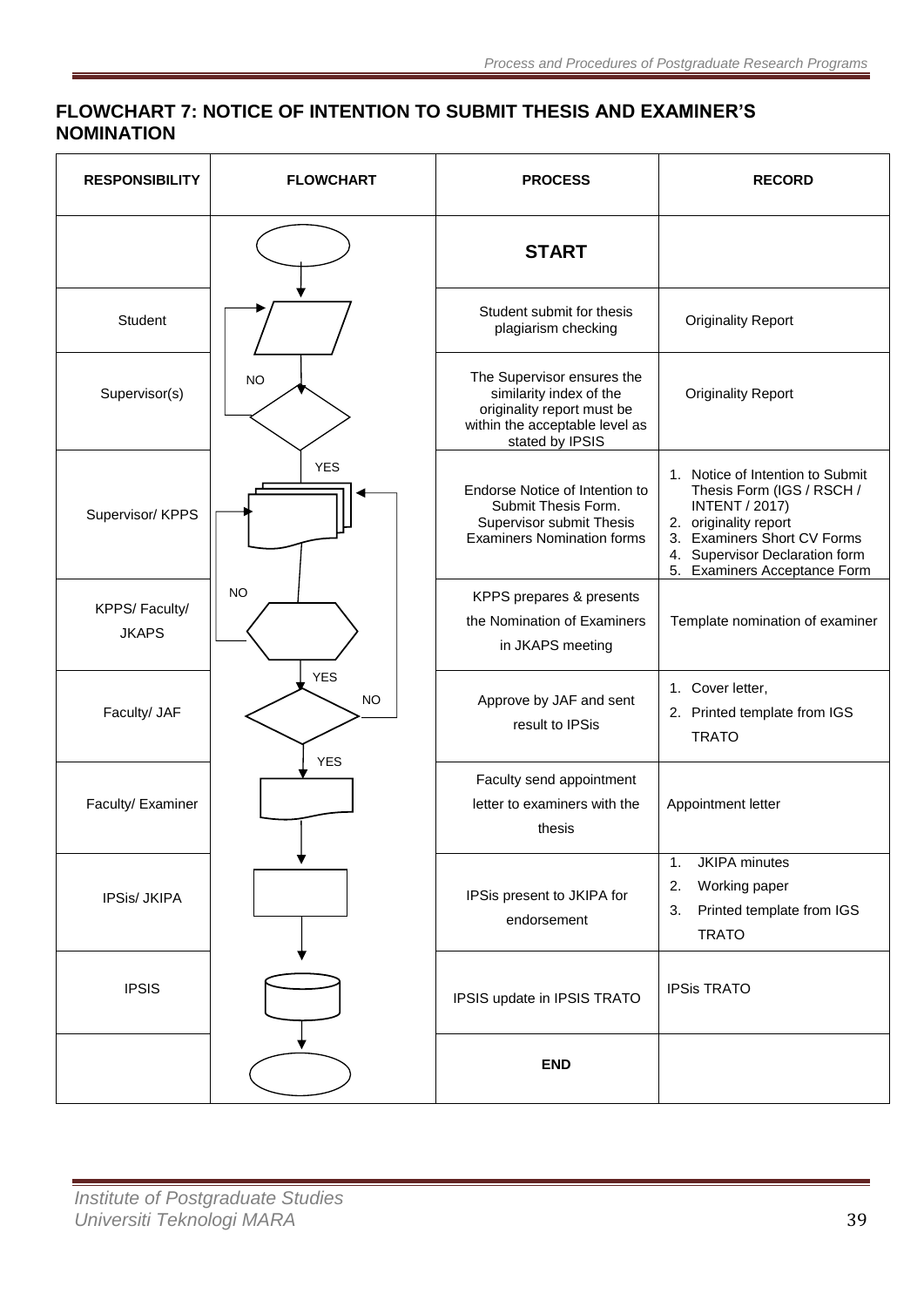# <span id="page-39-0"></span>**FLOWCHART 8: THE PROCESS OF THESIS SUBMISSION TO VIVA VOCE**

| <b>RESPONSIBILITY</b>      | <b>FLOWCHART</b> | <b>PROCESS</b>                                                                                    | <b>RECORD</b>                                                                                                                                                                            |
|----------------------------|------------------|---------------------------------------------------------------------------------------------------|------------------------------------------------------------------------------------------------------------------------------------------------------------------------------------------|
|                            |                  | <b>START</b>                                                                                      |                                                                                                                                                                                          |
| Student                    |                  | Submit document for<br>plagiarism checking                                                        | Originality Report and Turnitin                                                                                                                                                          |
| Supervisor(s)              | <b>NO</b>        | The similarity index of the<br>originality report must be<br>less than 30% as stated by<br>IPSis. | <b>Originality Report</b>                                                                                                                                                                |
| Student/Faculty            | <b>YES</b>       | <b>Endorse "Thesis</b><br>Submission" form and<br>thesis to<br>Faculty                            | 1. Thesis Submission Form<br>(IGS / RSCH /<br>SUBMIT_THESIS / 2016)<br>2. Prove of publications*<br>3. Payment of thesis<br>examination<br>*Indexed Publication by<br>ERA, SCOPUS or WoS |
| KPPS/Faculty/<br>Examiners | <b>NO</b><br>YES | Check documents and<br>organise the viva date with<br>examiner and submit the<br>document         | Spiral Bound Copies of Thesis<br>and Thesis Submission Form                                                                                                                              |
| Faculty                    |                  | Send thesis to examiners                                                                          | Appointment letter, Thesis<br>acceptance report, Thesis<br>Acceptance Form, examiners<br>concluding statement,<br>Examiners' Report                                                      |
| IPSIS/KPPS/Examiners       |                  | Receive examiners reports                                                                         | <b>Examiners Report</b><br>Reminder within six (6) weeks<br>exclude one week after sent<br>Thesis to examiner                                                                            |
| IPSIS/KPPS/Examiners       | NO               | Preparation before viva                                                                           | Flight ticket, transport and<br>accommodation (if needed)                                                                                                                                |
| IPSIS/KPPS//Student        | <b>YES</b>       | Viva voce                                                                                         | <b>Result Viva</b><br><b>Examiner Feedback</b><br>Viva-voce Meeting minutes                                                                                                              |
|                            |                  | <b>END</b>                                                                                        |                                                                                                                                                                                          |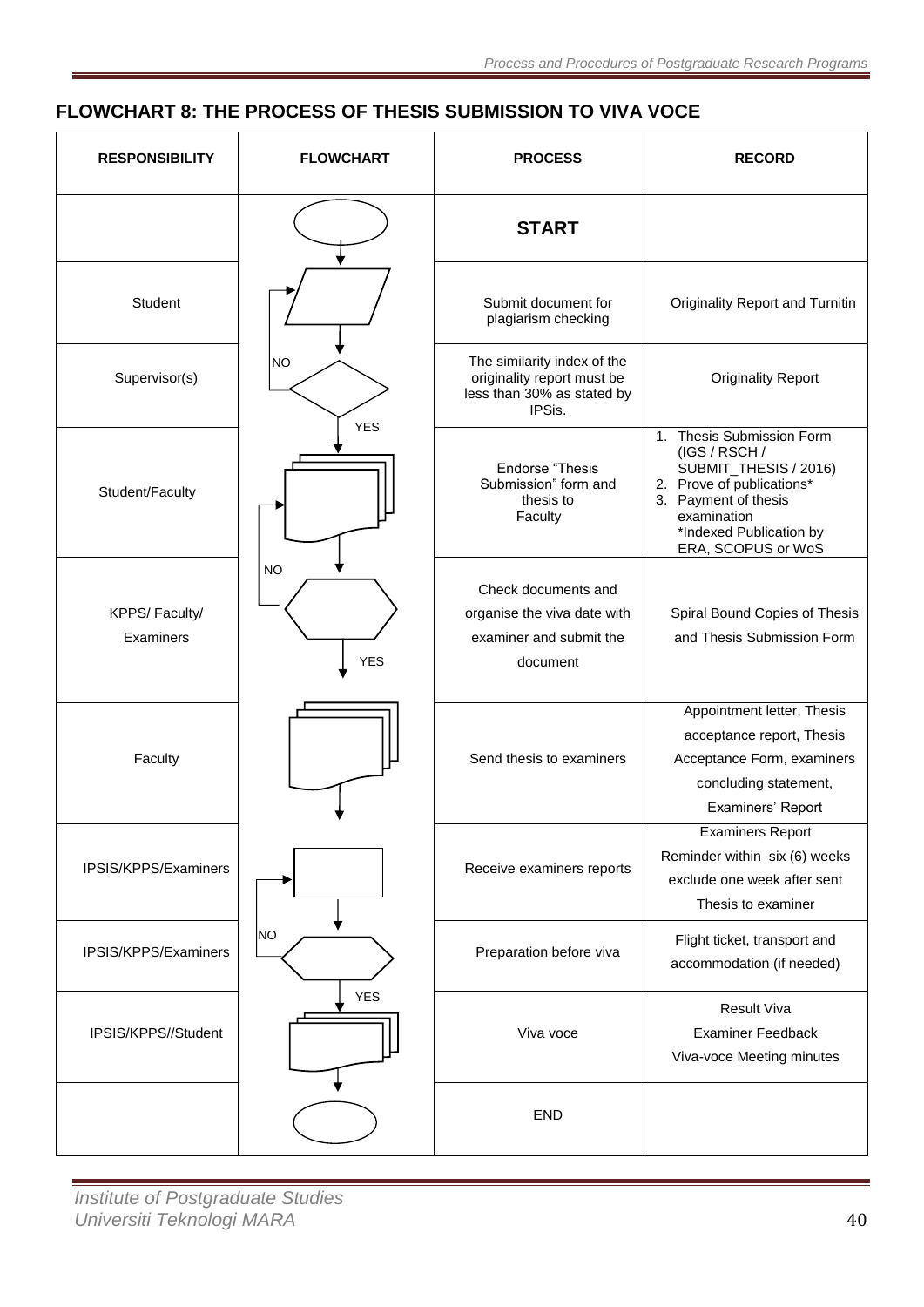### **RESPONSIBILITY FLOWCHART PROCESS RECORD START** Chairman viva voce Announce the Viva voce result and return the result to IPSIS Result, minute of viva, examiner report, correction thesis IPSis/ Faculty Give correction document to student List of Form 1) Verification of Thesis correction after viva 2) Endorsement of correction made as required by thesis examiner A list process after viva voce Process Correction Student made the correction according to Viva Voce result Supervisor Ì Check and verify corrections made with turnitin Turnitin screening by supervisor only Student submit the correction to IPSis/Faculty Return document to IPSIS/Faculty: 1) Verification of Thesis correction after viva 2) Endorsement of correction made as required by thesis examiner 3) Corrected thesis Examiner  $\overline{a}$ Send corrected thesis to examiner List of documents send to examiner : 1) Verification of Thesis correction after viva 2) Endorsement of correction made as required by thesis examiner 3) Corrected thesis Inspection for formatting List of document for formatting thesis 1) Verification of Thesis correction after viva 2) Endorsement of correction made as required by thesis examiner 3) Corrected thesis NO **NOT** SUBMIT (D10) INSUFFICIENTION THESIS CORRECTION (FAIl) YES YES NO

## <span id="page-40-0"></span>**FLOWCHART 9: POST-VIVA PROCESS & ENDORSEMENT OF RESULTS**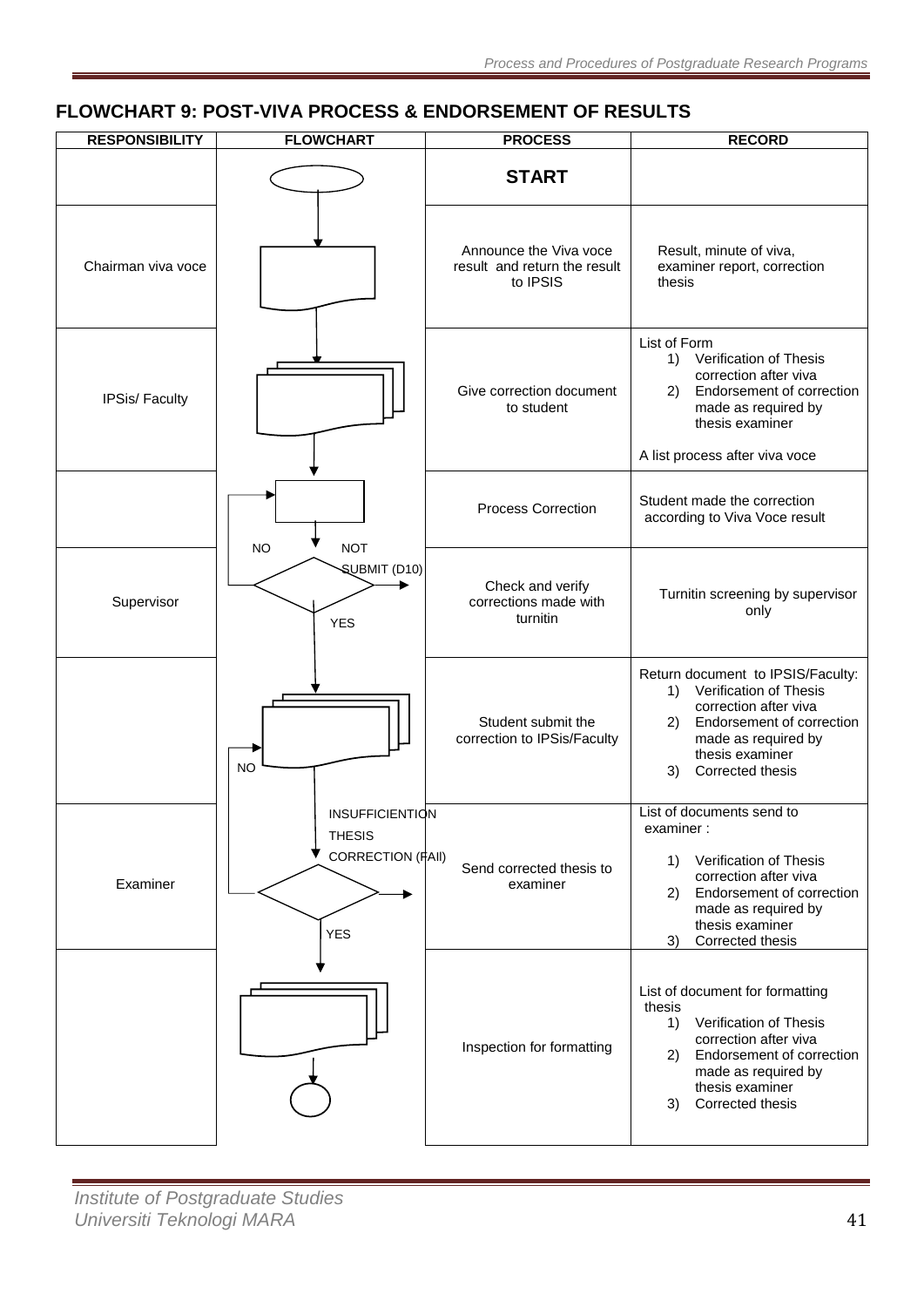| <b>IPSIS</b>  |            | Issue Letter of clearance<br>(to bind thesis)                   | Letter of Clearance                                                       |
|---------------|------------|-----------------------------------------------------------------|---------------------------------------------------------------------------|
| Student       |            | Submit finalized<br>hardcopies (thesis) and<br>soft copies (CD) | Thesis and CD                                                             |
| IPSIS/Senate  | <b>YES</b> | Present candidate's result<br>for Senate endorsement            | Working paper with candidate's<br>result and Minutes of Senate<br>Meeting |
| IPSis/Senate  |            | <b>Endorse Candidate for</b><br>Convocation                     | Minutes of Senate Meeting                                                 |
| <b>IPSis</b>  |            | Update student status                                           | <b>SIMS 6.5</b>                                                           |
| IPSis/Student |            | Send end of study letter to<br>student                          | End of Study Letter                                                       |
|               | <b>YES</b> | <b>END</b>                                                      |                                                                           |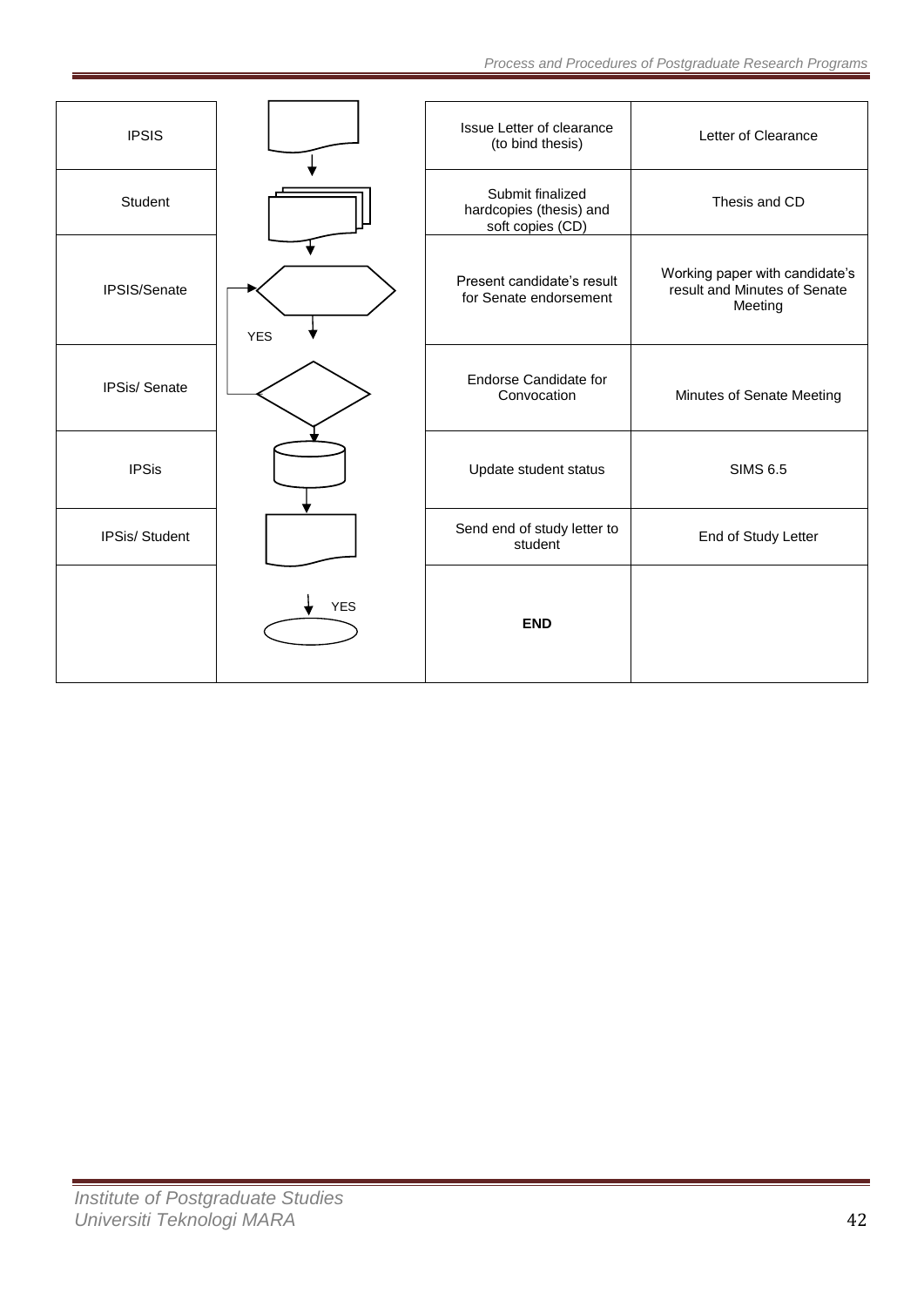# <span id="page-42-0"></span>**FLOWCHART 10: APPEAL PROCESS**

| <b>RESPONSIBILITY</b>  | <b>FLOWCHART</b>                      | <b>PROCESS</b>                                                                                                                     | <b>RECORD</b>                                                                                                 |
|------------------------|---------------------------------------|------------------------------------------------------------------------------------------------------------------------------------|---------------------------------------------------------------------------------------------------------------|
|                        |                                       | <b>START</b>                                                                                                                       |                                                                                                               |
| Supervisor/stude<br>nt |                                       | Download and submit the<br>application from                                                                                        | Application list at<br>https://IPSis.uitm.edu.my/v2/i<br>ndex.php/download/38-<br>postgraduate-research-forms |
| Supervisor             |                                       | Supervisor will check and<br>support                                                                                               | Application form                                                                                              |
| <b>KPPS</b>            | <b>CHECK</b>                          | Check and prepare the<br>paperwork to JKAP meeting                                                                                 | Application form, paperwork,<br>JKAPS minute of meeting                                                       |
| <b>JKAPS</b>           | No.<br><b>YES</b>                     | KPPS presents to JKAPS<br>for approval to reinstate<br>student status (D10>)                                                       | Meeting minute                                                                                                |
| Faculty/ Student       |                                       | Faculty issue approval<br>letter to student                                                                                        | Letter to Dean IPSIS                                                                                          |
| <b>KPPS</b>            |                                       | KPPS updates in SIMS                                                                                                               | <b>SIMS</b>                                                                                                   |
|                        |                                       | <b>END</b>                                                                                                                         |                                                                                                               |
| <b>IPSis</b>           |                                       | Check and prepare the<br>paperwork to JKIPA<br>meeting                                                                             | Application form, paperwork,<br>JKIPA minute of meeting                                                       |
| IPSis/ JKIPA           | <b>YES</b><br>v<br>$NO$<br><b>YES</b> | IPSis presents to JKIPA<br>for approval to reinstate<br>student status (D10,GT)<br>for previous semester,<br><b>D11 &amp; RMTP</b> | Meeting minute                                                                                                |
| <b>IPSis</b>           |                                       | IPSis issue approval letter<br>to student                                                                                          | Letter to Dean IPSIS                                                                                          |
| <b>IPSis</b>           |                                       | IPSis updates in SIMS                                                                                                              | <b>SIMS</b>                                                                                                   |
|                        |                                       | <b>END</b>                                                                                                                         |                                                                                                               |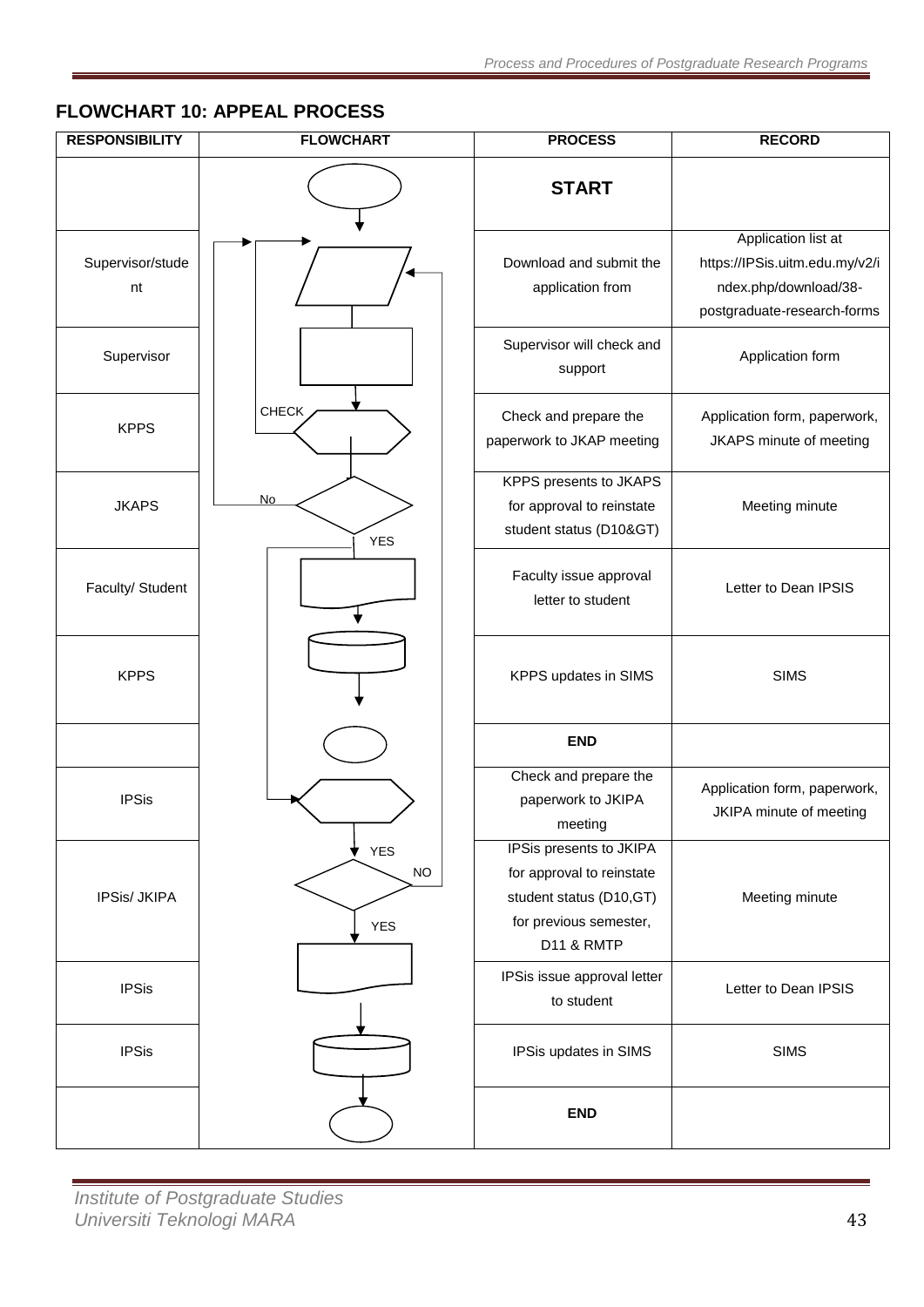# <span id="page-43-0"></span>**GLOSSARY**

| <b>IPSis</b>    | ÷ | Institute of Post Graduate Studies                               |
|-----------------|---|------------------------------------------------------------------|
| <b>KPPS</b>     |   | Ketua Pengajian Pasca Siswazah                                   |
| <b>JKIPA</b>    | ÷ | Jawatankuasa Induk Penilaian Akademik                            |
| <b>JKAPS</b>    |   | Jawatankuasa Kecil Akademik Pengajian Siswazah                   |
| <b>JAF/ JAN</b> |   | Jawatankuasa Akademik Fakulti/ Jawatankuasa Akademik UiTM Negeri |
| <b>DRP</b>      | ÷ | Defence of Research Proposal                                     |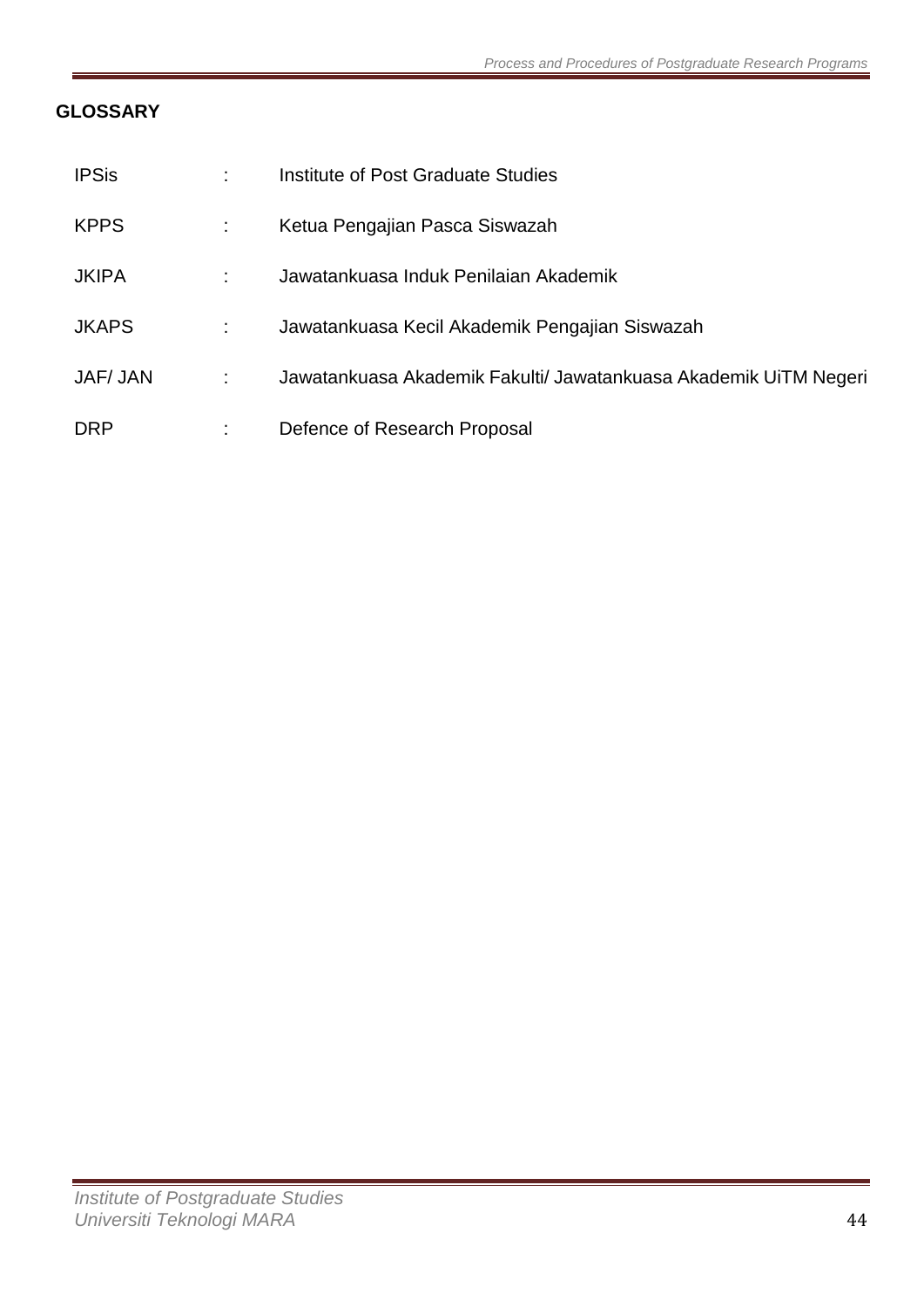# <span id="page-44-0"></span>**ACKNOWLEDGEMENT**

Appreciation goes to the following names for their continuous support and invaluable contribution towards the completion of this Process and Procedures of Graduate Research Degree Programme:

- 1. Amad Hamdan Jemiran
- 2. Amrizah Kamaluddin
- 3. Fatimah Ayub
- 4. Mohd Azrul Zakaria
- 5. Ismail Ahmad
- 6. Jaafar Pyeman
- 7. Kamarularifin Abd Jalil
- 8. Muliyadi Mahamood
- 9. Raja Munirah Raja Mustapha
- 10. Ramlah Mohd Tajuddin
- 11. Ros Aizan Yahaya
- 12. Sharifah Aminah Syed Mohamad
- 13. Siti Halijjah Shariff
- 14. Siti Noor Hajjar Md Latip
- 15. Suhaina Nadia Laili Suhairi
- 16. Worran Hj. Kabul
- 17. Zubaidah Zainal Abidin
- 18. Zuridah Hassan
- 19. Kalsom Salleh
- 20. Kartini Kamaruddin
- 21. Mohammad Nawawi Seroji
- 22. Mohd Khalid Mohd Abas
- 23. Noorzan Mohd Noor
- 24. Raja Munirah Raja Mustapha
- 25. Ros Aizan Yahya
- 26. Sarina Md Yusof
- 27. Sharifah Aminah Syed Mohamad
- 28. Siti Halijjah Shariff
- 29. Zubaidah Zainal Abidin
- 30. Zuhaina Zakaria
- 31. Zuridah Hassan